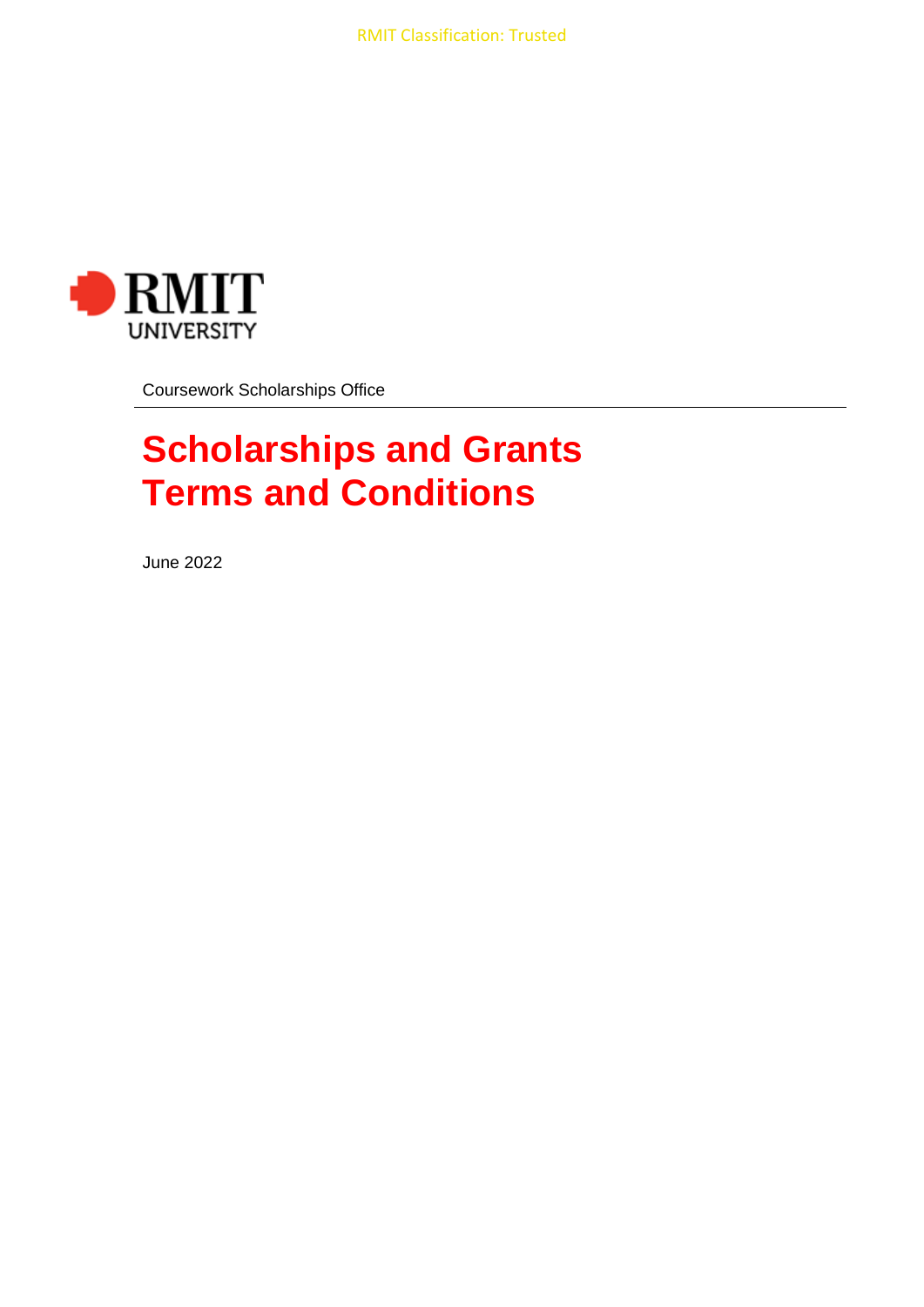# **RMIT Coursework Scholarships Office Scholarships and Grants Terms and Conditions**

# *Contents*

# <span id="page-1-0"></span>**1. Introduction**

Before you accept your provisional scholarship offer, please read all of the following Terms and Conditions. If you accept a scholarship at RMIT it means you accept these Terms and Condition and agree to their requirements and conditions.

This Terms and Conditions document applies to the scholarships and grants administered by the Coursework Scholarships Office at RMIT University. There are separate Terms and Conditions that apply to Commonwealth Scholarships; they are not contained within this document.

**Note:** RMIT University may make changes to these Terms and Conditions without notice. The most current version of these Terms and Conditions is located on the scholarships website [\(www.rmit.edu.au/scholarships\)](http://www.rmit.edu.au/scholarships).

Key terms: **Scholarships** = scholarships, grants, bursaries, and awards offered by the Coursework Scholarships Office

Note, for scholarships administered by this office:

- A semester for higher education is considered to be a minimum period of 16 weeks
- A semester/term for vocation education is considered to be a minimum period of 18 weeks.

**Scholarships** covered by these terms and conditions include:

- Aboriginal Social and Emotional Wellbeing (SEWB) Scholarship
- Air Pilots Scholarship
- Alan and Mary Longstaff Women in Engineering **Scholarship**
- AMSI Scholarship
- Arcadia Landscape Architecture Scholarship in Landscape Architecture Design
- Australian Diary Blends Scholarship
- Bachelor of Applied Science (Construction Management) Scholarship
- Bachelor of Applied Science (Property) Scholarship
- Bachelor of Applied Science (Project Management) Scholarship
- Bachelor of Science (Honours) Minerals Chemistry Scholarship
- Beazley Scholarship
- Bennelong Foundation Scholarship
- BGIS Women in Engineering Scholarship
- Bild Group Scholarship
- Boeing Scholarship
- BMD Group Scholarship
- Brimbank City Council Scholarship
- Bristol-Myers Squibb Scholarship
- Building and Construction Foundation Scholarship
- Calleo Indigenous Scholarship
- Carey Lyon Scholarship
- Cedar Pacific Elizabeth St Scholarship
- Cedar Pacific Indigenous Accommodation Scholarship (UniLodge Royal Melbourne)
- Cedar Pacific Indigenous Accommodation Scholarship (Commonwealth)
- Charles Blackall Journalists' Scholarship
- Charter Hall Property and Valuation Scholarship
- CitiPower, Powercor and United Energy Women in Electrical Engineering Scholarship
- Cultural Visions Grant
- David Hay Supply Chain and Logistics Scholarship
- David Phillips Memorial Scholarship
- Davies Dunn Street Scholarship

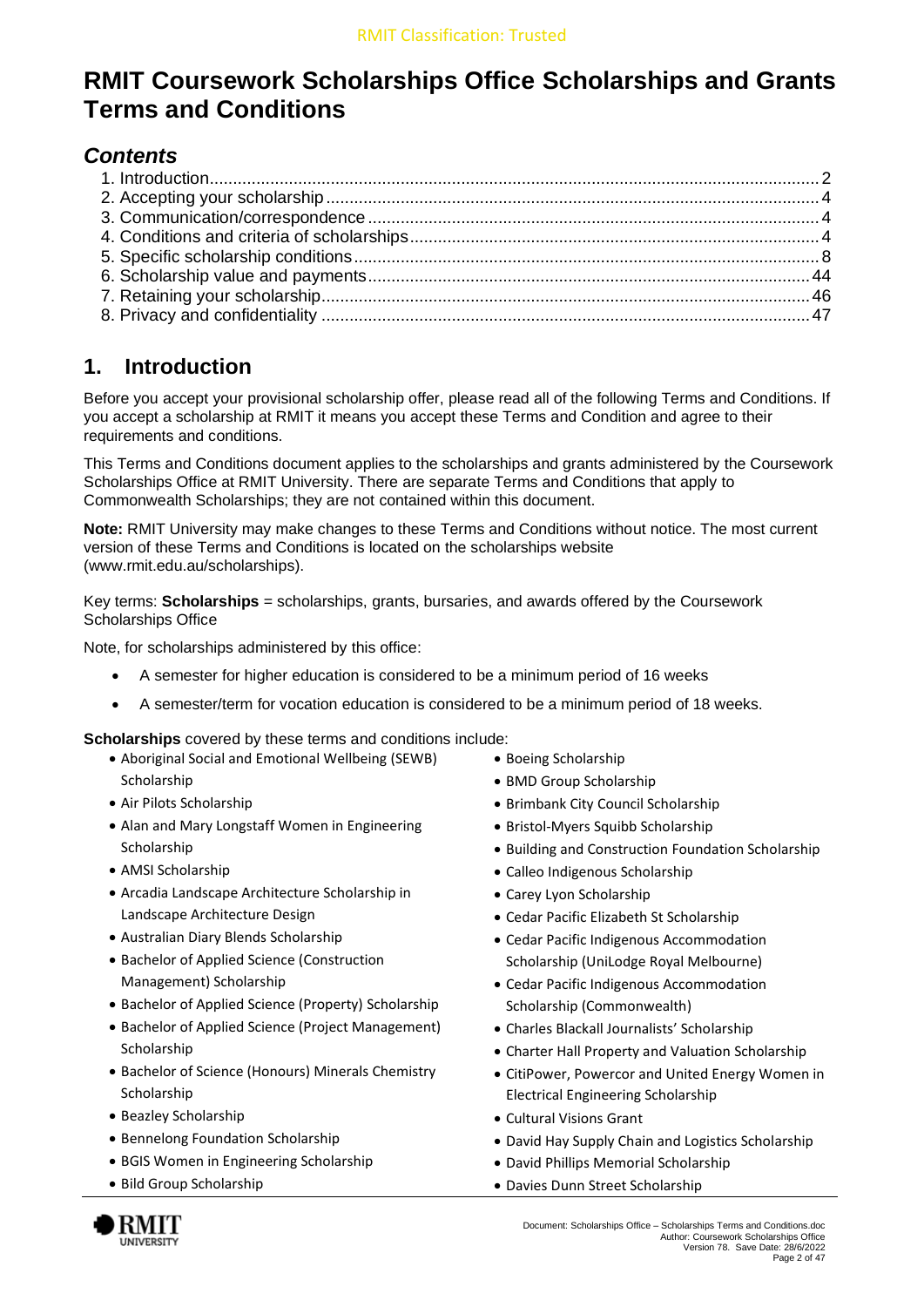- DELWP Diversity and Inclusion Scholarship
- Deda Scholarship for Pyschology
- Destination Australia Scholarship
- DHCRC Emerging Digital Health Champions Scholarship
- Dixon-Ward Indigenous Scholarship in Gold and Silversmithing
- Donald Cant Watts Corke Scholarship
- dwell Village Accommodation Support Scholarship
- Emeritus Professor Brian Smith AO Scholarship
- Emeritus Professor David Beanland AO Scholarship
- Emeritus Professor John Jackson Scholarship
- Emily McPherson EMBA Scholarship
- Ernest William Capp Scholarship
- Evelyn Boekemann Scholarship
- Gama-dji Grant
- Gavin Teague Memorial Scholarship
- Gerard Driesen Indigenous Master of Photography Scholarship
- Gerard Driesen Scholarship to Support Indigenous **Students**
- George Alexander Foundation Scholarship
- Geomatic.ai Women in Geospatial Scholarship (formerly known as Mondo)
- Gina Solomon Scholarship in Environment Studies
- GJK Facility Services Scholarship
- Grathelms Scholarship
- GPT Group Scholarship
- GS1 Australia Logistics and Supply Chain Management Scholarship
- Hacer Group Award
- Herbert and Inge Littauer Nursing Scholarship
- Hugh and Selena Williams Scholarship
- Inder Kaur Scholarship
- Inder Kaur Resilience Scholarship
- Inder Kaur Reconciliation Scholarship
- Indigenous Commonwealth Accommodation **Scholarship**
- Indigenous Commonwealth Education Scholarship
- Indigenous Executive MBA and MBA Scholarship
- Indigenous Juris Doctor Scholarship
- Indigenous Resource Grant
- Irana Turynska Scholarship
- Jack Ward Scholarship
- Jacob and Charlotte Kahane Scholarship
- Jacques Nasser Rural and Regional Scholarship
- John Holland Scholarship for Women in Construction and Project Management
- John Storey Junior Scholarship in Mechanical Engineering
- Jillian Weaven Human Resources Scholarship
- Journal Accommodation Support Scholarship
- Kapitol Group Scholarship
- LTI Scholarship
- Lonsdale Scholarship
- MAI Foundation Scholarship
- Mason Family Trust Scholarship
- Marion Fletcher Fashion and Textiles Scholarship
- McCraith Scholarship for Criminology
- McCraith Scholarship for Fine Arts
- MCHN Scholarship
- McMullen Nolan Group (MNG) Geospatial Science and Surveying Scholarship
- Ngarara Willim Grant
- Ngarara Willim Postgraduate Coursework Scholarship
- Northcote Trust Scholarship
- Orcadia Foundation Scholarship
- Peter and Ann Foundation Scholarship
- Peter Coloe Scholarship
- Prof Anthony Bailey Memorial Scholarship
- Professor Robert and Josephine Shanks Undergraduate Scholarship
- RG Kayler-Thomson Memorial Scholarship
- RMIT Accommodation Support Scholarship
- RMIT Achievement Scholarship
- RMIT Award for Higher Education (HE)
- RMIT Award for VET
- RMIT Equity Notebook Grant
- RMIT Equity Travel Grant
- RMIT Elite Athlete Scholarship
- RMIT Humanitarian Visa Scholarship
- RMIT Indigenous Accommodation Scholarship
- RMIT Indigenous Study Support Scholarship
- RMIT Scholarship
- RMIT Study Support Scholarship
- RMIT Tech Ignite Scholarship
- RMIT Technology Grant
- RMIT Welcome Scholarship
- Rural Grant
- Sam and Nina Narodowski Undergraduate Scholarship for refugee or migrant students
- Sam Papasavas Scholarship
- Sarah's Dream Scholarship
- Sartori Memorial Scholarship
- Scape Accommodation Support Scholarship
- School of Art Honours Travelling Grant
- Sir William Tyree Engineering Scholarship
- Spatial Vision Women in Geospatial
- St Vincent De Paul Grant for Assistive Technology

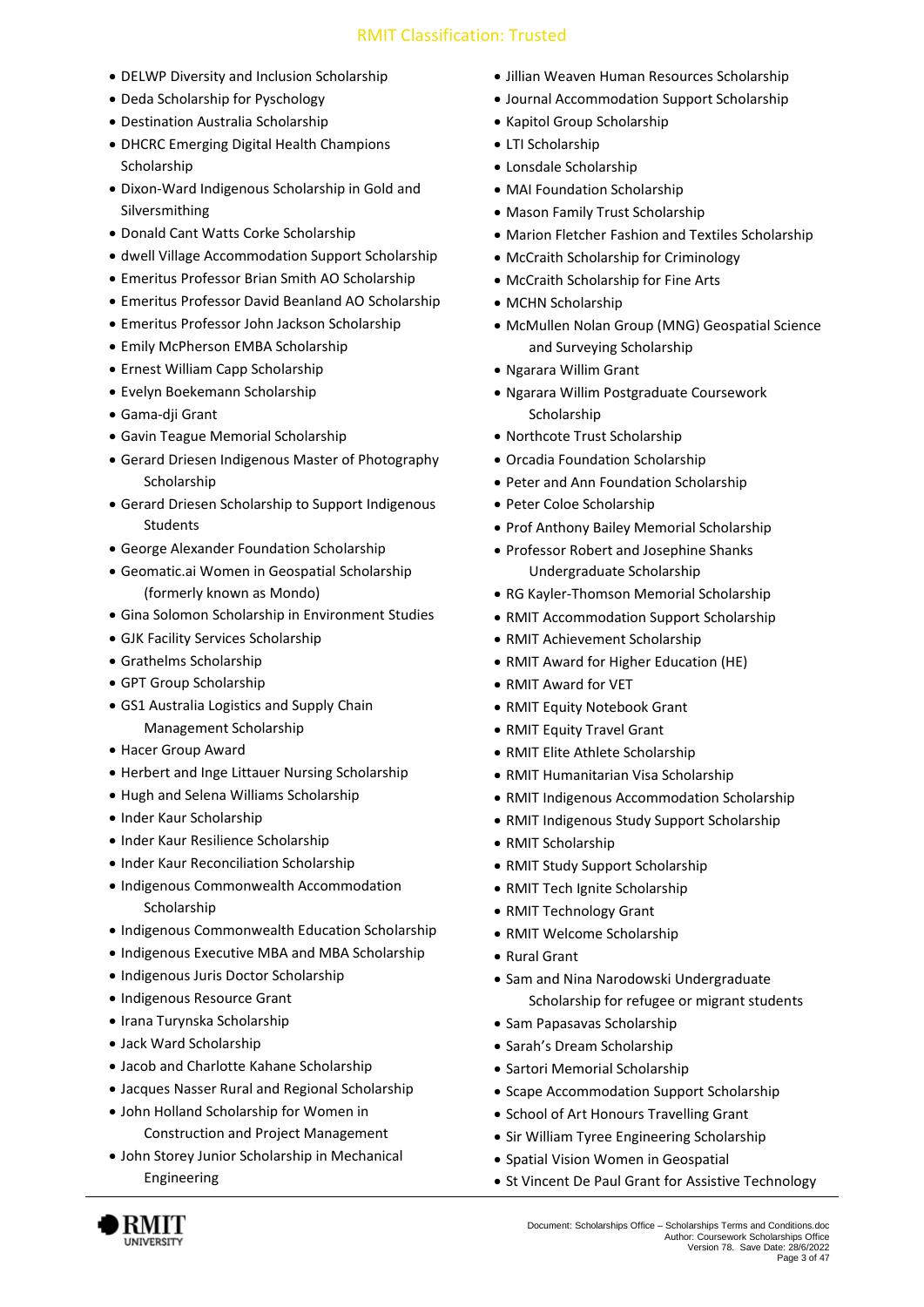- STEM Women in Engineering Scholarship
- Steve Ashton Scholarship
- Sue Carr Scholarship
- Ted Dimmick Textiles Scholarship
- UniLodge@RMIT Bundoora Accommodation Scholarship
- Victor Greenhalgh Scholarship
- Westpac Young Technologists Scholarship
- WIL Placement Grant
- Women in Finance and Economics Scholarship
- Young Melbourne GAA Scholarship

# <span id="page-3-0"></span>**2. Accepting your scholarship**

Your provisional scholarship offer communication explains how to accept or reject your scholarship by the due date. You cannot defer a scholarship to a later semester or year (except for the RMIT Award for Higher Education or VET scholarships). See section 4.5 on Deferment for further information.

# <span id="page-3-1"></span>**3. Communication/correspondence**

We will send any correspondence regarding your scholarship to your RMIT student email account. Please check this email account at least weekly and ensure that there is space to receive emails. Students whose program have been discontinued and are no longer an RMIT student, will receive communication to their personal email account that were previously stored/entered in Enrolment Online.

Please note that if you do not respond to requests for information by the Coursework Scholarships Office by requested dates your scholarship may be terminated or placed on hold.

Coursework Scholarships Office contact details:

Phone: Ph 03 9925 2811 Email address: [scholarships@rmit.edu.au](mailto:scholarships@rmit.edu.au)

# <span id="page-3-2"></span>**4. Conditions and criteria of scholarships**

#### **4.1. Eligibility criteria**

To receive a scholarship you must meet the eligibility requirements, outlined on the scholarship's website [www.rmit.edu.au/scholarships.](http://www.rmit.edu.au/scholarships)

**Note:** your continuing eligibility will be assessed on an ongoing basis each semester. If you do not meet the eligibility criteria at the time of assessment your scholarship may be terminated or placed on hold.

#### **4.2. Enrolment**

To receive a scholarship, you must be enrolled in a full-time program of study at RMIT (see 4.3 Enrolment load).

If you need to change your enrolment, you must follow the correct procedures. Visit <https://www.rmit.edu.au/students/student-essentials> for more information. This will ensure that your scholarship is not affected.

You must always maintain an active ('enrolled') enrolment status unless you are on an approved leave of absence.

#### **Re-enrolling**

If you are re-enrolling in your program, please re-enrol by the last date in December for the following year as advised at <https://www.rmit.edu.au/students/student-essentials/important-dates>

**Note:** if you have a 'discontinued' enrolment status or are not enrolled in any course/s on the University's student administration system your scholarship will be terminated or placed on leave.

#### **Changes to your enrolment**

You must tell us of any changes to your enrolment. These changes include transferring to part-time study, taking leave of absence, deferring, or cancelling your study.

**Note:** if you make a change to your enrolment, it may affect your eligibility to receive a scholarship.

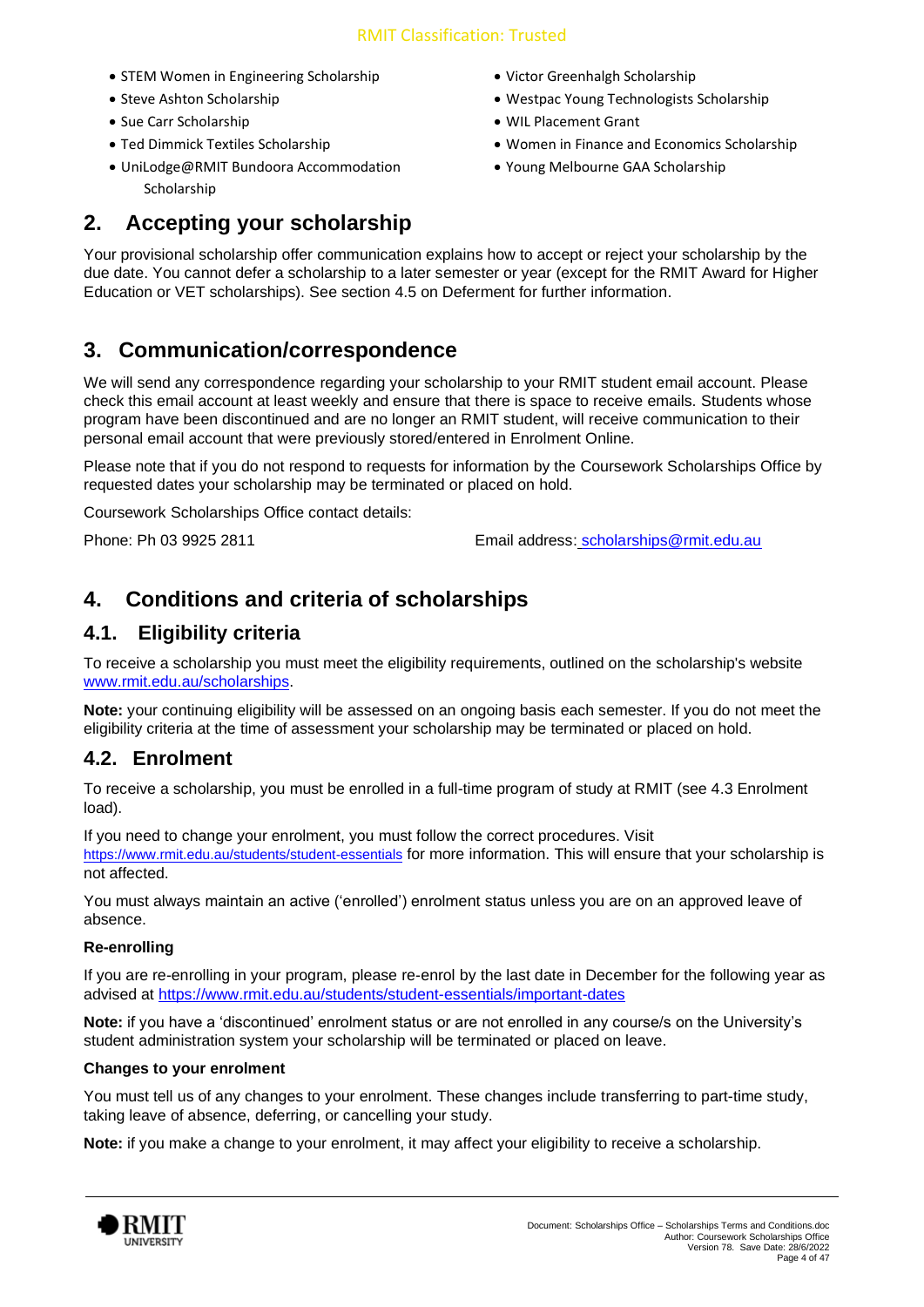#### **4.3. Enrolment load**

In your provisional scholarship offer communication you can find out about enrolment requirements for your scholarship payments. To be eligible for most scholarship payments, you are required to have a full-time enrolment load.

#### **Full-time enrolment for higher education students**

If you are a higher education student, to maintain full-time enrolment you must be enrolled in at least 36 credit points per semester or 75% of the standard enrolment load in your program at RMIT.

A standard 100% full-time enrolment load is 48 credit points per semester. If you are enrolled in less than 36 credit points a semester, you are enrolled part-time.

#### **Full-time enrolment for vocational education students**

If you are vocational education student, to maintain full-time enrolment, you must be enrolled in at least 75% of your scheduled hours for a term in your program at RMIT.

As vocational education programs vary in the number of scheduled or nominal hours, please review the Enrolment Program Structure for your particular program.

Refer to RMIT Enrolment Policy [\(https://www.rmit.edu.au/about/governance-and-management/policies\)](https://www.rmit.edu.au/about/governance-and-management/policies) for more details on full-time load.

#### **Part-time enrolment and exceptional circumstances**

If you are receiving a scholarship that requires you to be enrolled full-time, you may be able to reduce your enrolment to part-time in some exceptional circumstances.

Exceptional circumstances may include:

- a long-term medical condition, that prevents you from studying full-time on a medical basis.
- carer responsibility

If you reduce your enrolment to part-time and want to keep your scholarship, you will need to submit a written request to the Coursework Scholarships Office, with current supporting documentation (original or certified copies) that support your request. You may be asked to provide this request and supporting documentation by a due date. If you fail to do so, your scholarship may be terminated or placed on hold.

**Note:** continuation of your scholarship during part-time enrolment is at the discretion of the Coursework Scholarships Office. If your request to continue your scholarship while studying part-time is not approved, your scholarship may be terminated or placed on hold.

#### **Approved part-time students (have been given permission to study part-time with exceptional circumstances from the Coursework Scholarships Office)**

- $\circ$  Your scholarship is now considered taxable (by the Australian Taxation Office (ATO)) and you will need to include your scholarship with your tax return to the ATO.
- $\circ$  Scholarship payments for approved students will be paid at a part-time rate of 50% (e.g. if you are approved part-time for the RMIT Study Support Scholarship for one year, the annual scholarship value will be reduced from \$2500 to \$1250 (\$625 per semester) for that year).
- $\circ$  Approved part-time students may be requested to submit new supporting documentation each semester/year depending on the circumstances to ensure the continued appropriateness of studying at a part-time enrolment load. If you fail to provide documentation when requested, your scholarship may be terminated or placed on hold.

**Reduced enrolment load and not approved for part-time study.** If your scholarship permits being placed on hold for a semester, then payment may resume the next semester when your full-time enrolment has recommenced, depending on your scholarship. That semester of unapproved part-time load will count towards the duration of your scholarship, and it will also be considered as being on hold if allowed. Scholarships that are allowed to be placed on hold can be held for a maximum of two semesters. If you are not eligible for payment after your scholarship being on hold for two semesters, your scholarship will be

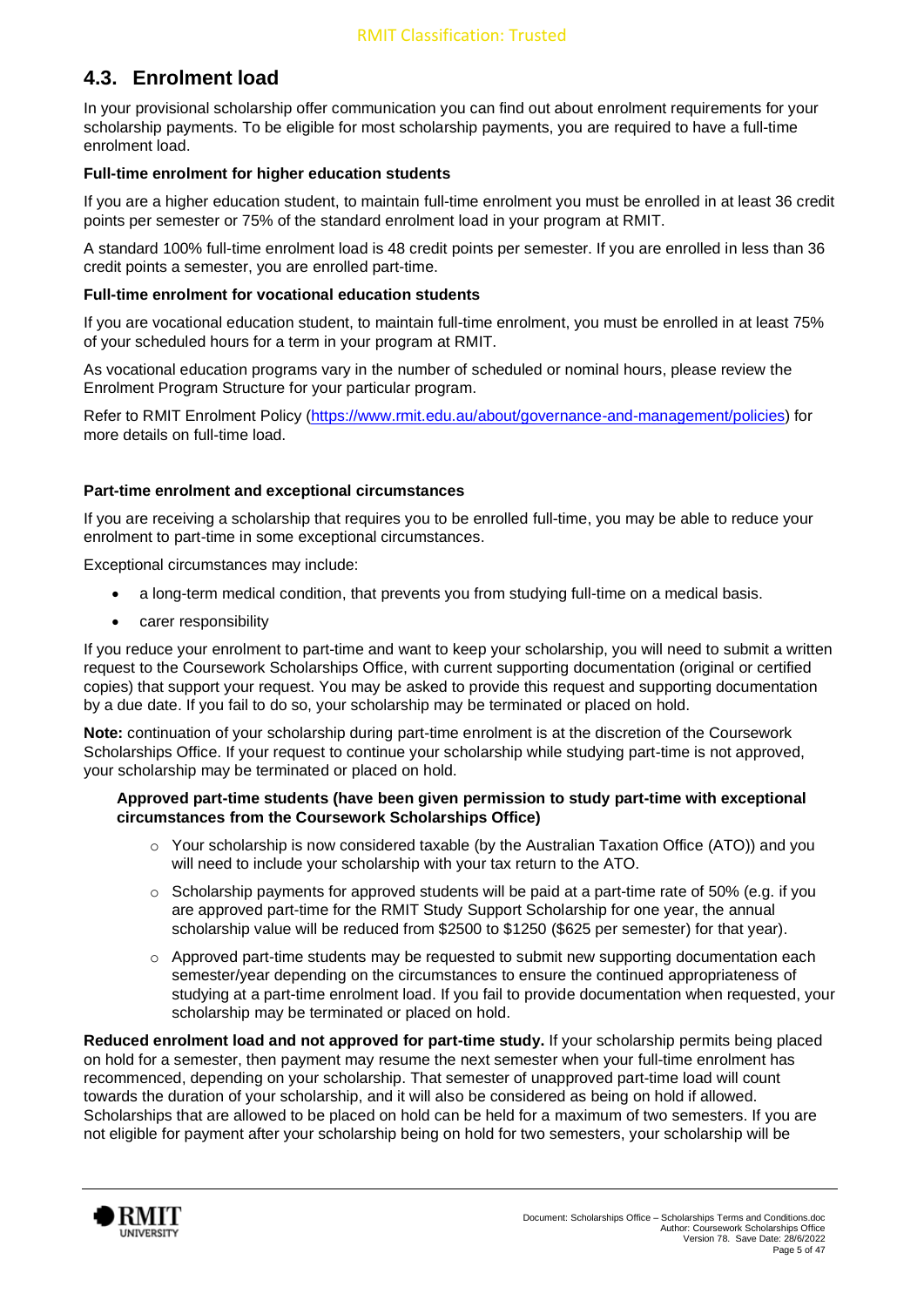terminated (see section 4.6 Leave of absence). Some scholarships do not allow any part-time enrolment load, and in these cases the scholarship will be terminated.

These are **not considered exceptional circumstances** for having a part-time enrolment load:

- not passing course/s
- overloading your enrolment in a previous semester/s
- having approved credit exemption/s and no further classes to enrol into for that semester/program
- studying at another institute for credit exemptions
- enrolments in summer or spring enrolments do not count towards semester 1 or 2 enrolments

#### **4.4. Duration of scholarship**

The duration of your scholarship will be advised in your offer communication. Not all scholarship durations are the same. A scholarship's duration cannot be extended. Your scholarship will end with the end date of your scholarship.

See section 7 on academic performance and termination, and section 5 on individual scholarship requirements for further information.

#### **Scholarship duration for standard program duration**

If your scholarship duration is for the standard duration of your program, the scholarship will be paid for the standard full-time duration<sup>\*</sup> of your program or the minimum enrolled credit points required to graduate, whichever is reached first.

Your scholarship will only be paid for the minimum credit points/minimum number of (full-time) semesters to complete your degree (as listed in the RMIT Handbook at [www.rmit.edu.au/browse;ID=tw13xfw01lri1\)](http://www.rmit.edu.au/browse;ID=tw13xfw01lri1), even if you:

- reduce your study load, which increases the time it takes to complete your degree
- started your program prior to the commencement of your scholarship

Duration always relates to your program of study at time of offer and is not extended due to change of program (see section 4.7).

If you have approved credit transfers for your program of study, this may result in reduced scholarship payment duration (also refer to 4.3 Enrolment load).

**Example 1:** a higher education student enrolled in a program where the standard full-time duration is three years to graduate and has failed four courses (48 points equal to one semester of study). The scholarship cannot be extended to pay for any enrolment past three years.

**Example 2:** a higher education student has received credit transfers equal to one year of a three-year program that they are studying full-time. The scholarship cannot be extended past two years of payment.

If you have reached the maximum amount payable for a scholarship, you will not be eligible to receive any other scholarship from RMIT whilst studying the same level of program.

\* If you have any approved semesters of part-time enrolment load, your scholarship duration will take this into account and be appropriately extended, see table below for examples:

| Full time program duration | Semesters of full-<br>time load | <b>Semesters of</b><br>approved part-time<br>load | Scholarship<br>duration |
|----------------------------|---------------------------------|---------------------------------------------------|-------------------------|
| 4 years (8 semesters)      | 6                               | 4                                                 | 5 years                 |
| 3 years (6 semesters)      | 5                               | 2                                                 | 3.5 years               |
| 2 years (4 semesters)      |                                 | 8                                                 | 4 years                 |
| 2 years (4 semesters)      | 3                               | 2                                                 | 2.5 years               |
| 1 year (2 semesters)       |                                 | 2                                                 | 1.5 years               |

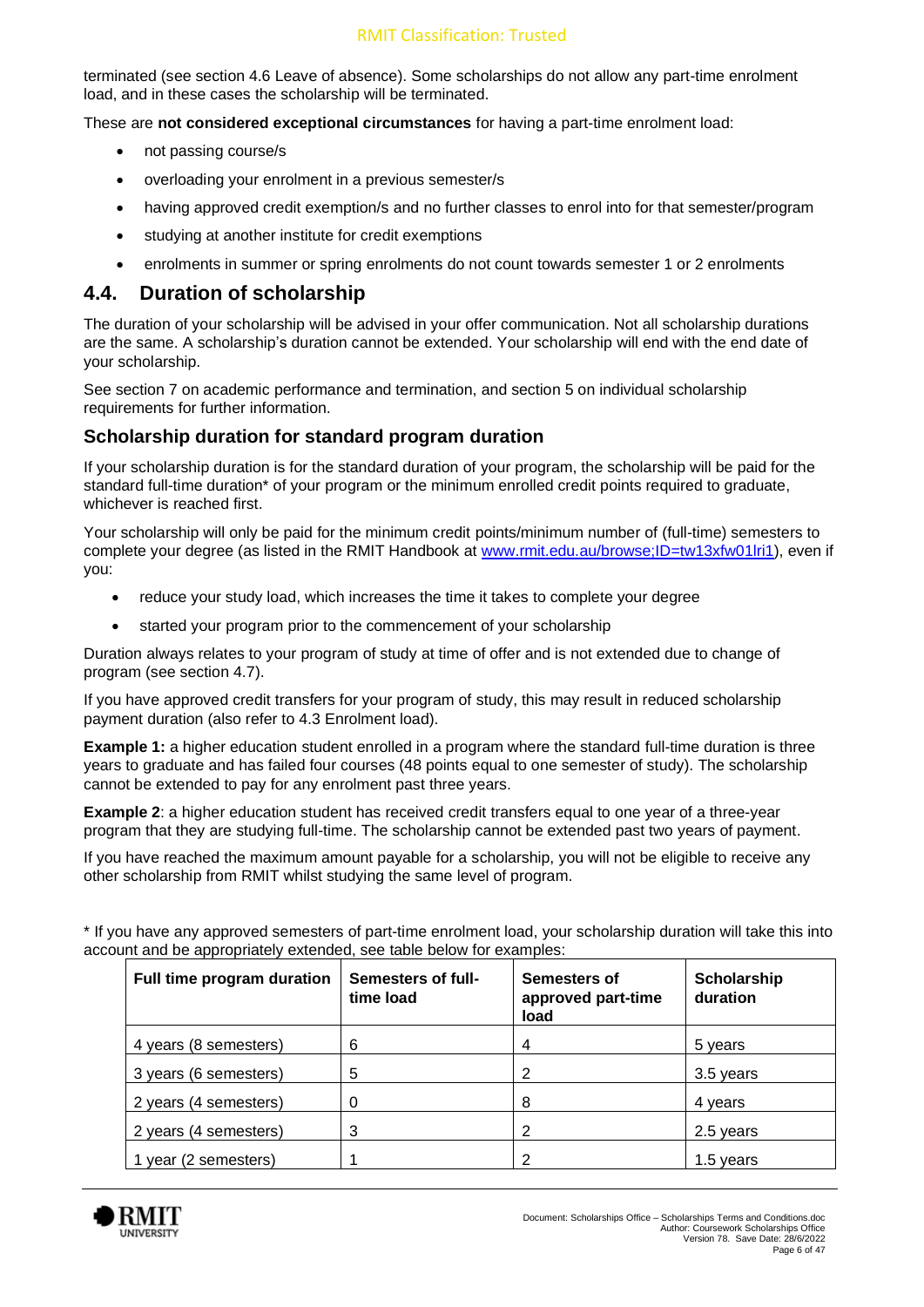#### **Scholarships for less than program duration**

If your scholarship duration is set for a certain number of semesters/years (as noted in your offer communication), the scholarship will only be paid for that specific duration of time. (If you have had any approved part-time study, your scholarship duration will not be extended.)

**Note:** if you started your program prior to the commencement of your scholarship, your scholarship will only be paid for the remainder of the standard full-time duration of your program, or until you have attempted the minimum enrolled credit points required to graduate, whichever is reached first.

**Example 1:** an associate degree student has been enrolled for one and a half years of full-time study and has failed one semester worth of study prior to receiving a one year RMIT Study Support Scholarship. After receiving one semester of payment for the RMIT Study Support Scholarship, the scholarship will cease as the student will have attempted the minimum enrolled credit points required to graduate.

#### **4.5. Deferment**

No RMIT scholarships offered by the Coursework Scholarships Office can be deferred. If you do not enrol and study in the first semester that a scholarship is offered, you will not be eligible to keep a scholarship and the scholarship will be terminated. You are welcome to apply for the scholarship again when it is next available if you are still eligible as per the eligibility criteria on the scholarship website.

**If you receive an RMIT Award for Higher Education or the RMIT Award for VET**, you need to be enrolled in your program of choice at RMIT within three years of your graduation.

#### **4.6. Leave of absence**

Not all scholarships allow recipients to take a leave of absence and keep the scholarship (the scholarship being placed on hold while you take a leave of absence from your program). View section 5 for specific information on scholarships (e.g. one year scholarships are not allowed to be placed on hold).

For scholarships where a leave of absence is not permitted, the scholarship will be terminated.

For scholarships which allow a leave of absence:

- no scholarship can be placed on hold in the first semester that you receive your scholarship, your scholarship will be terminated. Any monies already paid will be required to be repaid to the Coursework Scholarships **Office**
- if after your first semester of receiving your scholarship, you are then taking a taking a leave of absence from your program, you may also be able to put your scholarship on hold for a maximum of two semesters. Your scholarship will be placed on hold and you will not receive payments. Payments will recommence when you resume your studies and is subject to ongoing eligibility (as per details outlined in your original provisional scholarship offer communication, and these terms and conditions).

#### **4.7. Transfer**

You can transfer some scholarships within the same program level (e.g. a Bachelor of Arts to a Bachelor of Engineering). If original scholarship eligibility requires enrolment in a specific program, you cannot retain that scholarship if transferring to another program.

**Note:** If you do want to change program, you should discuss this with the Coursework Scholarships Office to confirm that you still will be eligible to receive your scholarship.

**If you can transfer your scholarship to a new program**, the length of your scholarship will not extend. Your scholarship duration is based on your original program and provisional scholarship offer communication.

**If you currently receive an undergraduate scholarship and enrol in an honours year program**, you will not be able to extend your undergraduate scholarship to cover your honours year program. You must apply for a new scholarship.

For more information on transfers specific to RMIT Study Support Scholarships, refer to section 5.

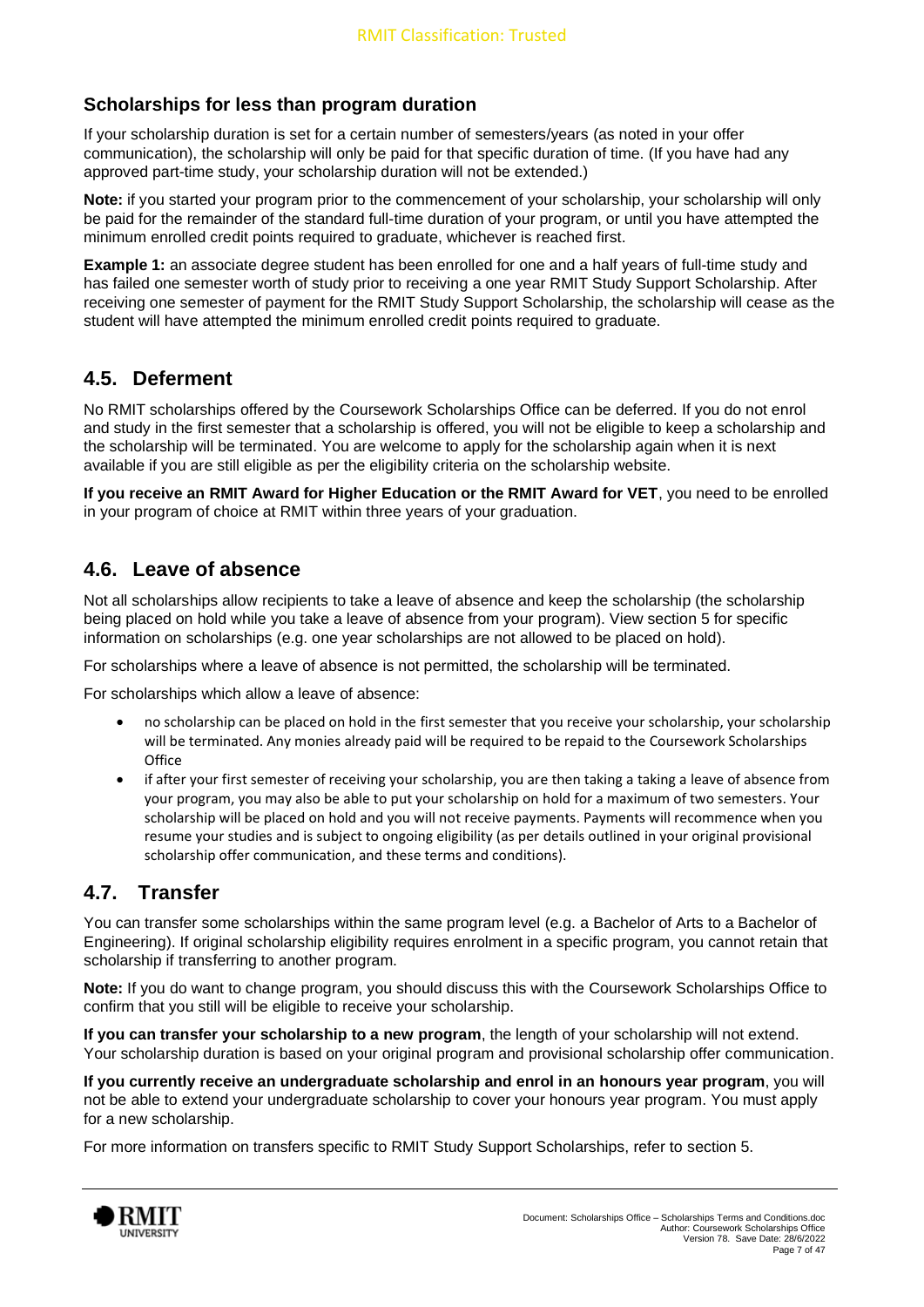**Note:** no RMIT scholarship offered by the Coursework Scholarships Office can be transferred to another university or person.

#### **4.8. Discontinuation of study**

If you withdraw from your program, or your program is discontinued, your scholarship will be terminated. If you re-apply for the same program at a later stage, you will also need to re-apply for scholarships. Please advise the Coursework Scholarships Office if you are cancelling or have cancelled your enrolment.

If you cancel your program after the semester has started, and payment for that semester has started, any monies already paid for that semester will be required to be repaid to the Coursework Scholarships Office. For more information about payments, see section 6.

**Note:** if you wish to discontinue your program, please visit the RMIT website for further information on how to action this: <https://www.rmit.edu.au/students/student-essentials/enrolment>

#### **4.9. Reporting and survey requirements**

Most scholarships require the recipient to write an annual report (this does not include the RMIT Study Support Scholarship). Reporting normally occurs during August and those required to be complete a report will be emailed the details to your RMIT student email account. Typical responses include the how you spent the scholarship funds and your perception of the effect of the scholarship/grant in assisting you to achieve your academic objectives for the year. This information, including your name and program will be included in annual reports to scholarship donors / committees. Some scholarships also require the disclosure of student grades/GPA at the end of each semester and/or year to the scholarship donor/committees.

Periodically, scholarship recipients may also be requested to complete an online survey regarding your scholarship. Please complete the survey if the Coursework Scholarships Office requests.

#### **4.10. Media conditions**

If you are a scholarship recipient, you irrevocably:

a) Consent to the University, its employees or agents:

- photographing/videoing you and using any image of you in relation to the scholarship
- using any written material that you have produced on your experiences at the University in relation to the scholarship
- to be involved, if requested, in any scholarship related publicity

as the University thinks fit in its absolute discretion to promote the University, Sponsors of Scholarships, or any of the University's activities.

b) Acknowledge that all right, title and interest in or relating to any scholarship written material you have produced or images of you taken by or on behalf of the University belongs to the University absolutely for its own use. This also includes passing photos onto donors.

c) Release the University from any claim by you or on your behalf, arising out of the University's use of any scholarship written material you produce, photograph/video of you.

d) If requested, will attend the annual scholarships ceremony, and you may be asked to participate in activities to promote your scholarship, including public speaking, open day, donor liaison, media interviews and photographs. Photos/video taken at these events may also be used as per this section and passed on to donors.

## <span id="page-7-0"></span>**5. Specific scholarship conditions**

# **5.1. Aboriginal Social and Emotional Wellbeing (SEWB) Scholarship**

If you are a recipient of this Scholarship, you understand that:

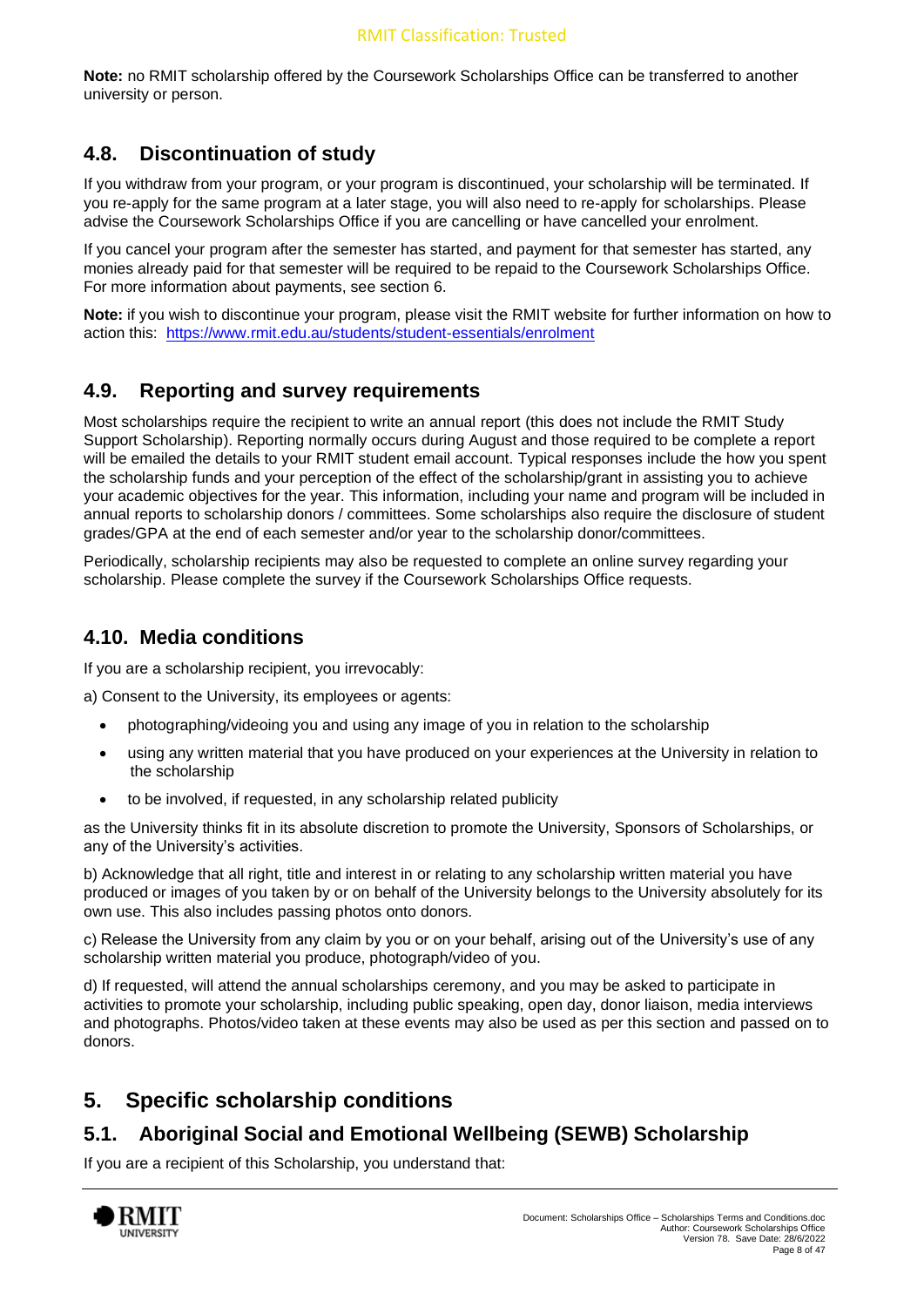#### RMIT Classification: Trusted

- the following information will be provided to the Victorian Aboriginal community-controlled health organisation (VACCHO) and the Department of Health (Mental Health and Wellbeing Division):
	- o ongoing scholarship and program progression information
	- o information for the provision of additional support
	- o survey results (de-identified)
	- o that your name, program and scholarship maybe publicly announced or otherwise published by the Department of Health and VACCHO
	- o any other evidence as reasonably required by the Department of Health and VACCHO from time to time
- a scholarship may be terminated by RMIT University, in consultation with the Department, if you have not maintained [satisfactory academic performance](https://www.rmit.edu.au/students/student-essentials/assessment-and-results/academic-progress) each semester
- your scholarship can be placed on hold for a maximum period of two semesters after the initial semester of study to coincide with taking a leave of absence from your studies
- it is expected that you will participate in an external evaluation of the scholarship, whereby your contact details will be provided to an external organisation for the sole purpose of undertaking the evaluation to ensure the scholarship is meeting its outcomes and for implementing continuous quality improvement.
- you will need to discuss with the Coursework Scholarships Office prior to any change to your program as most program changes will be ineligible
- you will not be eligible to receive any other scholarship while in receipt of this scholarship
- understand that your contact details will be shared with the Department of Health and VACCHO with regards to administering this scholarship and for opportunities for that arise from having this scholarship
- you must acknowledge the Department of Health and VACCHO in all consequential media and documentation.

# **5.2. Alan and Mary Longstaff Women in Engineering Scholarship**

If you are a recipient of this Scholarship, you:

- are not able to take leave or study part-time without extenuating circumstances and keep this scholarship
- must maintain satisfactory academic performance, which will be viewed at the completion of each semester. If you have made unsatisfactory academic performance for two semesters (which do not have to be consecutive), as per the unacceptable academic performance definitions and whether or not your school identifies you as being 'at risk', your scholarship may be terminated or placed on leave at the discretion of the Coursework Scholarships Office. For more information about academic progress including the definition of satisfactory academic progress, visit: <https://www.rmit.edu.au/students/student-essentials/assessment-and-exams/academic-progress>
- will need to discuss with the Coursework Scholarships Office prior to any change of program as most program changes will be ineligible (changes to another Bachelor of Engineering is allowed, but not outside a Bachelor of Engineering program)
- will not be eligible to receive any other scholarship from RMIT.

#### **5.3. Arcadia Landscape Architecture Scholarship in Landscape Architecture Design**

If you are a recipient of this Scholarship, you:

- are not able to take leave, study part-time or change programs and keep this scholarship
- will not be eligible to receive any other scholarship from RMIT.

## **5.4. Australian Dairy Blends Scholarship**

If you are a recipient of this Scholarship, you:

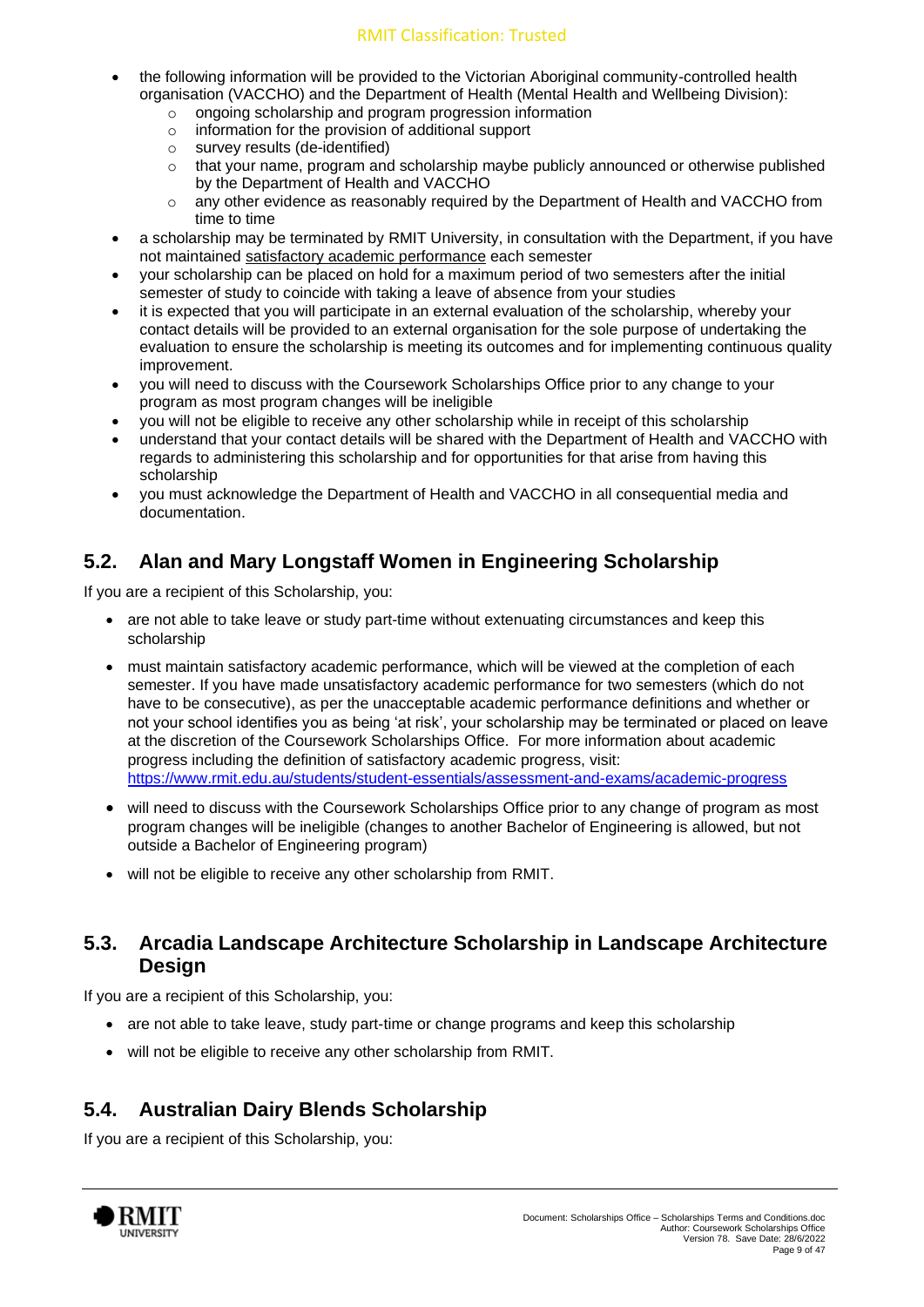#### RMIT Classification: Trusted

- are not able to take leave, study part-time or change programs and keep this scholarship
- must maintain satisfactory academic performance at the end of each semester for this scholarship to continue. For more information about academic progress including the definition of satisfactory academic progress, visit: [https://www.rmit.edu.au/students/student-essentials/assessment-and](https://www.rmit.edu.au/students/student-essentials/assessment-and-exams/academic-progress)[exams/academic-progress](https://www.rmit.edu.au/students/student-essentials/assessment-and-exams/academic-progress)
- will not be eligible to receive any other scholarship from RMIT.

#### **5.5. Bachelor of Science (Honours) Minerals Chemistry Scholarship**

If you are a recipient of this Scholarship, you:

- are not able to take leave, study part-time or change programs and keep this scholarship
- must pass all course requirements in semester 1 for this scholarship to continue into semester 2
- will not be eligible to receive any other scholarship from RMIT.

#### **5.6. Bennelong Scholarship**

If you are a recipient of the Bennelong Scholarship, you:

- must participate in a part-time work integrated learning (WIL) placement at the Bennelong Foundation or its associated entities for the duration of scholarship (anticipated to be 1 day per week). (The parttime work meets the criteria for the Business Internship elective (BUSM 4471)
- must maintain a GPA of 2.0 each semester for the scholarship to continue. For more information about GPAs, visit [https://www.rmit.edu.au/students/student-essentials/assessment-and](https://www.rmit.edu.au/students/student-essentials/assessment-and-exams/results/grade-point-average--gpa-)[exams/results/grade-point-average--gpa-](https://www.rmit.edu.au/students/student-essentials/assessment-and-exams/results/grade-point-average--gpa-)
- will need to discuss with the Coursework Scholarships Office prior to any change of program as most program changes will be ineligible
- are not able to take leave and keep this scholarship
- will not be eligible to receive any other scholarship from RMIT while in receipt of this scholarship
- understand that your contact details will be shared with the Bennelong Foundation.

This scholarship is regarded as taxable income under taxation legislation. We recommend that you obtain taxation advice from an accountant or the Australian Tax Office regarding this scholarship. taxable.

#### **5.7. BGIS Women in Electrical Engineering Scholarship**

If you are a recipient of this Scholarship, you:

- must maintain a full-time study load of 96 credit points per year
- must pass all courses at the end of each semester for this scholarship to continue
- will be offered an opportunity to participate in a 10-week paid vacation/work placement at the BGIS Melbourne office
- understand that your contact details will be shared with BGIS
- will participate in a mentoring program at the BGIS Melbourne office.
- will need to discuss with the Coursework Scholarships Office prior to any change of program as most program changes will be ineligible
- are ineligible to take a leave of absence and keep this scholarship
- will not be eligible to receive any other scholarship from RMIT while in receipt of this scholarship.

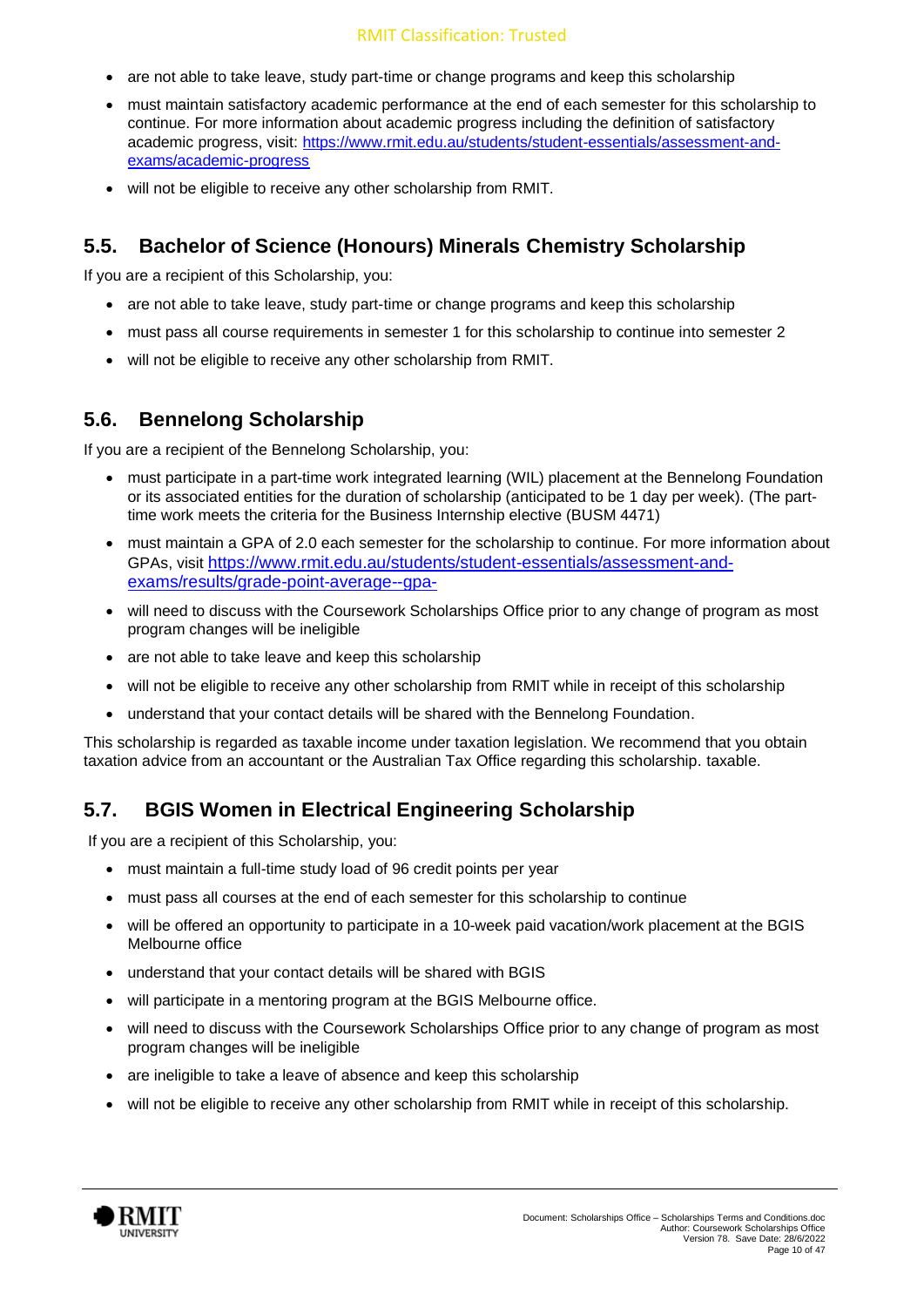• understand that your contact details will be shared with the donor of this scholarship for the purpose of administering the scholarship and making independent contact with you regarding this scholarship and opportunities.

This scholarship is regarded as taxable income under taxation legislation. We recommend that you obtain taxation advice from an accountant or the Australian Tax Office regarding this scholarship. taxable.

## **5.8. Bild Group Scholarship**

If you are a recipient of this scholarship, you:

- are not able to take leave, study part-time or change programs and keep this scholarship
- must be enrolled in specific course/s related to Work Integrated Learning (WIL) such as OENG1165, OENG1167 or OENG1168
- must have entered into a separate WIL agreement prior to the activities commencing and be undertaking the placement
- if you leave the placement or it is terminated, the scholarship will be cancelled
- will not be eligible to receive any other scholarship from RMIT while in receipt of this scholarship
- understand that your contact details will be shared with the donor of this scholarship for the purpose of administering the scholarship and making independent contact with you regarding this scholarship and opportunities.

This scholarship is regarded as taxable income under taxation legislation. We recommend that you obtain taxation advice from an accountant or the Australian Tax Office regarding this scholarship. taxable.

# **5.9. Boeing Scholarship**

If you are a recipient of the Boeing Scholarship, you:

- are required to maintain a minimum GPA of 2.7 or greater, which will be reviewed at the completion of each semester in order for your scholarship to continue. For more information about GPAs, visit [https://www.rmit.edu.au/students/student-essentials/assessment-and-exams/results/grade-point](https://www.rmit.edu.au/students/student-essentials/assessment-and-exams/results/grade-point-average--gpa-)[average--gpa-](https://www.rmit.edu.au/students/student-essentials/assessment-and-exams/results/grade-point-average--gpa-)
- must make yourself available to attend an RMIT ceremony, the date of which will be advised. Failure to attend (without extreme extenuating circumstances) may result in cancelation of the scholarship
- are not able to take leave or have unauthorised part-time study and keep this scholarship
- will not be eligible to receive any other scholarship from RMIT while in receipt of this scholarship.

Recipients are ineligible to receive this scholarship more than once.

## **5.10. BMD Group Scholarship**

If you are a recipient of the BMD Group Scholarship, you:

- will not be eligible to receive any other scholarship from RMIT while in receipt of this scholarship
- are not able to take leave and keep this scholarship
- will be offered an opportunity to participate in an eight-week paid work experience placement with BMD
- must maintain satisfactory academic performance, which will be reviewed at the completion of each semester. If you have made unsatisfactory academic performance for two semesters (which do not have to be consecutive), as per the unacceptable academic performance definitions and whether or not your school identifies you as being 'at risk', your scholarship may be terminated or placed on leave at the discretion of the Coursework Scholarships Office. For more information about academic progress including the definition of satisfactory academic progress, visit: <https://www.rmit.edu.au/students/student-essentials/assessment-and-exams/academic-progress>

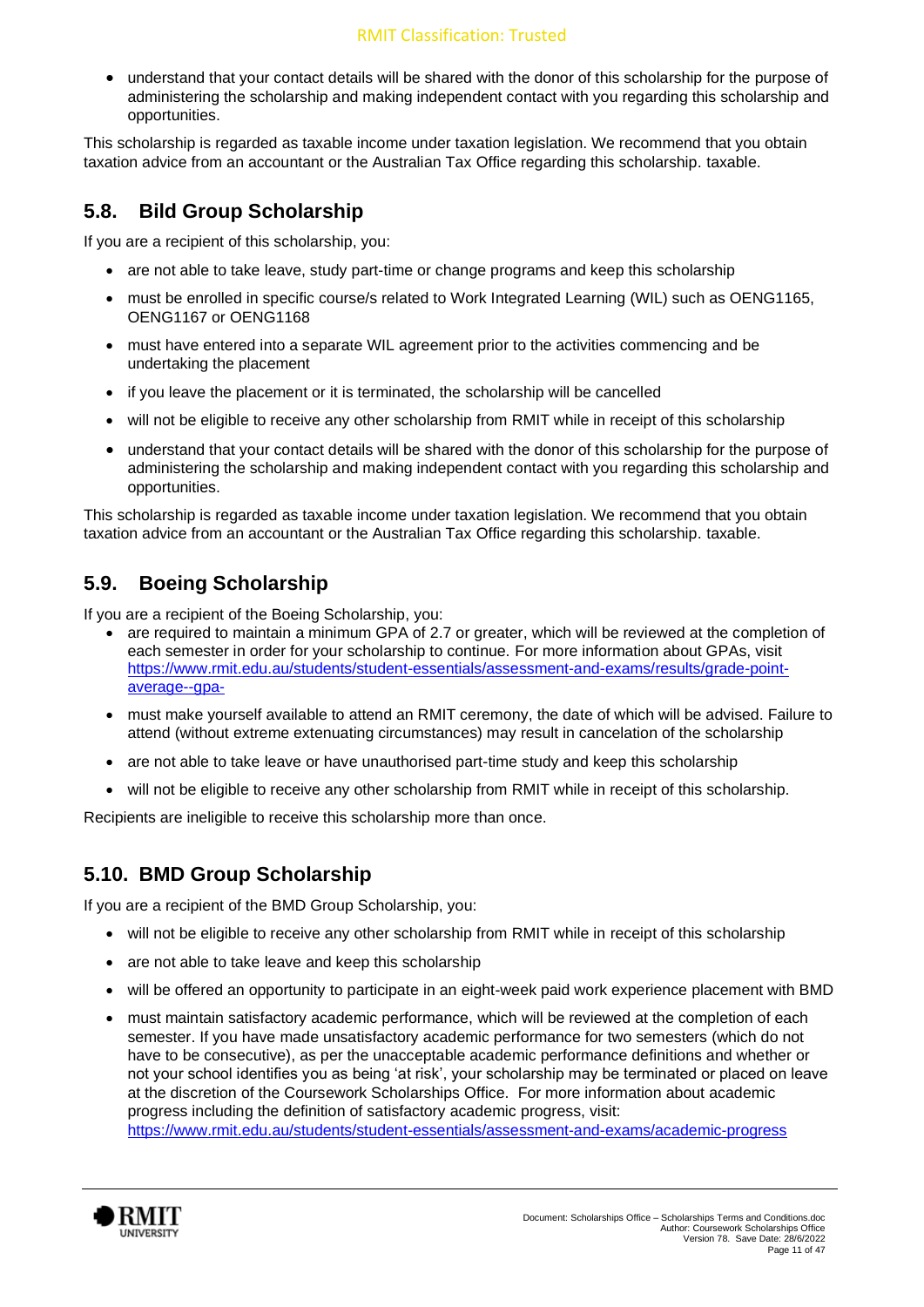• understand that your contact details will be shared with the donor of this scholarship for the purpose of administering the scholarship and making independent contact with you regarding this scholarship and opportunities.

Recipients are ineligible to receive this scholarship more than once.

This scholarship is regarded as taxable income under taxation legislation. We recommend that you obtain taxation advice from an accountant or the Australian Tax Office regarding this scholarship. taxable.

#### **5.11. Brimbank City Council Scholarship**

If you are a recipient of this scholarship, you:

- are not able to take leave, study part-time or change programs and keep this scholarship
- must maintain satisfactory academic performance at the end of semester one for this scholarship to continue. For information about academic progress including the definition of satisfactory academic progress, visit: [https://www.rmit.edu.au/students/student-essentials/assessment-and-exams/academic](https://www.rmit.edu.au/students/student-essentials/assessment-and-exams/academic-progress)[progress.](https://www.rmit.edu.au/students/student-essentials/assessment-and-exams/academic-progress)

#### **5.12. Bristol-Myers Squibb Scholarship**

If you are a recipient of this scholarship, you:

- are not able to take leave or change programs and keep this scholarship
- must be enrolled in specific course/s related to Work Integrated Learning (WIL) such as MKTG1242, or MKTG1243 or Work Experience in Industry such as MTKG1244 or MKTG1245
- must have entered into a separate WIL agreement prior to the activities commencing and be undertaking the placement
- if you leave the placement or it is terminated, the scholarship will be cancelled.

This scholarship is regarded as taxable income under taxation legislation. We recommend that you obtain taxation advice from an accountant or the Australian Tax Office regarding this scholarship. taxable.

#### **5.13. Building and Construction Foundation Scholarship**

If you are a recipient of this scholarship, you:

- are not able to take leave, study part-time or change programs and keep this scholarship
- must maintain satisfactory academic performance at the end of each semester for this scholarship to continue. For information about academic progress including the definition of satisfactory academic progress, visit: [https://www.rmit.edu.au/students/student-essentials/assessment-and-exams/academic](https://www.rmit.edu.au/students/student-essentials/assessment-and-exams/academic-progress)[progress](https://www.rmit.edu.au/students/student-essentials/assessment-and-exams/academic-progress)
- must acknowledge the Building and Construction Foundation Scholarship in all consequential media and documentation and to participate in appropriate promotional activities for the Building and Construction Foundation.
- must make yourself available to attend an RMIT ceremony, the date of which will be advised. Failure to attend (without extreme extenuating circumstances) may result in cancelation of the scholarship
- will not be eligible to receive any other scholarship from RMIT while in receipt of this scholarship
- understand that your contact details will be shared with the donor of this scholarship for the purpose of administering the scholarship and making independent contact with you regarding this scholarship and opportunities.

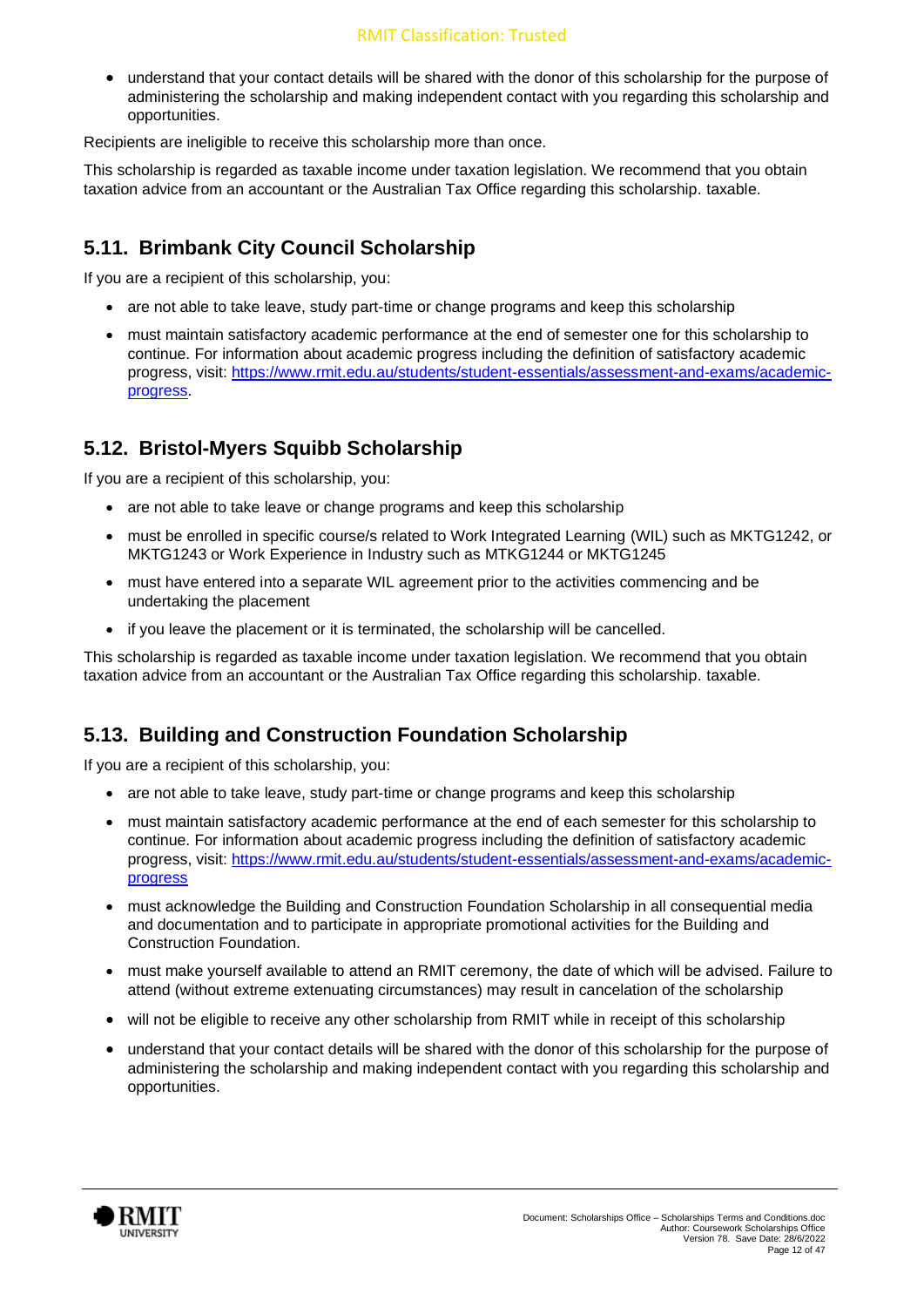# **5.14. Calleo Indigenous Scholarship**

If you are a recipient of this scholarship, you:

- must maintain satisfactory academic performance at the end of each semester for this scholarship to continue. For information about academic progress including the definition of satisfactory academic progress, visit: [https://www.rmit.edu.au/students/student-essentials/assessment-and-exams/academic](https://www.rmit.edu.au/students/student-essentials/assessment-and-exams/academic-progress)[progress](https://www.rmit.edu.au/students/student-essentials/assessment-and-exams/academic-progress)
- are not able to take leave or have unauthorised part-time study and keep this scholarship
- will not be eligible to receive any other scholarship from RMIT while in receipt of this scholarship.

# **5.15. Carey Lyon Scholarship**

If you are a recipient of the Carey Lyon Scholarship, you:

- must maintain satisfactory academic performance, which will be viewed at the completion of each semester. If you have made unsatisfactory academic performance for two semesters (which do not have to be consecutive), as per the unacceptable academic performance definitions and whether or not your school identifies you as being 'at risk', your scholarship may be terminated or placed on leave at the discretion of the Coursework Scholarships Office. For more information about academic progress including the definition of satisfactory academic progress, visit: <https://www.rmit.edu.au/students/student-essentials/assessment-and-exams/academic-progress>
- are expected to maintain a full-time enrolment load of 48 credit points per semester in order to complete the Bachelors' degree in three years and the Masters' program within two years
- are not able to change programs and keep this scholarship (excluding having completed the Bachelor of Architecture Design (BP250) and progressed into the Masters of Architecture (MC163))
- are not able to take a leave between completing the bachelor program and commencing the postgraduate program
- will not be eligible to receive any other scholarship from RMIT (excluding an Indigenous accommodation scholarship).

Recipients are ineligible to receive this scholarship more than once.

# **5.16. Cedar Pacific Elizabeth St Scholarship**

#### **(UniLodge Melbourne City)**

If you are a recipient of this Scholarship, you:

- will be required to sign a residential tenancy agreement with UniLodge Melbourne City
- agree to pay:
	- o a bond at the commencement of your tenancy with UniLodge Melbourne City
	- o a departure cleaning fee
- must maintain satisfactory academic performance at the end of semester one for this scholarship to continue. For information about academic progress including the definition of satisfactory academic progress, visit: [https://www.rmit.edu.au/students/student-essentials/assessment-and-exams/academic](https://www.rmit.edu.au/students/student-essentials/assessment-and-exams/academic-progress)[progress](https://www.rmit.edu.au/students/student-essentials/assessment-and-exams/academic-progress)
- are not able to take a leave of absence or study part-time and keep this scholarship
- cannot keep this scholarship if you are unable to continue your program due to serious illness or incapacity for medical/ mental health reasons
- acknowledge that RMIT and UniLodge will respect your privacy however, disclosure of information will sometimes be required to enable the operation of this scholarship. Such exchange or disclosure of

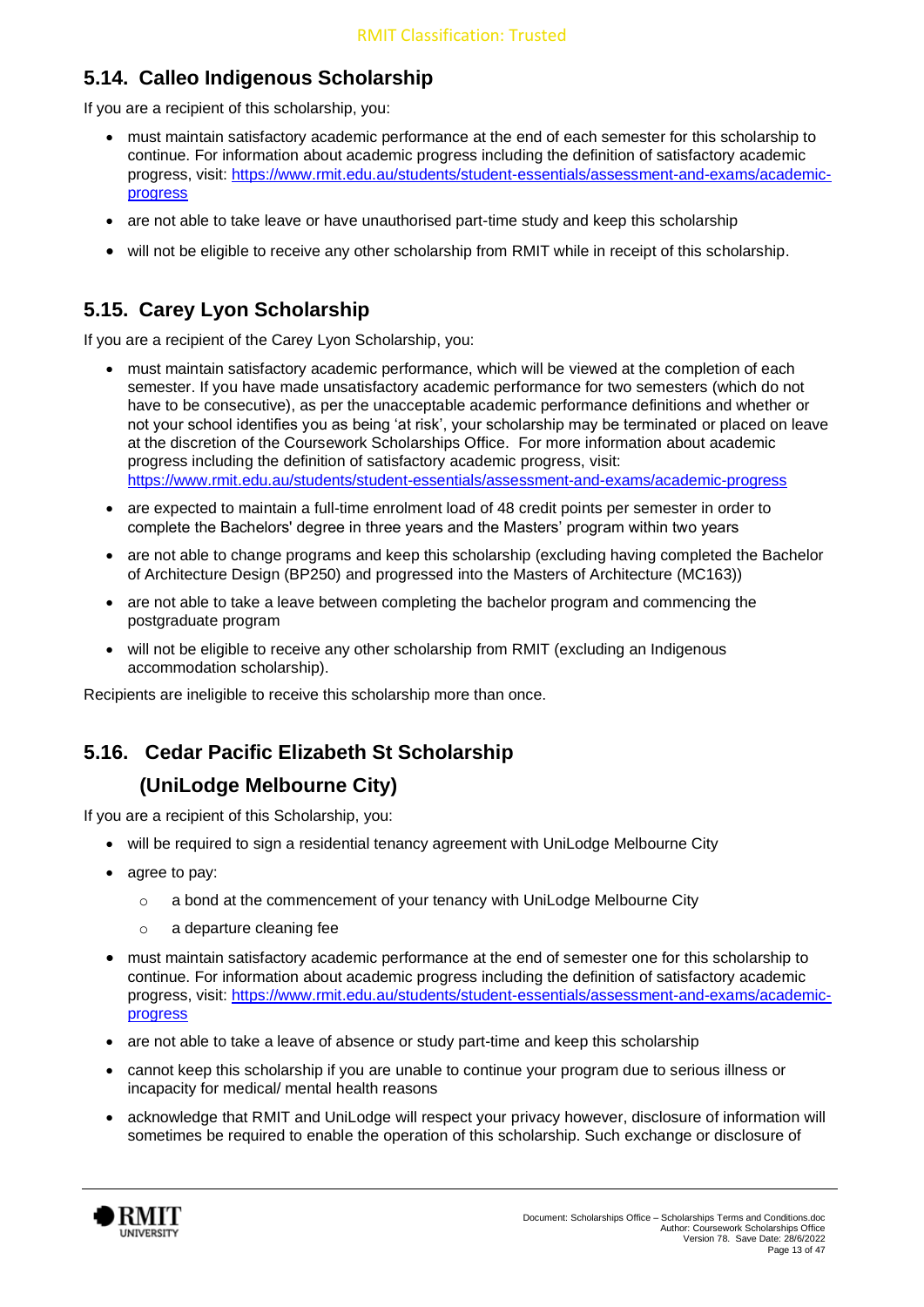personal and sensitive information is to enable the scholarship and any welfare or critical incidents affecting you and your scholarship to be responsibly managed

- will not be eligible to receive any other accommodation scholarships while in receipt of this scholarship
- must adhere to the terms of your residential tenancy agreement including, should you wish to break lease, you are required to continue paying rent until a new resident can be found or until the lease agreement ends, whichever comes first
- cannot keep this scholarship if you have been suspended or excluded for misconduct from RMIT **University**
- will need to cover additional costs in the same manner as other residents e.g. laundry, food etc.

When you leave the UniLodge Melbourne City accommodation complex you agree to:

- accept full responsibility for any damage by you to the apartment in which you have been residing
- pay the cost of any damages and additional cleaning required in the apartment once you have vacated the premises.

#### **5.17. Cedar Pacific Indigenous Accommodation Scholarship or Cedar Pacific Indigenous Accommodation Scholarship (Commonwealth)**

#### **(UniLodge Royal Melbourne)**

If you are a recipient of this Scholarship, you:

- will be required to sign a residential tenancy agreement with UniLodge Royal Melbourne
- agree to pay:
	- $\circ$  a bond at the commencement of your tenancy with UniLodge Royal Melbourne
	- o a departure cleaning fee
- must maintain satisfactory academic performance at the end of each semester for this scholarship to continue. For information about academic progress including the definition of satisfactory academic progress, visit: [https://www.rmit.edu.au/students/student-essentials/assessment-and-exams/academic](https://www.rmit.edu.au/students/student-essentials/assessment-and-exams/academic-progress)[progress](https://www.rmit.edu.au/students/student-essentials/assessment-and-exams/academic-progress)
- are not able to take a leave of absence or study part-time and keep this scholarship
- cannot keep this scholarship if you are unable to continue your program due to serious illness or incapacity for medical/mental health reasons
- acknowledge that RMIT and UniLodge will respect your privacy however, disclosure of information will sometimes be required to enable the operation of this scholarship. Such exchange or disclosure of personal and sensitive information is to enable the scholarship and any welfare or critical incidents affecting you and your scholarship to be responsibly managed
- will not be eligible to receive any other accommodation scholarships while in receipt of this scholarship
- must adhere to the terms of your residential tenancy agreement including, should you wish to break lease, you are required to continue paying rent until a new resident can be found or until the lease agreement ends, whichever comes first
- cannot keep this scholarship if you have been suspended or excluded for misconduct from RMIT **University**
- will need to cover additional costs in the same manner as other residents e.g. laundry, food etc.

When you leave the UniLodge Royal Melbourne accommodation complex you agree to:

• accept full responsibility for any damage by you to the apartment in which you have been residing

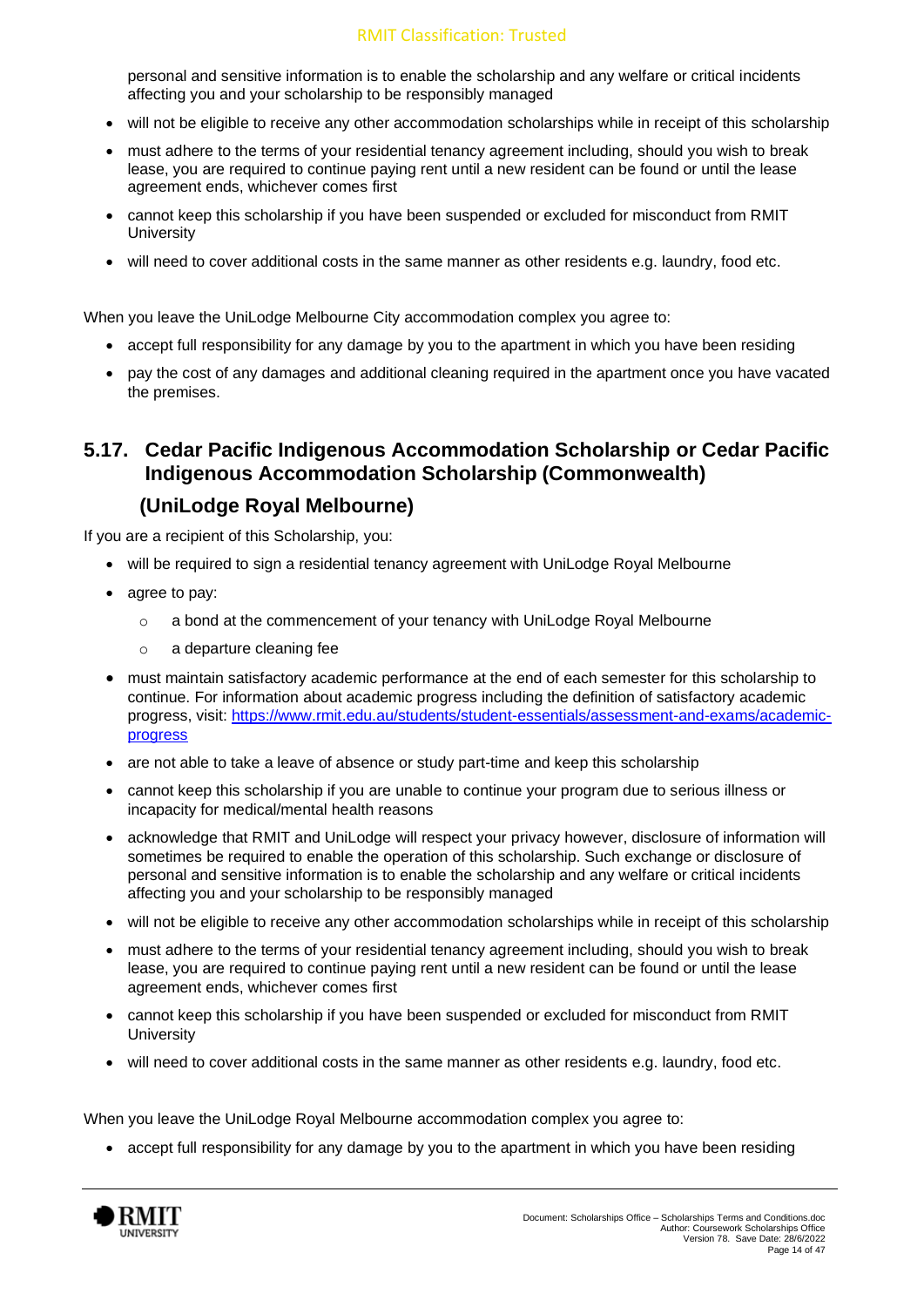• pay the cost of any damages and additional cleaning required in the apartment once you have vacated the premises.

For those also on a Cedar Indigenous Accommodation Scholarship (Commonwealth), you:

- must complete a survey at the beginning of each semester that includes providing continued financial and residency eligibility
- must maintain satisfactory academic performance, which will be viewed at the completion of each semester
- are not able to redeem any portion of the scholarship as cash
- are ineligible to receive the Commonwealth's Relocation Scholarship administered by Centrelink
- agree to RMIT collecting your personal information in order to assess your eligibility, relevant level and duration of support and that certain information will be provided to the Commonwealth of Australia.

## **5.18. Charles Blackall Journalists' Scholarship**

If you are a recipient of this scholarship, you:

- acknowledge that the scholarship funds must be entirely used on your accommodation expenses such as rent, board or mortgage
- must maintain satisfactory academic performance at the end of semester one for this scholarship to continue. For information about academic progress including the definition of satisfactory academic progress, visit: [https://www.rmit.edu.au/students/student-essentials/assessment-and-exams/academic](https://www.rmit.edu.au/students/student-essentials/assessment-and-exams/academic-progress)[progress](https://www.rmit.edu.au/students/student-essentials/assessment-and-exams/academic-progress)
- are not able to change programs, take leave or have unauthorised part-time study and keep this scholarship
- will not be eligible to receive any other scholarship from RMIT while in receipt of this scholarship.

Recipients maybe eligible to apply for this scholarship more than once.

#### **5.19. Charter Hall Property and Valuation Scholarship**

If you are a recipient of this scholarship, you

- must pass all courses at the end of semester one for this scholarship to continue
- must be available to attend the RMIT School of Property Construction and Project Management Awards Night and/or Scholarships Ceremony, if required
- must acknowledge the Charter Hall Scholarship in all consequential media and documentation
- are not able to take leave, have unauthorised part-time study or change program and keep this scholarship
- will not be eligible to receive any other scholarship from RMIT while in receipt of this scholarship
- understand that your contact details will be shared with the donor of this scholarship for the purpose of administering the scholarship and making independent contact with you regarding this scholarship and opportunities.

This scholarship is regarded as taxable income under taxation legislation. We recommend that you obtain taxation advice from an accountant or the Australian Tax Office regarding this scholarship. taxable.

#### **5.20. CitiPower, Powercor and United Energy Women in Electrical Engineering Scholarship**

If you are a recipient of the CitiPower and Powercor Women in Electrical Engineering Scholarship, you:

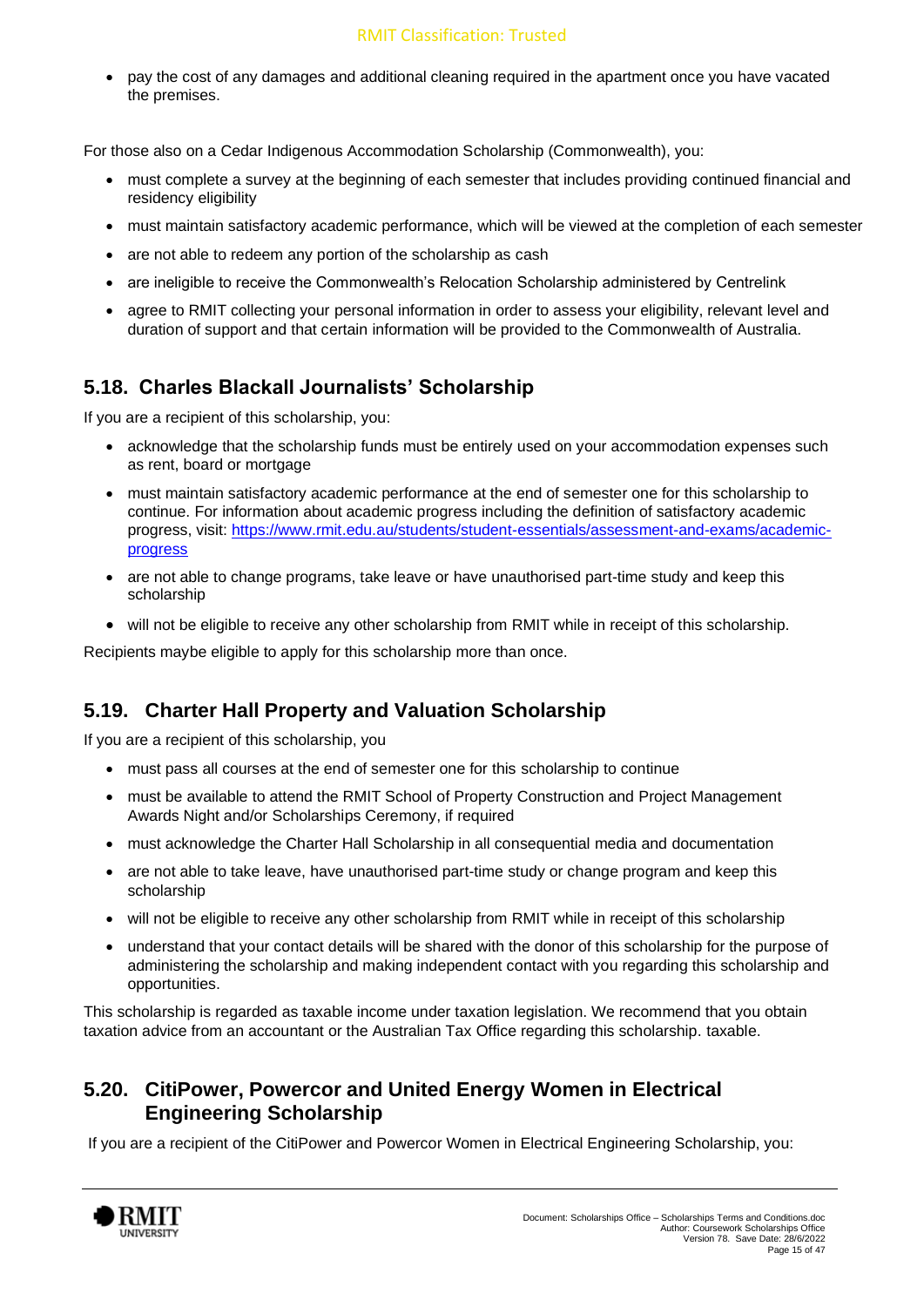- must maintain a full-time study load of 96 credit points per year
- must maintain a credit average for your results each semester in order to be paid this scholarship
- will not be able to be transfer your scholarship to any other program, discipline stream or university
- will participate in a 12-week paid work placement opportunity at CitiPower, Powercor and United Energy in your penultimate year (i.e. you must have working rights in Australia)
- will not be committed to another employer (except casual/part-time work) for the duration of the scholarship
- be willing to participate in a mentoring program at CitiPower, Powercor and United Energy
- must acknowledge the Citipower, Powercor and United Entergy Women in Engineering Scholarship in all consequential media and documentation
- recipients are ineligible to receive this scholarship more than once
- will not be eligible to receive any other scholarship from RMIT while in receipt of this scholarship
- understand that your contact details will be shared with the donor of this scholarship for the purpose of administering the scholarship and making independent contact with you regarding this scholarship and opportunities.

This scholarship is regarded as taxable income under taxation legislation. We recommend that you obtain taxation advice from an accountant or the Australian Tax Office regarding this scholarship. taxable.

#### **5.21. Cultural Visions Grant**

If you are a recipient of this Grant, you agree to:

- complete and submit your artistic piece, documentary or short film project (as outlined in your successful application) by end of November in the year of receiving the grant
- provide updates and evidence of working towards your documentary/project throughout the year
- acknowledge the RMIT Cultural Visions Grant in all consequential media and documentation relating to the outcomes from the scholarship, including in the completed project
- immediately notify the Coursework Scholarships Office in writing if you:
	- o wish to amend your project as outlined in your successful proposal
	- o cannot complete your documentary or short film as outlined in your successful proposal (Note: if you cannot complete your documentary or short film by the deadline without exceptional circumstances for not being able to do so, you are required to repay all monies paid to you in relation to this grant).
- have your submitted documentary or short film project displayed/shown in conjunction with this scholarship, such as on the RMIT website, at an RMIT event, or by the donor.

## **5.22. David Hay Supply Chain and Logistics Scholarship**

If you are a recipient of this scholarship, you:

- will not be able to be change programs and keep this scholarship
- must maintain satisfactory academic performance each semester for your scholarship to continue. For more information about academic progress including the definition of satisfactory academic progress, visit: <https://www.rmit.edu.au/students/student-essentials/assessment-and-exams/academic-progress>
- understand that part-time scholarships are taxable in accordance with Australian Tax Office rules
- will not be eligible to receive any other scholarship from RMIT while in receipt of this scholarship.

Recipients are encouraged to re-apply for the scholarship at a later date if they are undertaking applicable study in a higher level of program.

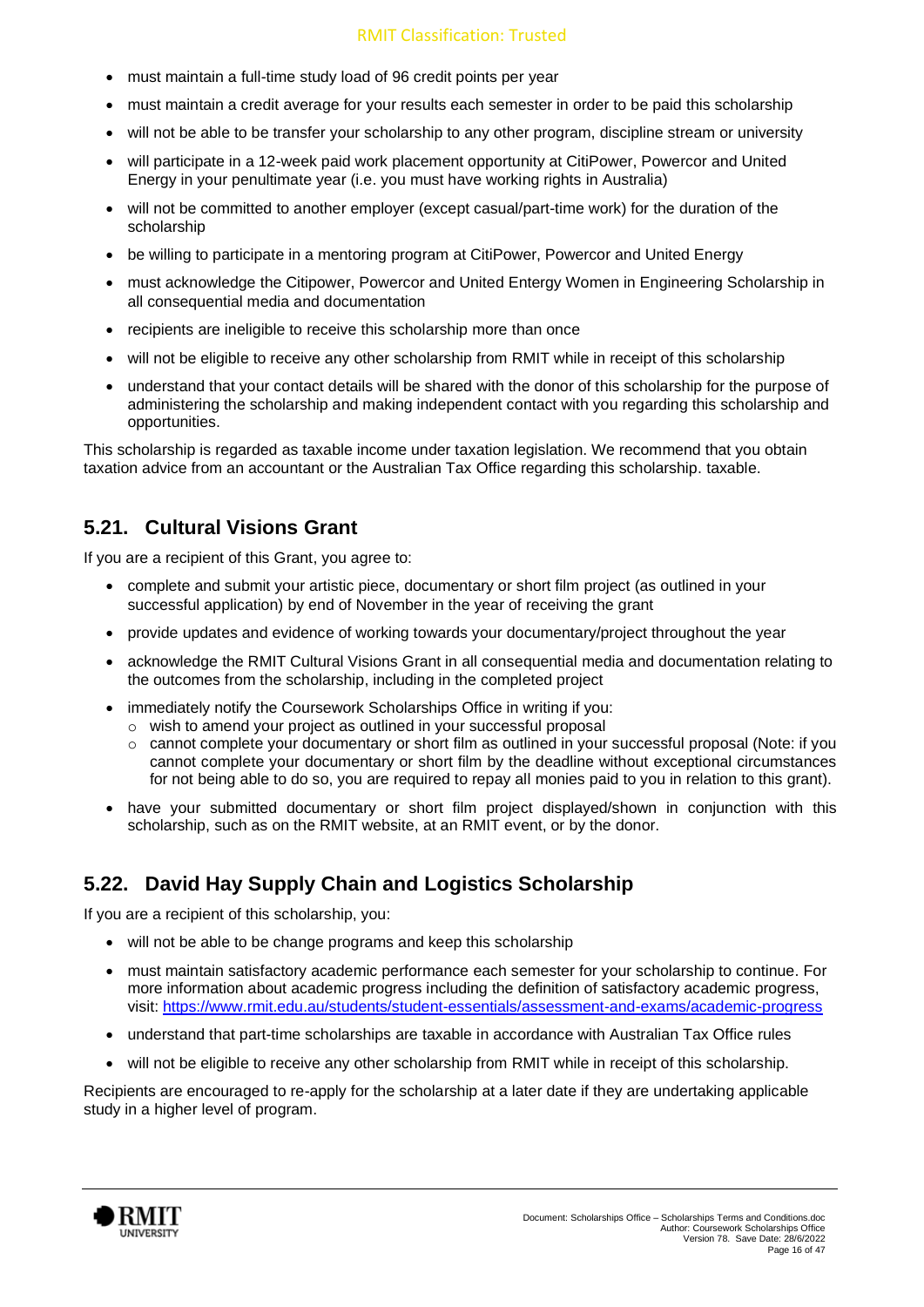# **5.23. Davis Dunn Street Scholarship**

If you are a recipient of this scholarship you:

- will need to discuss with the Coursework Scholarships Office prior to any change of program as most program changes will be ineligible
- will not be eligible to receive any other scholarship from RMIT while in receipt of this scholarship.

#### **5.24. Deda Scholarship for Psychology**

If you are a recipient of this scholarship you:

- will not be able to be change programs or take leave and keep this scholarship
- will not be eligible to receive any other scholarship from RMIT while in receipt of this scholarship.

#### **5.25. Destination Australia Scholarship**

If you are a recipient of this scholarship you:

- AD023 recipients must be studying at the Bendigo Campus
- BP345 recipients must be undertaking flight training at RMIT's Bendigo Campus as a part of your aviation program
- must maintain a rural address for the duration of your scholarship and complete a survey each semester regarding your semester address
- must maintain satisfactory academic performance each semester for your scholarship to continue. For more information about academic progress including the definition of satisfactory academic progress, visit:<https://www.rmit.edu.au/students/student-essentials/assessment-and-exams/academic-progress>
- are not able to take leave, study part-time or change program and keep this scholarship
- will not be eligible to receive any other scholarship from RMIT while in receipt of this scholarship.

## **5.26. Dixon-Ward Indigenous Scholarship in Gold and Silversmithing**

If you are a recipient of this scholarship you:

- will not be able to be change programs or disciplines within this program and keep this scholarship
- must maintain satisfactory academic performance each semester for your scholarship to continue. For more information about academic progress including the definition of satisfactory academic progress, visit:<https://www.rmit.edu.au/students/student-essentials/assessment-and-exams/academic-progress>
- will not be eligible to receive any other scholarship from RMIT (except accommodation support scholarships) while in receipt of this scholarship.

#### **5.27. DELWP Diversity and Inclusion Scholarship**

If you are a recipient of this scholarship, you:

- will need to discuss with the Coursework Scholarships Office prior to any change of program as most program changes will be ineligible
- must pass all courses at the end of each semester for this scholarship to continue
- are not able to take leave or study part-time and keep this scholarship
- understand that your contact details will be forwarded to the Department of Environment Land Water and Planning (DEWLP)
- if offered, you would undertake the vacation employment with DELWP

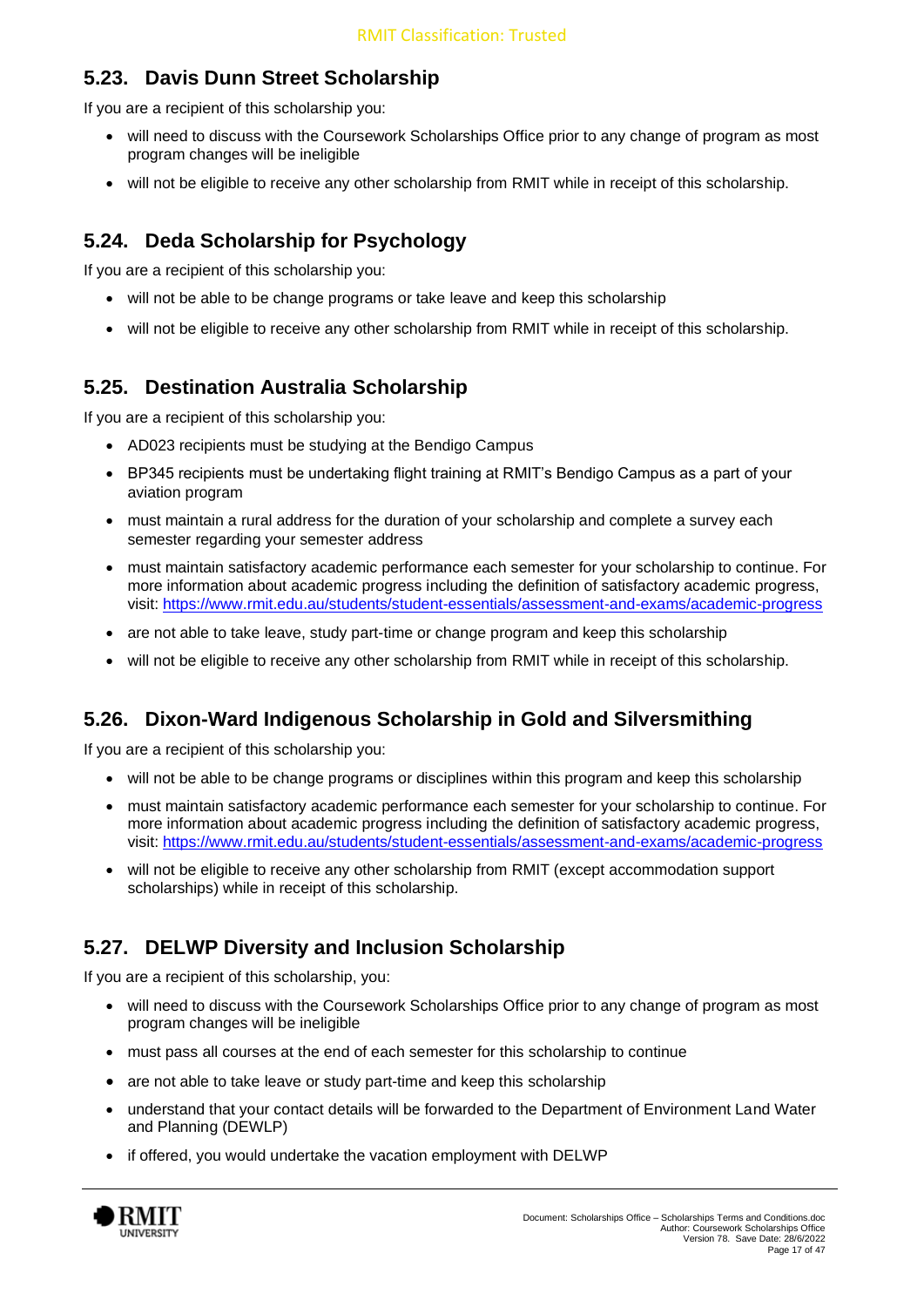- will not be eligible to receive any other scholarship from RMIT while in receipt of this scholarship
- must attend a ceremony, hosted by RMIT at a date to be advised either by your school or the Coursework Scholarships Office, to meet your donor
- understand that your contact details will be shared with the donor of this scholarship for the purpose of administering the scholarship and making independent contact with you regarding this scholarship and opportunities.

#### **5.28. DHCRC Emerging Digital Health Champions Scholarship**

If you are a recipient of this scholarship, you:

- will not be able to be change programs and keep this scholarship
- must pass all courses at the end of each semester for this scholarship to continue
- are not able to take leave and keep this scholarship
- will not be eligible to receive any other scholarship from RMIT while in receipt of this scholarship.

#### **5.29. Donald Cant Watts Corke Scholarship**

If you are a recipient of this scholarship you:

- are not able to take leave or study part-time without exceptional circumstances or change your program and keep this scholarship
- understand that your contact details will be forwarded to the Donald Cant Watts Corke
- are willing to participate in events hosted by Donald Cant Watts Corke, including making a video for the promotion of this scholarship
- will not be eligible to receive any other scholarship from RMIT while in receipt of this scholarship.

#### **5.30. dwell Village Accommodation Support Scholarship**

If you are a recipient of this scholarship, you:

- will be required to sign a residential tenancy agreement with dwell Village
- agree to pay:
	- o a bond at the commencement of your tenancy with dwell Village
	- o a departure cleaning fee
- must maintain satisfactory academic performance at the end of semester one for this scholarship to continue. For information about academic progress including the definition of satisfactory academic progress, visit: [https://www.rmit.edu.au/students/student-essentials/assessment-and-exams/academic](https://www.rmit.edu.au/students/student-essentials/assessment-and-exams/academic-progress)[progress](https://www.rmit.edu.au/students/student-essentials/assessment-and-exams/academic-progress)
- are not able to take a leave of absence or study part-time and keep this scholarship
- cannot keep this scholarship if you are unable to continue your program due to serious illness or incapacity for medical/mental health reasons
- acknowledge that RMIT and dwell Village will respect your privacy however, disclosure of information will sometimes be required to enable the operation of this scholarship. Such exchange or disclosure of personal and sensitive information is to enable the scholarship and any welfare or critical incidents affecting you and your scholarship to be responsibly managed
- will not be eligible to receive any other accommodation scholarships while in receipt of this scholarship

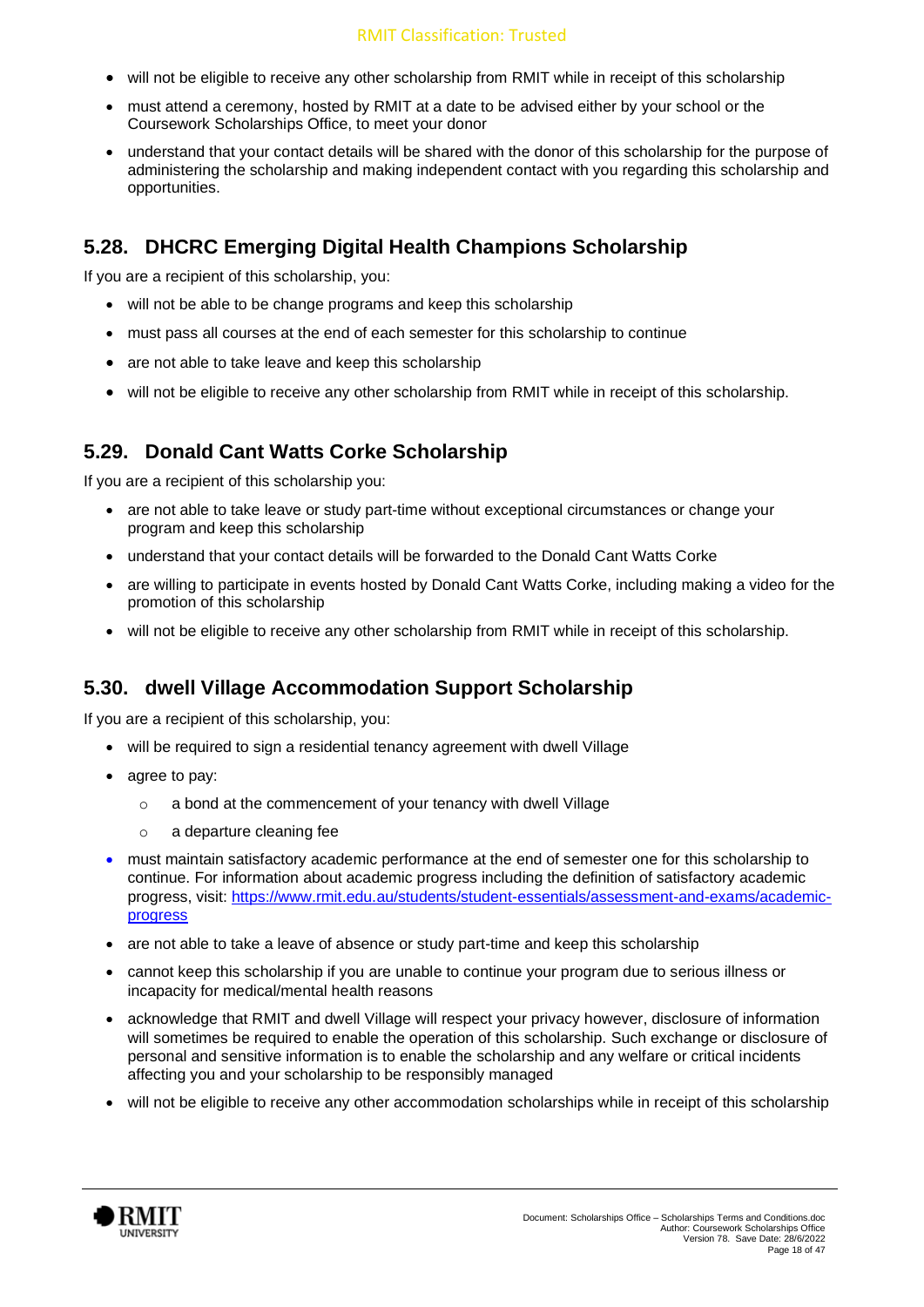- must adhere to the terms of your residential tenancy agreement including, should you wish to break lease, you are required to continue paying rent until a new resident can be found or until the lease agreement ends, whichever comes first
- cannot keep this scholarship if you have been suspended or excluded for misconduct from RMIT **University**
- will need to cover additional costs in the same manner as other residents e.g. laundry, food etc.

When you leave the dwell Village accommodation complex you agree to:

- accept full responsibility for any damage by you to the apartment in which you have been residing
- pay the cost of any damages and additional cleaning required in the apartment once you have vacated the premises.

#### **5.31. Emeritus Professor Brian Smith AO Scholarship**

If you are a recipient of the Emeritus Professor Brian Smith AO Scholarship, you:

- must maintain satisfactory academic performance, which will be viewed at the completion of each semester. If you have made unsatisfactory academic performance for two semesters (which do not have to be consecutive), as per the unacceptable academic performance definitions and whether or not your school identifies you as being 'at risk', your scholarship may be terminated or placed on leave at the discretion of the Coursework Scholarships Office. For more information about academic progress including the definition of satisfactory academic progress, visit: <https://www.rmit.edu.au/students/student-essentials/assessment-and-exams/academic-progress>
- will not be eligible to receive any other scholarship from RMIT while in receipt of this scholarship.

Recipients are ineligible to receive this scholarship more than once.

#### **5.32. Emeritus Professor David Beanland AO Scholarship**

If you are a recipient of the Emeritus Professor David Beanland AO Scholarship, you:

- must maintain satisfactory academic performance, which will be viewed at the completion of each semester. If you have made unsatisfactory academic performance for two semesters (which do not have to be consecutive), as per the unacceptable academic performance definitions and whether or not your school identifies you as being 'at risk', your scholarship may be terminated or placed on leave at the discretion of the Coursework Scholarships Office. For more information about academic progress including the definition of satisfactory academic progress, visit: <https://www.rmit.edu.au/students/student-essentials/assessment-and-exams/academic-progress>
- will need to discuss with the Coursework Scholarships Office prior to any change of program as most program changes will be ineligible
- will not be eligible to receive any other scholarship from RMIT while in receipt of this scholarship.

Recipients are ineligible to receive this scholarship more than once.

#### **5.33. Emeritus Professor John Jackson Scholarship**

If you are a recipient of Emeritus Professor John Jackson Scholarship, you:

• must maintain satisfactory academic performance, which will be viewed at the completion of each semester. If you have made unsatisfactory academic performance for two semesters (which do not have to be consecutive), as per the unacceptable academic performance definitions and whether or not your school identifies you as being 'at risk', your scholarship may be terminated or placed on leave at the discretion of the Coursework Scholarships Office. For more information about academic progress including the definition of satisfactory academic progress, visit: <https://www.rmit.edu.au/students/student-essentials/assessment-and-exams/academic-progress>

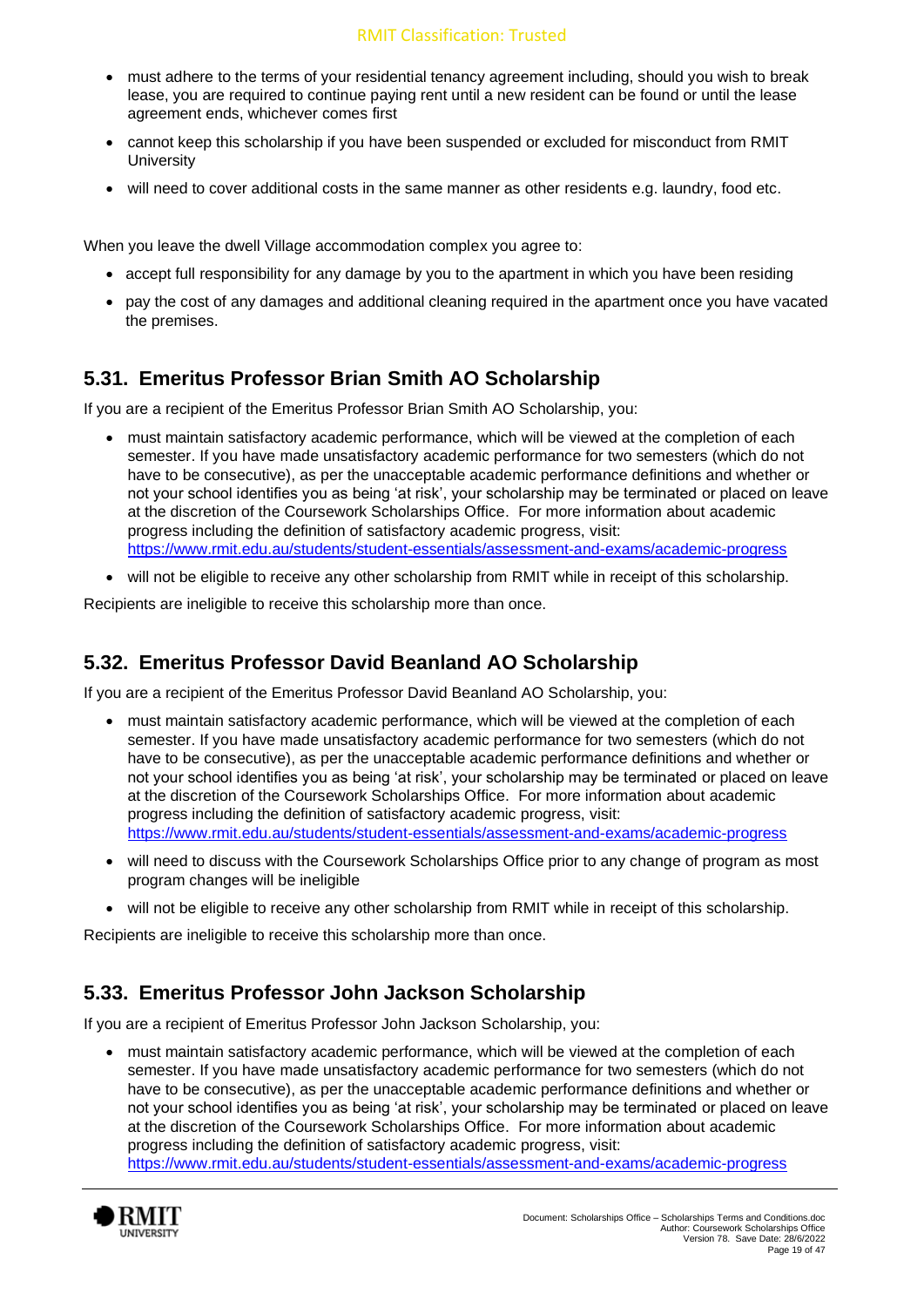• will not be eligible to receive any other scholarship from RMIT while in receipt of this scholarship.

Recipients are ineligible to receive this scholarship more than once.

#### **5.34. Emily McPherson EMBA Scholarship**

If you are a recipient of this scholarship, you:

- must remain enrolled in the EMBA face-to-face (Melbourne) program at RMIT University, not study online
- must complete your program within 1.5 years (full-time) or three years (part-time) of commencing
- must maintain a minimum GPA of 2.0 throughout your enrolment
- are required to maintain a minimum GPA of 2.0 or greater, which will be reviewed at the completion of each semester in order for your scholarship to continue. For more information about GPAs, visit [https://www.rmit.edu.au/students/student-essentials/assessment-and-exams/results/grade-point](https://www.rmit.edu.au/students/student-essentials/assessment-and-exams/results/grade-point-average--gpa-)[average--gpa-](https://www.rmit.edu.au/students/student-essentials/assessment-and-exams/results/grade-point-average--gpa-)
- must not be concurrently enrolled in another program at the same time
- must pay full fees for any course that you have to repeat or that you take in addition to the program requirements
- for recipients who commenced their scholarship in 2020 or to semester 1, 2021 you are required to pay your portion of your tuition fees by your invoice due date
- help promote the EMBA program at RMIT if asked.

#### **5.35. Evelyn Boekemann Scholarship**

If you are a recipient of this scholarship, you:

• must maintain satisfactory academic performance, which will be reviewed at the completion of each semester. If you have made unsatisfactory academic performance for two semesters (which do not have to be consecutive), as per the unacceptable academic performance definitions and whether or not your school identifies you as being 'at risk', your scholarship may be terminated or placed on leave at the discretion of the Coursework Scholarships Office. For more information about academic progress including the definition of satisfactory academic progress, visit: <https://www.rmit.edu.au/students/student-essentials/assessment-and-exams/academic-progress>

If you are undertaking a vocational education program that progresses from a Certificate IV and/or Diploma to an Advanced Diploma, this scholarship can continue as you advance. You will need to progress each program in the standard duration of time it does take to complete each program.

e.g. To receive the scholarship for 2 years (four semesters) for studying accounting in Vocational Education:

- First six months: receiving the scholarship while undertaking the Certificate IV in Accounting and Bookkeeping (duration one semester / 6 months)
- Second six months: the scholarship continues with you as you progress into the Diploma of Accounting (duration one semester / 6 months)
- Third and Four semesters: the scholarship continues with you as you progress into the Advanced Diploma of Accounting (duration two semesters / one year)

For the scholarship to continue into an Associate or Bachelor Degree, you must be accepted in the semester following the completion of your vocational education program.

## **5.36. Gavin Teague Memorial Scholarship**

If you are a recipient of the Gavin Teague Memorial Scholarship, you agree to:

- acknowledge the Gavin Teague Memorial Scholarship in all consequential media and documentation relating to the outcomes from the scholarship
- have your folio of work submitted with your scholarship application being displayed in conjunction with this scholarship, such as on the RMIT website or at a scholarship ceremony

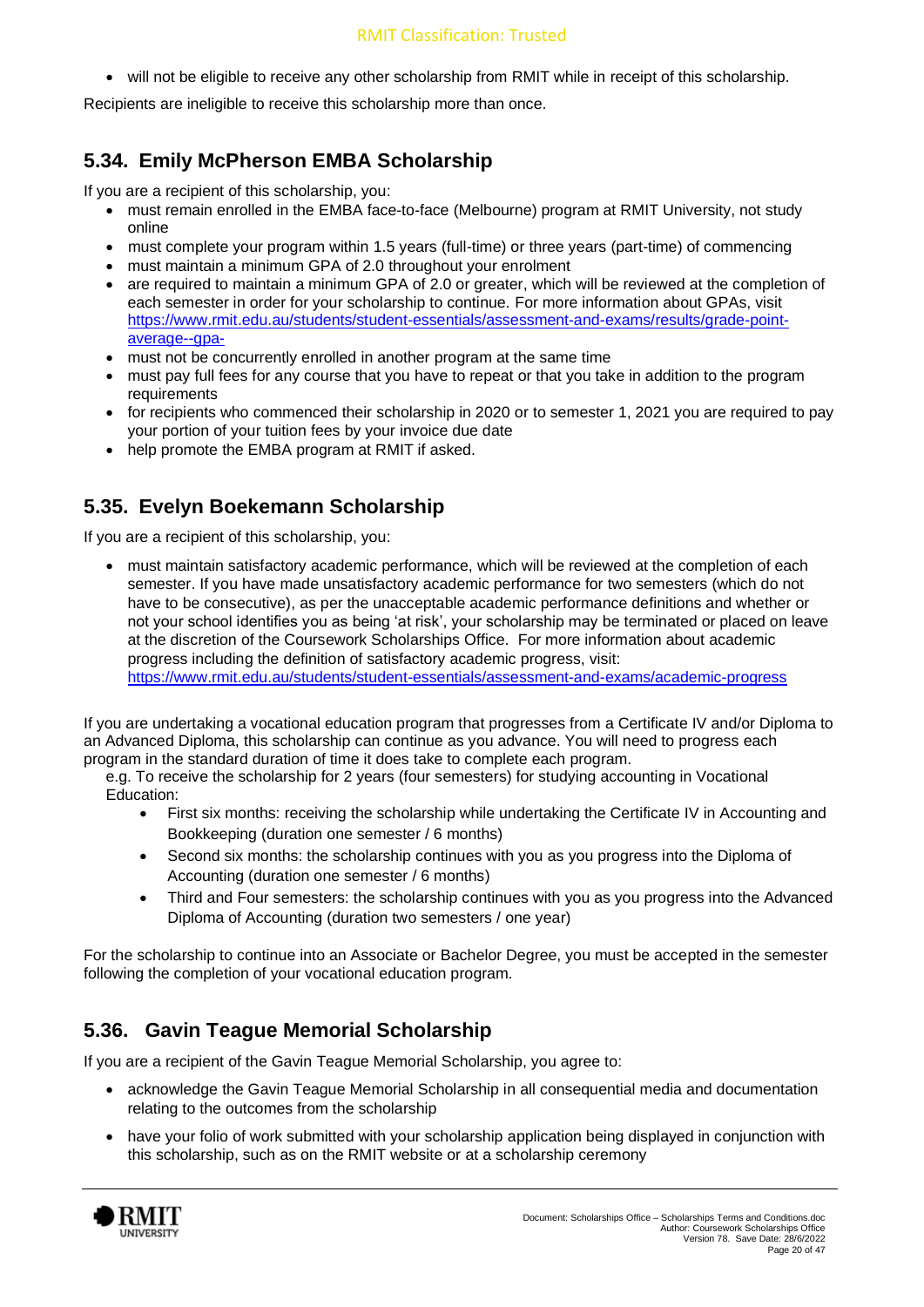• understand that your contact details will be shared with RMIT's Philanthropy team who may be in contact with you for organising an event with the donor.

#### **5.37. Geomatic.ai Women in Geospatial Scholarship**

If you are a recipient of this Scholarship, you agree to:

- (2017-2019 recipients) must maintain satisfactory academic performance, which will be viewed at the completion of each semester. If you have made unsatisfactory academic performance for two semesters (which do not have to be consecutive), as per the unacceptable academic performance definitions and whether or not your school identifies you as being 'at risk', your scholarship may be terminated or placed on leave at the discretion of the Coursework Scholarships Office. For more information about academic progress including the definition of satisfactory academic progress, visit: <https://www.rmit.edu.au/students/student-essentials/assessment-and-exams/academic-progress>
- (2020-22 recipients) must maintain a grade point average (GPA) of 1.5 or greater each semester for this scholarship to continue. For more information about GPAs, visit [https://www.rmit.edu.au/students/student](https://www.rmit.edu.au/students/student-essentials/assessment-and-exams/results/grade-point-average--gpa-)[essentials/assessment-and-exams/results/grade-point-average--gpa-](https://www.rmit.edu.au/students/student-essentials/assessment-and-exams/results/grade-point-average--gpa-)
- will need to discuss with the Coursework Scholarships Office prior to any change of program as most program changes will be ineligible
- are ineligible to take a leave of absence or study part-time
- will not be eligible to receive any other scholarship from RMIT while in receipt of this scholarship.

This scholarship was formally known as Geomatic Technologies Women in Spatial Scholarship and Mondo Women in Geospatial Scholarship.

#### **5.38. Gerard Driesen Indigenous Master of Photograph Scholarship**

If you are a recipient of this scholarship, you agree to:

• are not able to take leave, study part-time or change programs and keep this scholarship.

#### **5.39. Gerard Driesen Scholarship to Support Indigenous Students**

If you are a recipient of this scholarship, you agree to:

- are not able to study part-time and keep this scholarship.
- will need to discuss with the Coursework Scholarships Office prior to any change of program as most program changes will be ineligible if you want to keep this scholarship
- must maintain satisfactory academic performance, which will be reviewed at the completion of each semester. If you have made unsatisfactory academic performance for two semesters (which do not have to be consecutive), as per the unacceptable academic performance definitions and whether or not your school identifies you as being 'at risk', your scholarship may be terminated or placed on leave at the discretion of the Coursework Scholarships Office. For more information about academic progress including the definition of satisfactory academic progress, visit: <https://www.rmit.edu.au/students/student-essentials/assessment-and-exams/academic-progress>
- will not be eligible to receive any other scholarship while in receipt of this scholarship (except for accommodation based scholarships).

#### **5.40. George Alexander Foundation Scholarship**

If you are a recipient of the George Alexander Foundation Scholarship, you

- agree to:
	- o volunteer for 15 hours per year

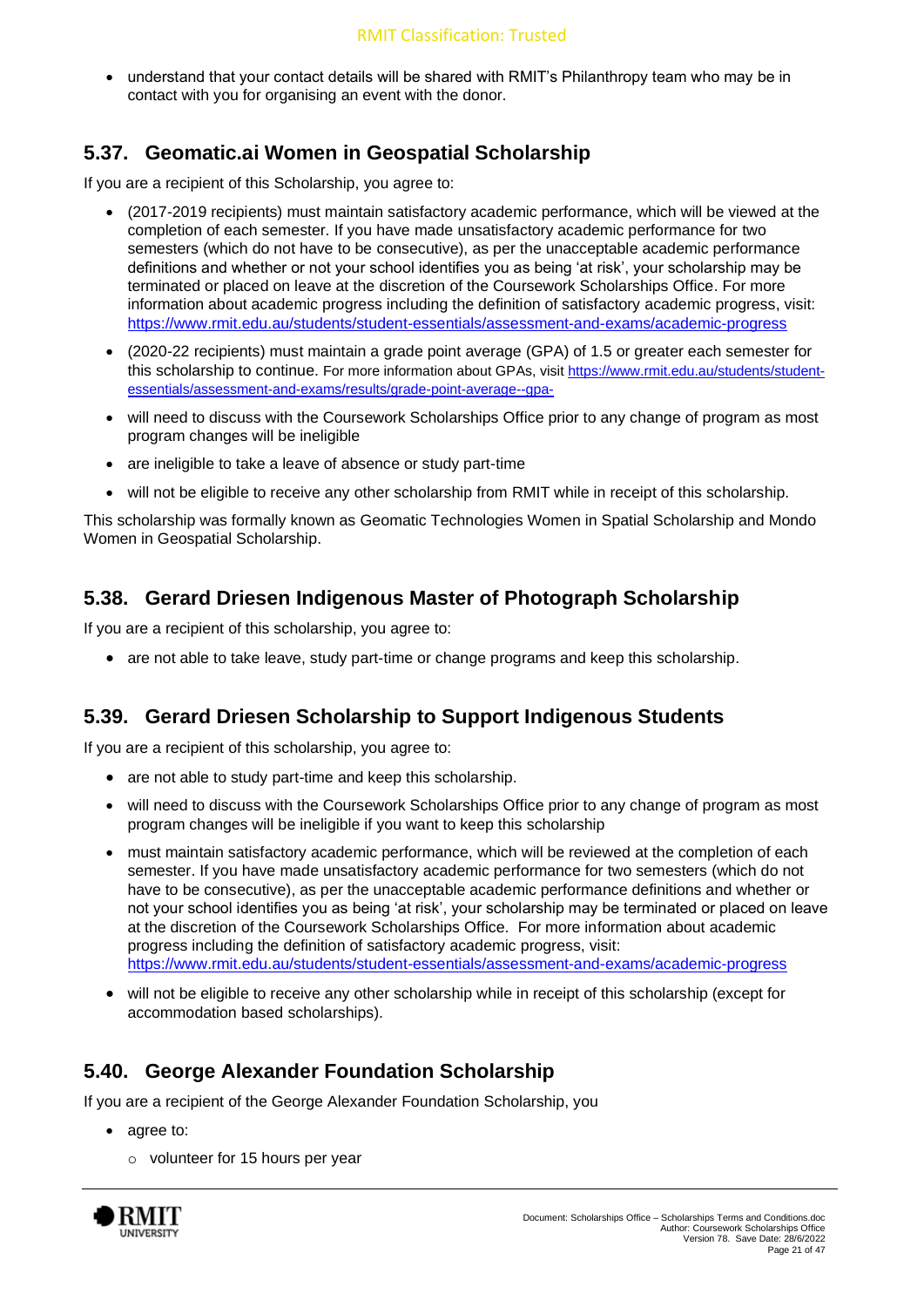- o undertake 5 hours of leadership training per year (e.g. through RMIT's Future Edge)
- o promote the value of the Scholarship both within and outside the University
- $\circ$  participate in a network of George Alexander Foundation recipients, with a focus on academic opportunities and community service, as appropriate
- $\circ$  only use the scholarship money for accommodation, living and study costs related to my program
- $\circ$  your contact details (including your personal email address) being forwarded to the George Alexander Foundation.
- are required to have a GPA equal to or above 2, which will be reviewed at the completion of each semester. If you fail to maintain a GPA of equal to 2 or above for two semesters (which do not have to be consecutive), your scholarship will be terminated. For more information about GPAs, visit [https://www.rmit.edu.au/students/student-essentials/assessment-and-exams/results/grade-point](https://www.rmit.edu.au/students/student-essentials/assessment-and-exams/results/grade-point-average--gpa-)[average--gpa-](https://www.rmit.edu.au/students/student-essentials/assessment-and-exams/results/grade-point-average--gpa-)
- are ineligible to take a leave of absence or study part-time
- will not be eligible to receive any other scholarship while in receipt of this scholarship
- cannot use your enrolment in a Diploma of Languages or any other program (other than the program in your offer email) count towards your enrolment load.

Recipients are ineligible to receive this scholarship more than once.

#### **5.41. Gina Solomon Scholarship in Environment Studies**

If you are a recipient of this scholarship, you:

- are required to maintain a grade point average (GPA) equal to or above 2.5 at the end of semester one for this scholarship to continue. For more information about GPAs, visit [https://www.rmit.edu.au/students/student-essentials/assessment-and-exams/results/gradepoint](https://www.rmit.edu.au/students/student-essentials/assessment-and-exams/results/gradepoint-average--gpa-)[average--gpa-](https://www.rmit.edu.au/students/student-essentials/assessment-and-exams/results/gradepoint-average--gpa-)
- are not able to take leave or study part-time and keep this scholarship
- will need to discuss with the Coursework Scholarships Office prior to any change of program as most program changes will be ineligible
- will not be eligible to receive any other scholarship while in receipt of this scholarship
- may be offered an opportunity to participate in paid work and professional development from Major Roads Project Victoria as a part of this scholarship.

#### **5.42. GJK Facility Services Scholarship**

If you are a recipient of this scholarship, you:

- are required to have a grade point average (GPA) equal to or above 2 at the end of semester one for this scholarship to continue. For more information about GPAs, visit [https://www.rmit.edu.au/students/student-essentials/assessment-and-exams/results/gradepoint](https://www.rmit.edu.au/students/student-essentials/assessment-and-exams/results/gradepoint-average--gpa-)[average--gpa-](https://www.rmit.edu.au/students/student-essentials/assessment-and-exams/results/gradepoint-average--gpa-)
- must acknowledge the GJK Facility Services Scholarship in all consequential media and documentation
- must attend a day at GJK, in their office in Carlton and/or head office in Collingwood to learn about their business practices and sharing ideas
- must attend a ceremony, hosted by RMIT at a date to be advised either by your school or the Coursework Scholarships Office, to meet your donor
- are not able to take leave, study part-time or change programs and keep this scholarship
- will not be eligible to receive any other scholarship while in receipt of this scholarship

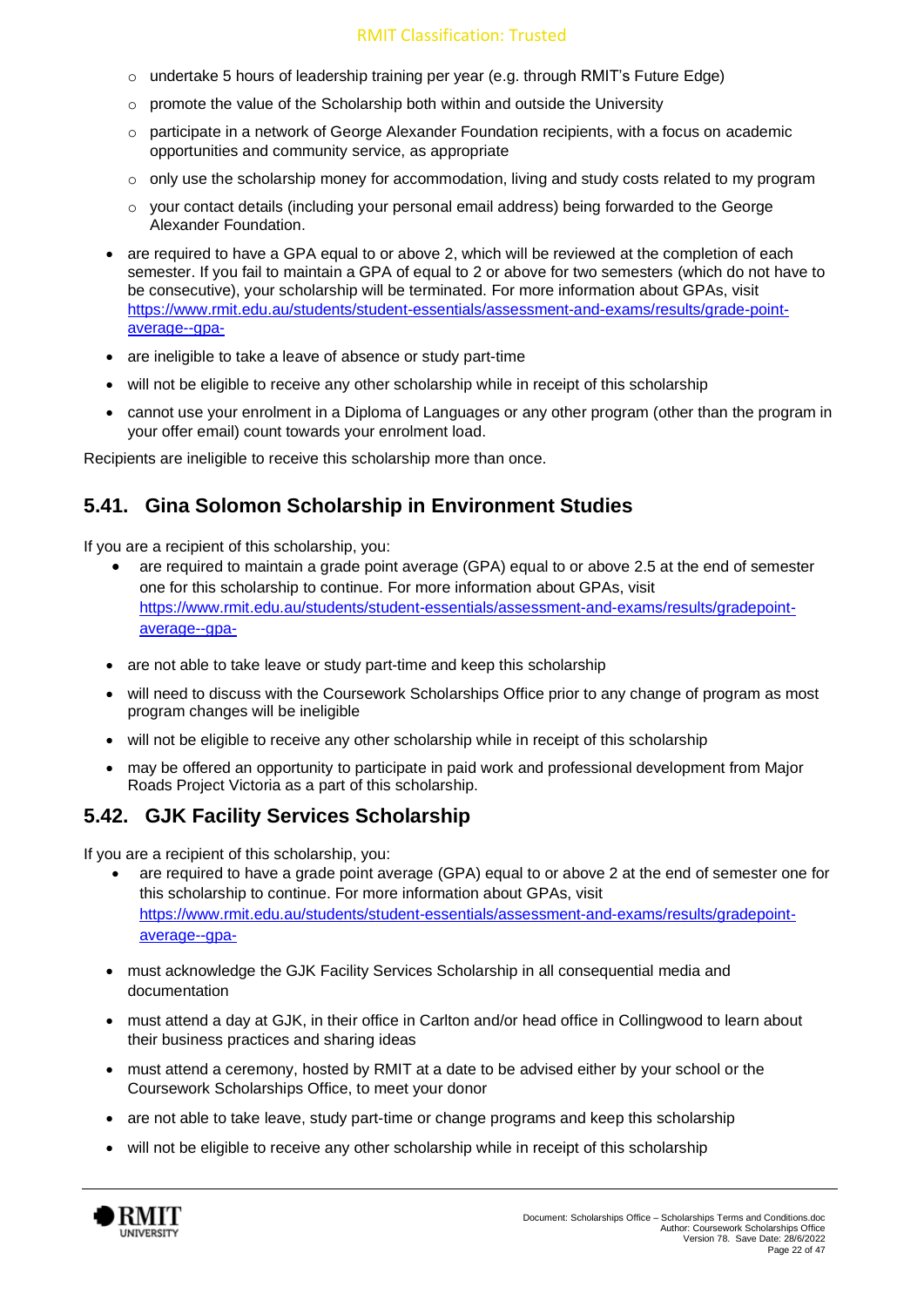• understand that your contact details will be shared with the donor of this scholarship for the purpose of administering the scholarship and making independent contact with you regarding this scholarship and opportunities.

This scholarship is regarded as taxable income under taxation legislation. We recommend that you obtain taxation advice from an accountant or the Australian Tax Office regarding this scholarship. taxable.

#### **5.43. Grathelms Scholarship**

If you are a recipient of the Grathelms Scholarship, you:

- must maintain satisfactory academic performance at the end of semester one for this scholarship to continue. For information about academic progress including the definition of satisfactory academic progress, visit: [https://www.rmit.edu.au/students/student-essentials/assessment-and-exams/academic](https://www.rmit.edu.au/students/student-essentials/assessment-and-exams/academic-progress)[progress](https://www.rmit.edu.au/students/student-essentials/assessment-and-exams/academic-progress)
- are not able to take leave, study part-time or change programs and keep this scholarship
- will not be eligible to receive any other scholarship while in receipt of this scholarship.

#### **5.44. GPT Group Scholarship**

If you are a recipient of the GPT Group Scholarship, you:

- will be offered an opportunity to participate in 2 days per week of paid work on an 11-month fixed term contract with the GPT Group
- are required to have a GPA equal to or above 2, which will be reviewed at the completion of semester one. If you achieve a GPA of less than 2 at the completion of semester one, your scholarship may be terminated which is at the discretion of the GPT Group. For more information about GPAs, visit [https://www.rmit.edu.au/students/student-essentials/assessment-and-exams/results/grade-point](https://www.rmit.edu.au/students/student-essentials/assessment-and-exams/results/grade-point-average--gpa-)[average--gpa-](https://www.rmit.edu.au/students/student-essentials/assessment-and-exams/results/grade-point-average--gpa-)
- are not able to take a leave of absence, study part-time or change programs and keep this scholarship
- will not be eligible to receive any other scholarship from RMIT while in receipt of this scholarship
- understand that your contact details will be shared with the donor of this scholarship for the purpose of administering the scholarship and making independent contact with you regarding this scholarship and opportunities..

This scholarship is regarded as taxable income under taxation legislation. We recommend that you obtain taxation advice from an accountant or the Australian Tax Office regarding this scholarship. taxable.

## **5.45. GS1 Australia Logistics and Supply Chain Management Scholarship**

If you are a recipient of the GS1 Australia Logistics and Supply Chain Management Scholarship, you:

- must maintain satisfactory academic performance, which will be reviewed at the completion of each semester. If you have made unsatisfactory academic performance for two semesters (which do not have to be consecutive), as per the unacceptable academic performance definitions and whether or not your school identifies you as being 'at risk', your scholarship may be terminated or placed on leave at the discretion of the Coursework Scholarships Office. For more information about academic progress including the definition of satisfactory academic progress, visit: <https://www.rmit.edu.au/students/student-essentials/assessment-and-exams/academic-progress>
- are not able to change programs and keep this scholarship
- will not be eligible to receive any other scholarship while in receipt of this scholarship.

#### **5.46. Hacer Group Award**

If you are a recipient of this scholarship, you:

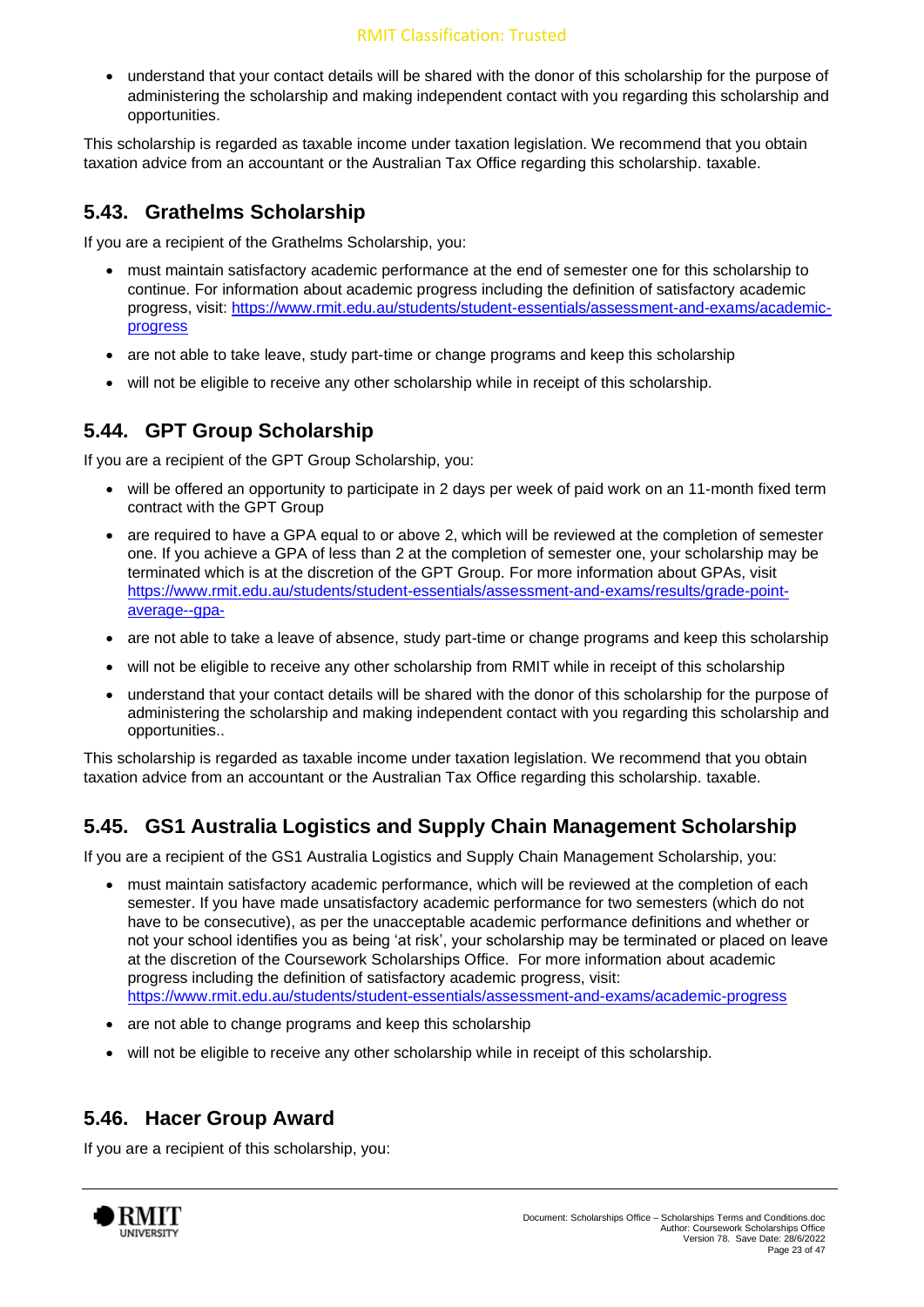- are not able to take a leave of absence, or study part-time and keep this scholarship
- will not be eligible to receive any other scholarship from RMIT while in receipt of this scholarship
- will be offered an opportunity to participate in paid employment with the Hacer Group
- understand that your contact details will be shared with the donor of this scholarship for the purpose of administering the scholarship and making independent contact with you regarding this scholarship and opportunities.

This scholarship is regarded as taxable income under taxation legislation. We recommend that you obtain taxation advice from an accountant or the Australian Tax Office regarding this scholarship. taxable.

#### **5.47. Halim Family Women in Science Scholarship**

If you are a recipient of this scholarship, you:

- are not able to take a leave of absence or change programs and keep this scholarship
- will need to discuss with the Coursework Scholarships Office prior to any change of program as most program changes will be ineligible
- must maintain satisfactory academic performance at the end of each semester for this scholarship to continue. For more information about academic progress including the definition of satisfactory academic progress, visit: [https://www.rmit.edu.au/students/student-essentials/assessment-and](https://www.rmit.edu.au/students/student-essentials/assessment-and-exams/academic-progress)[exams/academic-progress](https://www.rmit.edu.au/students/student-essentials/assessment-and-exams/academic-progress)
- will not be eligible to receive any other scholarship from RMIT while in receipt of this scholarship.

#### **5.48. Hugh and Selena Williams Scholarship**

If you are a recipient of this scholarship you:

- will not be able to be able to take leave and keep this scholarship
- will need to discuss with the Coursework Scholarships Office prior to any change of program as most program changes will be ineligible
- must pass all courses at the end of each semester for this scholarship to continue
- will not be eligible to receive any other scholarship from RMIT while in receipt of this scholarship (except accommodation support scholarships if applicable)
- understand that your contact details will be given to our Philanthropy team who may make contact with you regarding your scholarship, invites, etc. Your contact details will also be given to the donor.
- maybe offered opportunities for mentoring, internships and introductions to leading technology organisations by the donor in years two and three of your degree. These offers are not mandatory; however we do recommend that you accept any opportunities given to you.

#### **5.49. Inder Kaur or Inder Kaur Resilience Scholarship**

If you are a recipient of the Inder Kaur Scholarship or the Inder Kaur Resilience Scholarship, you:

• must maintain satisfactory academic performance, which will be reviewed at the completion of each semester. If you have made unsatisfactory academic performance for two semesters (which do not have to be consecutive), as per the unacceptable academic performance definitions and whether or not your school identifies you as being 'at risk', your scholarship may be terminated or placed on leave at the discretion of the Coursework Scholarships Office. For more information about academic progress including the definition of satisfactory academic progress, visit: <https://www.rmit.edu.au/students/student-essentials/assessment-and-exams/academic-progress>

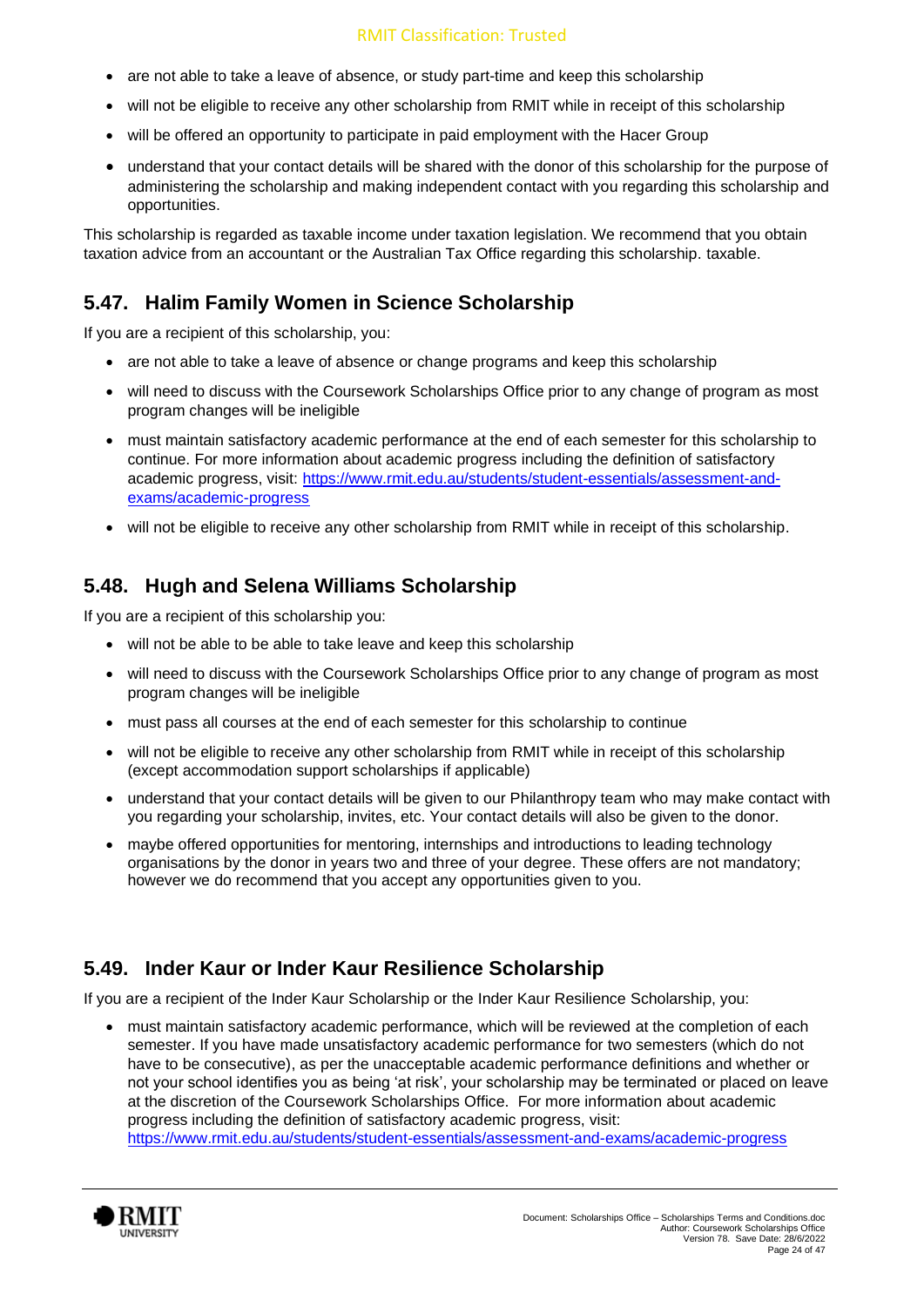- will not be eligible to receive any other scholarship while in receipt of this scholarship
- understand that your contact details will be shared with RMIT's Philanthropy office for activities such as potentially meeting the donor which we highly recommend.

Recipients are ineligible to receive this scholarship more than once.

#### **5.50. Inder Kaur Reconciliation Scholarship**

If you are a recipient of this Scholarship, you:

- must maintain satisfactory academic performance at the end of each semester for this scholarship to continue. For more information about academic progress including the definition of satisfactory academic progress, visit: [https://www.rmit.edu.au/students/student-essentials/assessment-and](https://www.rmit.edu.au/students/student-essentials/assessment-and-exams/academic-progress)[exams/academic-progress](https://www.rmit.edu.au/students/student-essentials/assessment-and-exams/academic-progress)
- will not be eligible to receive any other scholarship from RMIT (except for any accommodation scholarships).

Recipients are ineligible to receive this scholarship more than once.

#### **5.51. Indigenous Commonwealth Accommodation Scholarship**

If you are a recipient of this scholarship, you:

- will need to provide to the Coursework Scholarships Office evidence of your Melbourne address at the start of this scholarship. Failure to do this will terminate your scholarship and require the return of monies paid. If the information is not in your offer email, the Coursework Scholarships Office will email you details of the requirements and due date to your RMIT student email account.
- must demonstrate continued commitment and participation with the RMIT Aboriginal and Torres Strait Islander community by either attending one social or one cultural activity through Ngarara Willim Centre per semester.
- must complete a survey at the beginning of each semester that includes providing continued financial and residency eligibility
- must maintain satisfactory academic performance, which will be viewed at the completion of each semester
- must engage an Indigenous Tutorial Assistance Scheme (ITAS) tutor in the commencing year of study for your scholarship to continue into the second year
- if asked, be willing and available to represent Ngarara Willim Centre /RMIT at events etc
- are not able to redeem any unused portion of the scholarship
- are ineligible to receive any other accommodation scholarships from RMIT
- are ineligible to receive the Commonwealth's Relocation Scholarship administered by Centrelink.
- must participate in the Gama-dji orientation program
- agree to RMIT collecting your personal information in order to assess your eligibility, relevant level and duration of support and that certain information will be provided to the Commonwealth of Australia.

Further terms and conditions can be found in the [Commonwealth Indigenous Student Assistance Grants](https://www.legislation.gov.au/Details/F2017L00036)  [Guidelines 2017.](https://www.legislation.gov.au/Details/F2017L00036)

#### **5.52. Indigenous Commonwealth Education Scholarship**

If you are a recipient of this scholarship, you:

• must demonstrate continued commitment and participation with the RMIT Aboriginal and Torres Strait Islander community by either attending one social or one cultural activity through Ngarara Willim Centre per semester.

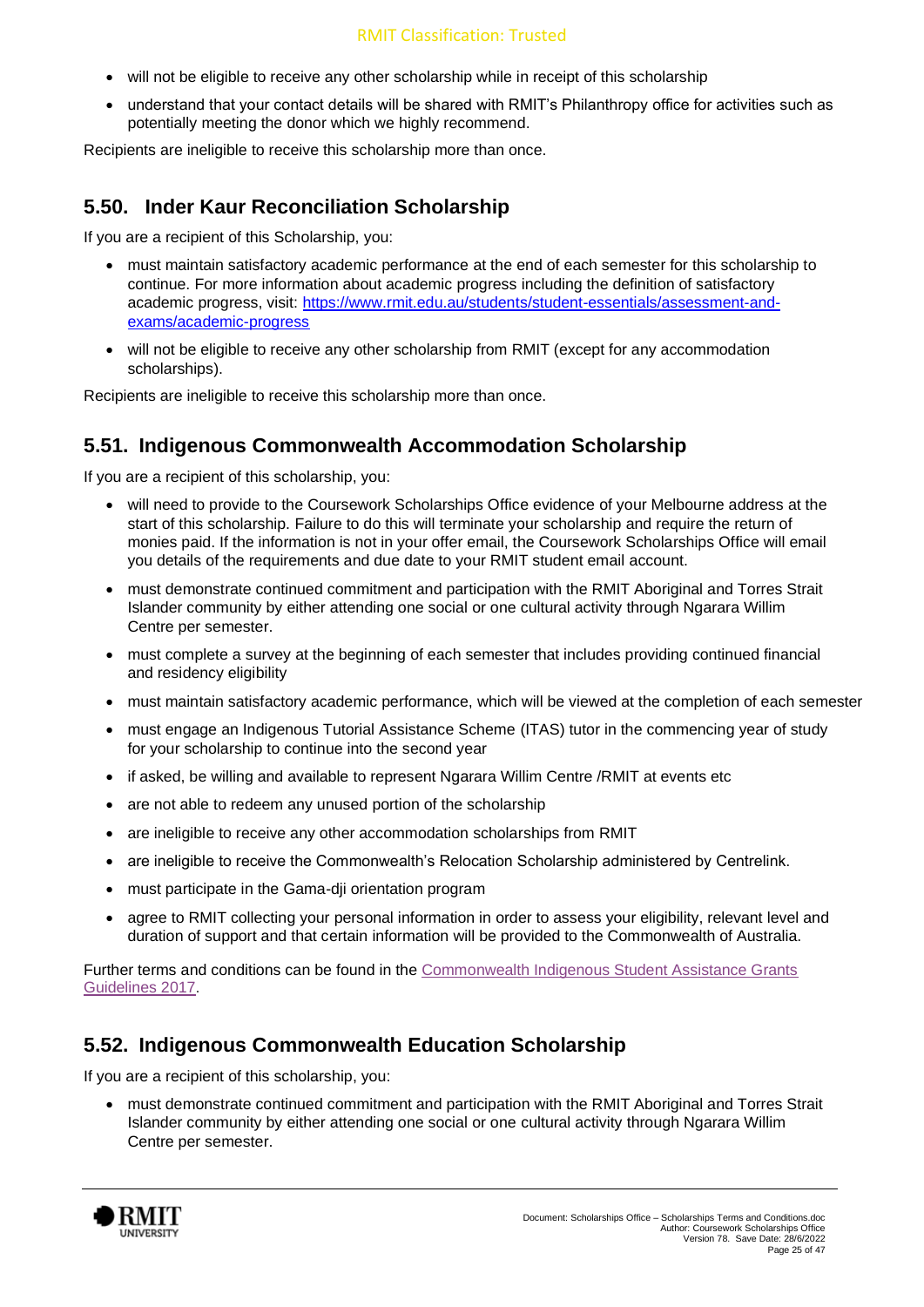- must complete a survey at the beginning of each semester that includes providing continued financial eligibility
- must maintain satisfactory academic performance, which will be viewed at the completion of each semester
- must engage an Indigenous Tutorial Assistance Scheme (ITAS) tutor in the commencing year of study for your scholarship to continue into the second year
- if asked, be willing and available to represent Ngarara Willim Centre /RMIT at events etc
- are not able to redeem any unused portion of the scholarship
- are ineligible to receive the Commonwealth's Student Start-up Loan administered by Centrelink
- must participate in the Gama-dji orientation program
- are ineligible to receive any other scholarships from RMIT, (except for accommodation based scholarships, Gama-dji Grant, Indigenous Resource Grant, RMIT Equity Notebook Grant or the RMIT Equity Travel Grant)
- agree to RMIT collecting your personal information in order to assess your eligibility, relevant level and duration of support and that certain information will be provided to the Commonwealth of Australia.

Further terms and conditions can be found in the [Commonwealth Indigenous Student Assistance Grants](https://www.legislation.gov.au/Details/F2017L00036)  [Guidelines 2017](https://www.legislation.gov.au/Details/F2017L00036)

#### **5.53. Indigenous Executive EMBA/MBA or Juris Doctor Scholarships**

If you are a recipient of this scholarship, you:

- will not be able to change program and keep the scholarship
- will not be eligible to receive any other scholarships/grants from RMIT while in receipt of this scholarship (except for an accommodation support scholarship if applicable)
- understand that the payment of student services and amenities fees are not included in this scholarship and these must be paid (or deferred by loan is applicable) by their invoice due date.

#### **5.54. Indigenous Resource Grant**

If you are a recipient of this scholarship, you:

- must use the funds on the purpose/s described in your application
- must return any funds paid if the activity/resource declared in your application that was approved has not been undertaken/purchased
- understand that for activities, such as profession development, you
	- are responsible for all bookings and travel insurance related to the activity
	- $\circ$  must submit a report no later than one month after your return which outlines the benefits of the activities you have undertaken as a student and to your future career

#### **5.55. Irana Turynska Scholarship**

If you are a recipient of this Scholarship, you

- must maintain satisfactory academic performance at the end of semester one for this scholarship to continue. For information about academic progress including the definition of satisfactory academic progress, visit: [academic progress](https://www.rmit.edu.au/students/student-essentials/assessment-and-exams/academic-progress)
- are not able to change programs and keep this scholarship
- are not able to take leave or have unauthorised part-time study and keep this scholarship

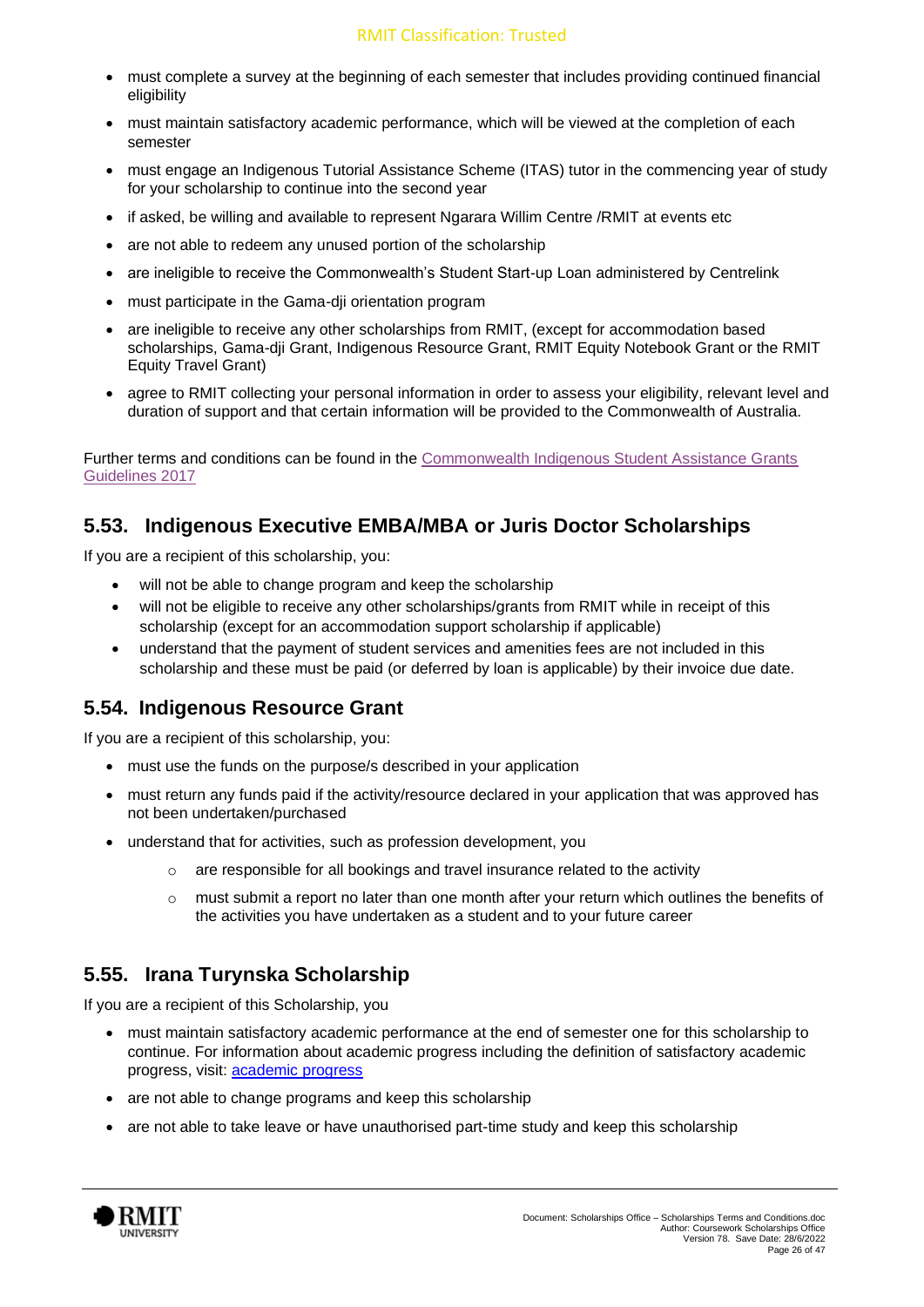- if your scholarship is for two years (last year of the bachelor and first year of the masters), your masters must immediately commence in the next semester (e.g. bachelor graduation at end of semester 2, your masters enrolment must be in semester 1 of the following year)
- will not be eligible to receive any other scholarship from RMIT while in receipt of this scholarship.

#### **5.56. Jack Ward Scholarship**

If you are a recipient of the Jack Ward Scholarship, you:

- must maintain satisfactory academic performance at the end of each semester for this scholarship to continue. For information about academic progress including the definition of satisfactory academic progress, visit: [https://www.rmit.edu.au/students/student-essentials/assessment-and-exams/academic](https://www.rmit.edu.au/students/student-essentials/assessment-and-exams/academic-progress)[progress](https://www.rmit.edu.au/students/student-essentials/assessment-and-exams/academic-progress)
- will not be eligible to receive any other scholarship from RMIT while in receipt of this scholarship.

Recipients are ineligible to receive this scholarship more than once.

#### **5.57. Jacob and Charlotte Kahane Scholarship**

If you are a recipient of the Jacob and Charlotte Kahane Scholarship, you:

- must maintain satisfactory academic performance at the each semester for this scholarship to continue. For information about academic progress including the definition of satisfactory academic progress, visit: [https://www.rmit.edu.au/students/student-essentials/assessment-and-exams/academic](https://www.rmit.edu.au/students/student-essentials/assessment-and-exams/academic-progress)[progress](https://www.rmit.edu.au/students/student-essentials/assessment-and-exams/academic-progress)
- are not able to take leave, study part-time or change programs and keep this scholarship
- will not be eligible to receive any other scholarship from RMIT while in receipt of this scholarship.

#### **5.58. Jillian Weaven Human Resources Scholarship**

If you are a recipient of this scholarship, you

- must maintain satisfactory academic performance at the end of each semester for this scholarship to continue. For information about academic progress including the definition of satisfactory academic progress, visit: [https://www.rmit.edu.au/students/student-essentials/assessment-and-exams/academic](https://www.rmit.edu.au/students/student-essentials/assessment-and-exams/academic-progress)[progress](https://www.rmit.edu.au/students/student-essentials/assessment-and-exams/academic-progress)
- are not able to change programs and keep this scholarship
- are not able to take leave and keep this scholarship
- will not be eligible to receive any other scholarship from RMIT while in receipt of this scholarship
- understand that your contact details will be shared with the Ngarara Willim Centre and RMIT's HR team.

#### **5.59. Jacques Nasser Regional and Rural Scholarship**

If you are a recipient of this scholarship, you

- must pass all courses at the end of each semester for this scholarship to continue
- must reside in Melbourne throughout each semester of your studies
- cannot change programs outside of programs offered by the College of Business (programs must be for classes taught at the Melbourne city campus, online and overseas programs are ineligible)
- will not be eligible to receive any other scholarship from RMIT while in receipt of this scholarship.

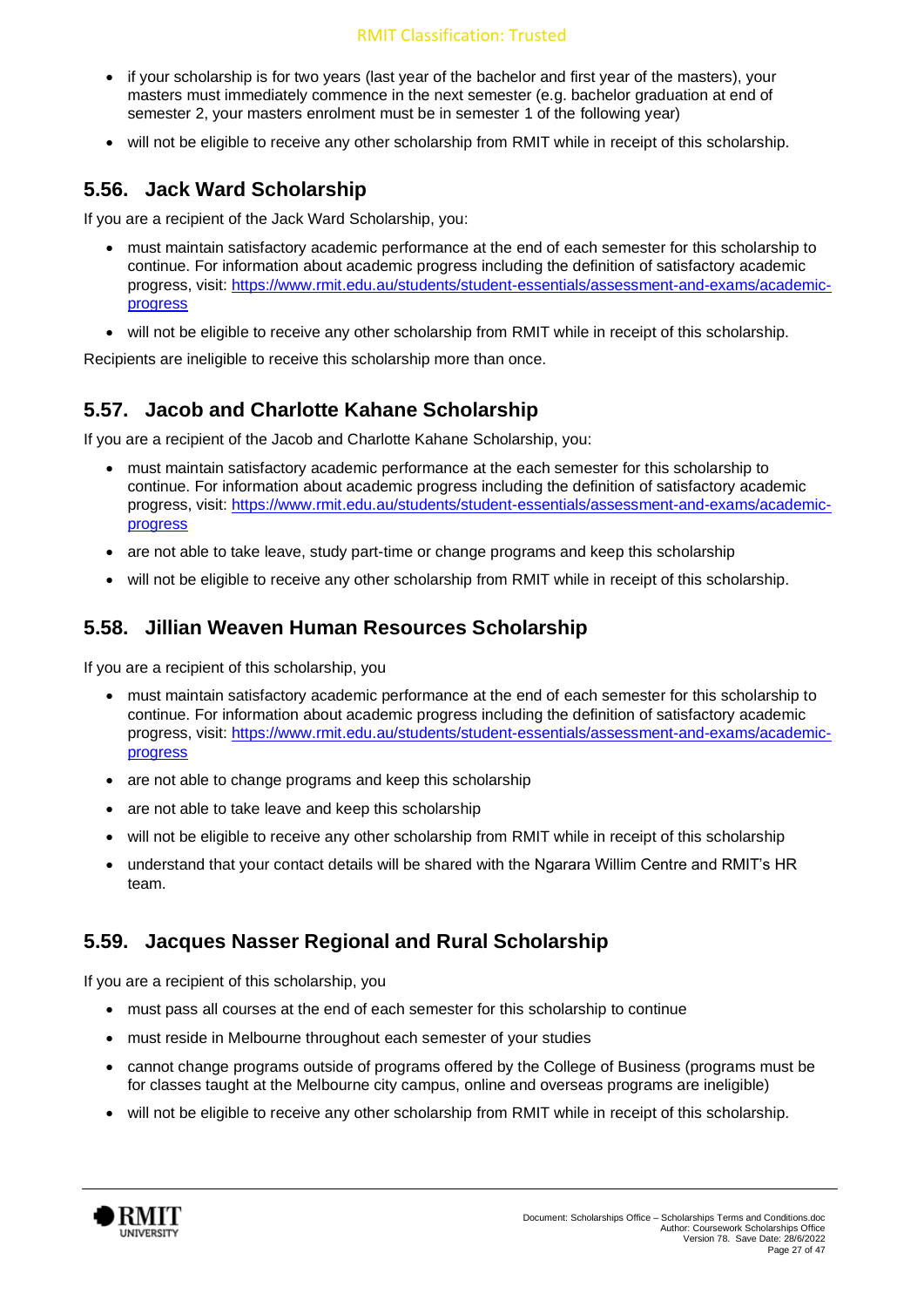#### **5.60. John Holland Scholarship for Women in Construction and Project Management**

If you are a recipient of this scholarship, you agree to:

- must maintain satisfactory academic performance at the end of each semester for this scholarship to continue. For information about academic progress including the definition of satisfactory academic progress, visit: [https://www.rmit.edu.au/students/student-essentials/assessment-and-exams/academic](https://www.rmit.edu.au/students/student-essentials/assessment-and-exams/academic-progress)[progress](https://www.rmit.edu.au/students/student-essentials/assessment-and-exams/academic-progress)
- are not able to change programs and keep this scholarship
- are not able to take leave or have unauthorised part-time study and keep this scholarship
- will not be eligible to receive any other scholarship from RMIT while in receipt of this scholarship
- understand that your contact details will be shared with RMIT's Philanthropy team and the donor of this scholarship for the purpose of administering the scholarship and making independent contact with you regarding this scholarship and opportunities.

#### **5.61. John Storey Junior Scholarship in Mechanical Engineering**

If you are a recipient of this scholarship, you

- must maintain satisfactory academic performance, which will be viewed at the completion of each semester. If you have made unsatisfactory academic performance for two semesters (which do not have to be consecutive), as per the unacceptable academic performance definitions and whether or not your school identifies you as being 'at risk', your scholarship may be terminated or placed on leave at the discretion of the Coursework Scholarships Office. For more information about academic progress including the definition of satisfactory academic progress, visit: <https://www.rmit.edu.au/students/student-essentials/assessment-and-exams/academic-progress> can only be enrolled in a Bachelor of Engineering (Mechanical Engineering) (Honours) single or double degree
- will not be eligible to receive any other scholarship from RMIT while in receipt of this scholarship.

#### **5.62. Journal Accommodation Support Scholarship**

If you are a recipient of this Scholarship, you:

- will be required to sign a residential tenancy agreement with Journal Student Living
- agree to pay:
	- $\circ$  a bond at the commencement of your tenancy with Journal for your accommodation at either Journal Uni Place or Journal Central
	- o a departure cleaning fee
- must maintain satisfactory academic performance at the end of semester one for this scholarship to continue. For information about academic progress including the definition of satisfactory academic progress, visit: [https://www.rmit.edu.au/students/student-essentials/assessment-and-exams/academic](https://www.rmit.edu.au/students/student-essentials/assessment-and-exams/academic-progress)[progress](https://www.rmit.edu.au/students/student-essentials/assessment-and-exams/academic-progress)
- are not able to take a leave of absence or study part-time and keep this scholarship
- cannot keep this scholarship if you are unable to continue your program due to serious illness or incapacity for medical/mental health reasons
- acknowledge that RMIT and Journal will respect your privacy, however disclosure of information will sometimes be required to enable the operation of this scholarship. Such exchange or disclosure of personal and sensitive information is to enable the scholarship and any welfare or critical incidents affecting you and your scholarship to be responsibly managed
- will not be eligible to receive any other accommodation scholarships while in receipt of this scholarship

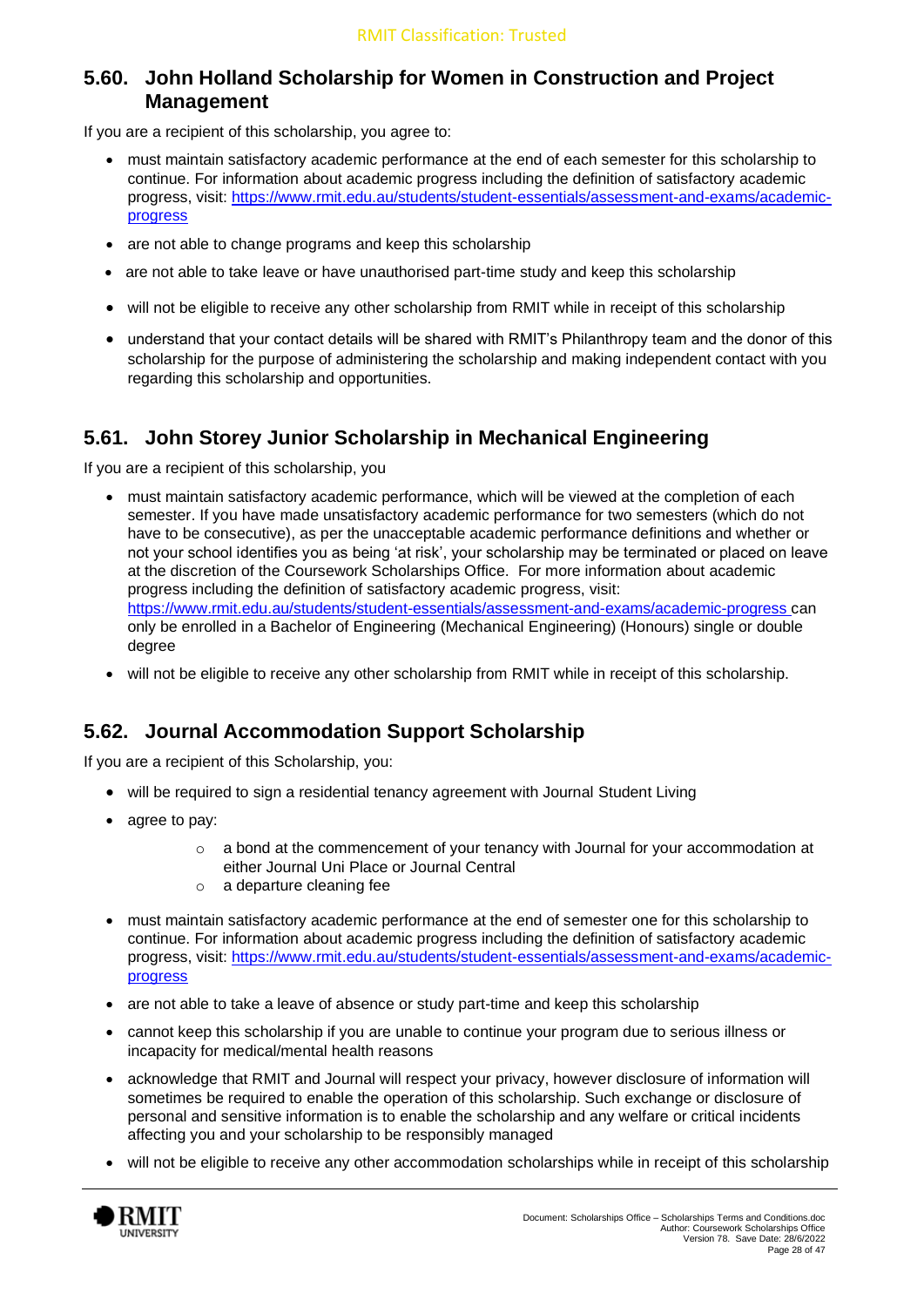- must adhere to the terms of your residential tenancy agreement including, should you wish to break lease, you are required to continue paying rent until a new resident can be found or until the lease agreement ends, whichever comes first
- cannot keep this scholarship if you have been suspended or excluded for misconduct from RMIT **University**
- will need cover additional costs in the same manner as other residents e.g. laundry, food etc.

When you leave the Journal accommodation complex you agree to:

- accept full responsibility for any damage by you to the apartment in which you have been residing
- pay the cost of any damages and additional cleaning required in the apartment once you have vacated the premises.

#### **5.63. Kapitol Group Scholarship**

If you are a recipient of this scholarship, you

- will undertake any offered Work Integrated Learning (WIL) activity in your third year of study with the Kapitol Group
- must be available to attend the RMIT School of Property Construction and Project Management Awards Night and/or Scholarships Ceremony, if required
- must acknowledge the Kapitol Group Scholarship in all consequential media and documentation
- must maintain satisfactory academic performance at the end of each semester for this scholarship to continue. For information about academic progress including the definition of satisfactory academic progress, visit: [https://www.rmit.edu.au/students/student-essentials/assessment-and-exams/academic](https://www.rmit.edu.au/students/student-essentials/assessment-and-exams/academic-progress)[progress](https://www.rmit.edu.au/students/student-essentials/assessment-and-exams/academic-progress)
- are not able to take leave or have unauthorised part-time study and keep this scholarship
- will need to discuss with the Coursework Scholarships Office prior to any change of program as most program changes will be ineligible
- will not be eligible to receive any other scholarship from RMIT while in receipt of this scholarship
- understand that your contact details will be shared with the donor of this scholarship for the purpose of administering the scholarship and making independent contact with you regarding this scholarship and opportunities.

This scholarship is regarded as taxable income under taxation legislation. We recommend that you obtain taxation advice from an accountant or the Australian Tax Office regarding this scholarship. taxable.

#### **5.64. LTI Scholarship**

If you are a recipient of this scholarship, you

- must maintain satisfactory academic performance at the end of each semester for this scholarship to continue. For information about academic progress including the definition of satisfactory academic progress, visit: [https://www.rmit.edu.au/students/student-essentials/assessment-and-exams/academic](https://www.rmit.edu.au/students/student-essentials/assessment-and-exams/academic-progress)[progress](https://www.rmit.edu.au/students/student-essentials/assessment-and-exams/academic-progress)
- are not able to take leave or have unauthorised part-time study and keep this scholarship
- will need to discuss with the Coursework Scholarships Office prior to any change of program as most program changes will be ineligible
- will not be eligible to receive any other scholarship from RMIT while in receipt of this scholarship.

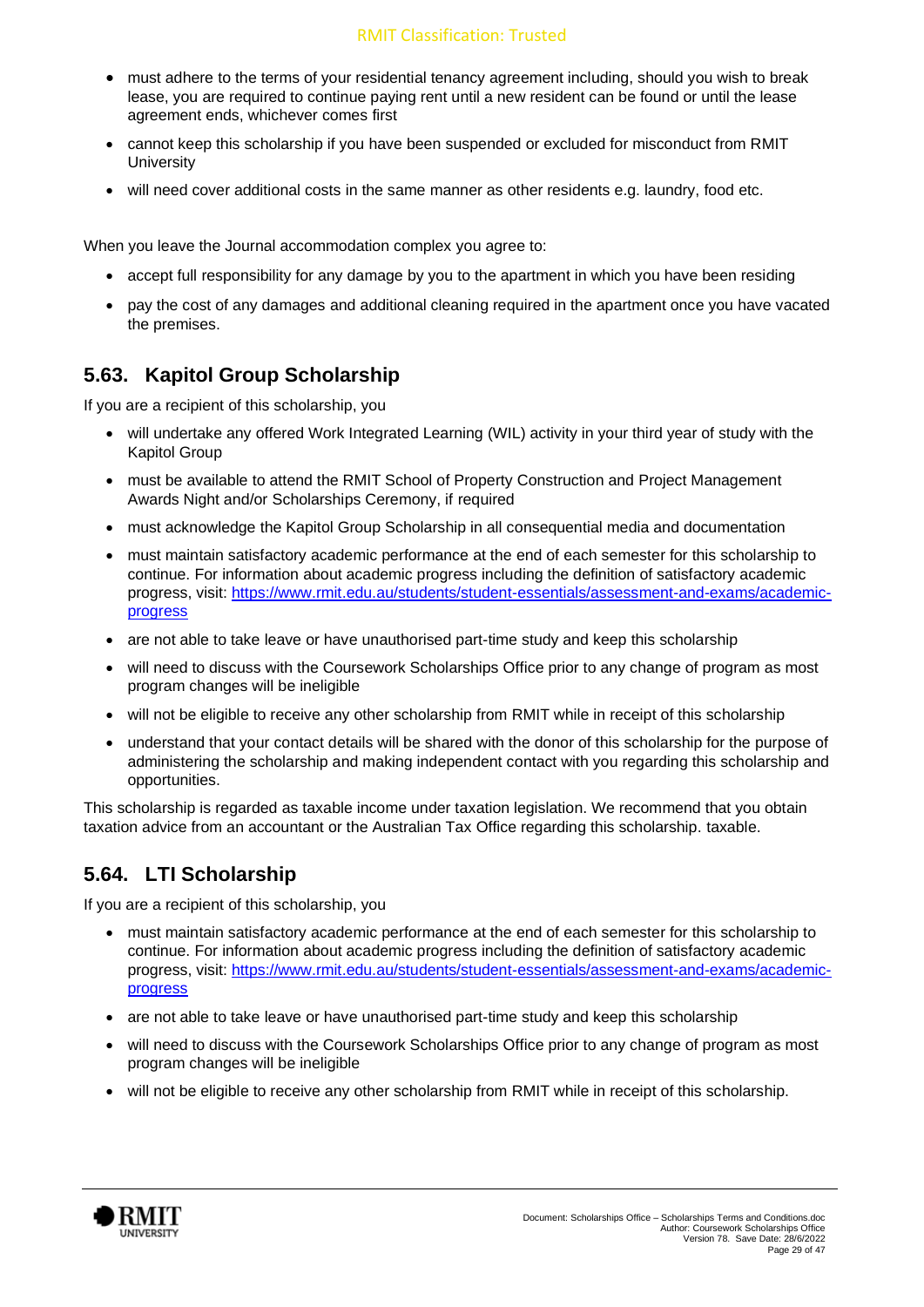# **5.65. Lonsdale Scholarship**

If you are a recipient of this scholarship, you:

- are not able to take leave or have unauthorised part-time study and keep this scholarship
- must maintain satisfactory academic performance, which will be viewed at the completion of semester one for the scholarship to continue. If you do not maintain satisfactory academic performance, your scholarship may be terminated, or payments suspended. For more information about academic progress including the definition of satisfactory academic progress, visit: <https://www.rmit.edu.au/students/student-essentials/assessment-and-exams/academic-progress>
- will not be eligible to receive any other scholarship from RMIT while in receipt of this scholarship.

## **5.66. MAI Foundation Scholarship**

If you are a recipient of this scholarship, you

- must pass all courses at the end of each semester for this scholarship to continue
- are not able to take leave or have unauthorised part-time study and keep this scholarship
- will need to discuss with the Coursework Scholarships Office prior to any change of program as most program changes will be ineligible
- will not be eligible to receive any other scholarship from RMIT while in receipt of this scholarship
- maybe offered a work experience placement as a part of this scholarship.

## **5.67. Mason Family Trust Scholarship**

If you are a recipient of this scholarship, you:

- must maintain satisfactory academic performance, which will be viewed at the completion of each semester. If you have made unsatisfactory academic performance for two semesters (which do not have to be consecutive), as per the unacceptable academic performance definitions and whether or not your school identifies you as being 'at risk', your scholarship may be terminated or placed on leave at the discretion of the Coursework Scholarships Office. For more information about academic progress including the definition of satisfactory academic progress, visit: <https://www.rmit.edu.au/students/student-essentials/assessment-and-exams/academic-progress>
- are not able to change program and keep this scholarship
- are not able to take leave or have unauthorised part-time study and keep this scholarship
- will not be eligible to receive any other scholarship from RMIT while in receipt of this scholarship.

## **5.68. MCHN (Maternal and Child Health Nursing) Scholarship**

If you are a recipient of this scholarship, you:

- must maintain satisfactory academic performance, which will be viewed at the completion of each for the scholarship to continue. For more information about academic progress including the definition of satisfactory academic progress, visit: [https://www.rmit.edu.au/students/student-essentials/assessment](https://www.rmit.edu.au/students/student-essentials/assessment-and-exams/academic-progress)[and-exams/academic-progress](https://www.rmit.edu.au/students/student-essentials/assessment-and-exams/academic-progress)
- will not be eligible to receive any other fully funded scholarship from the Commonwealth, State or Territory government body or a scholarship from RMIT while in receipt of this scholarship
- may take up to one year's leave of absence and keep this scholarship after one semester of study
- are not eligible to change programs and keep this scholarship
- understand that it is your sole responsibility in self-assessing your own tax position and seeking tax advice in relation to the scholarship agreement and the receipt of the scholarship
- consent to:

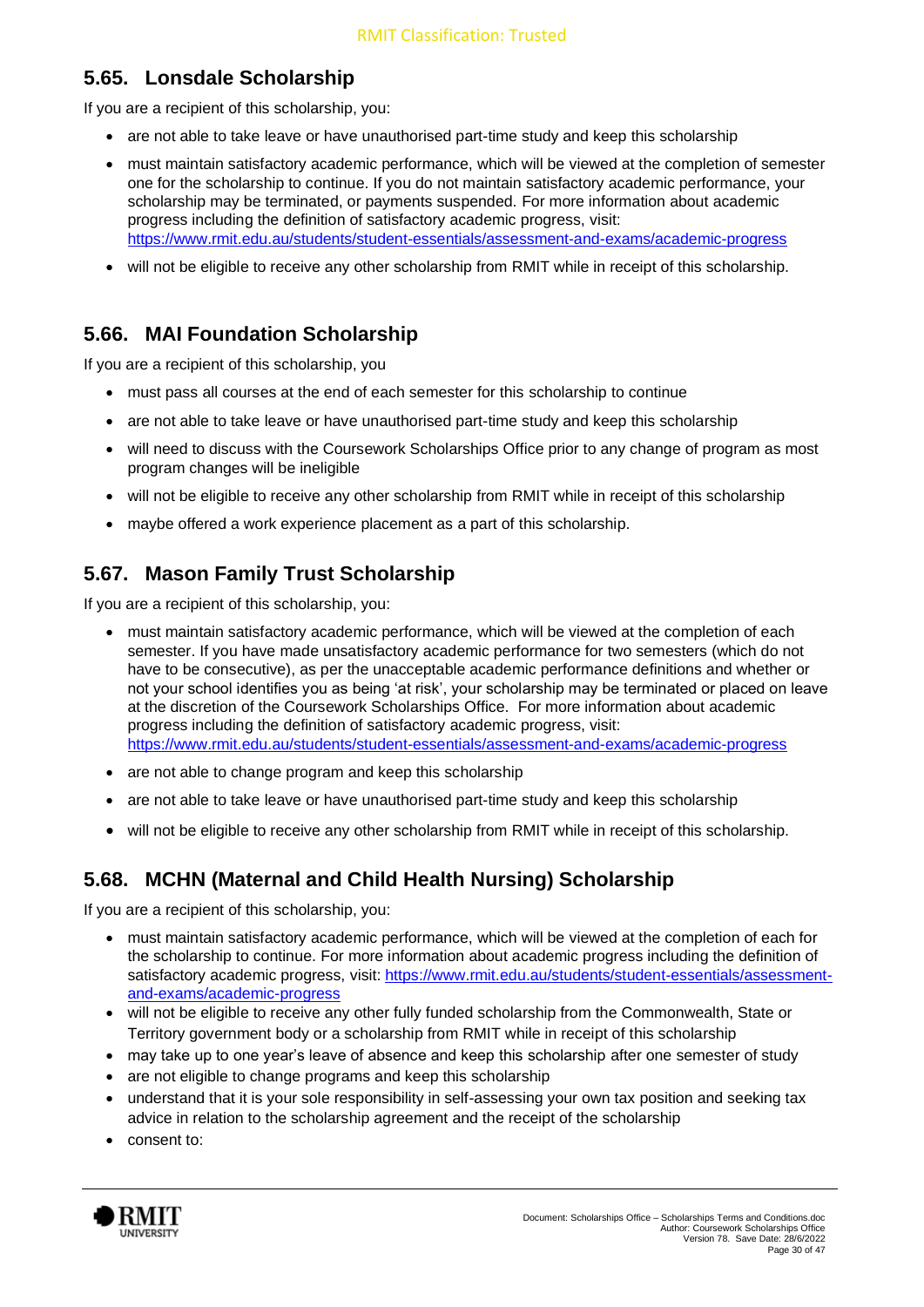#### RMIT Classification: Trusted

- o providing the Department of Health and Human Services any relevant scholarship information as the Department may require to determine if you are compliant with the scholarship, such as ensuring satisfaction of eligibility criteria, academic progress, and results
- $\circ$  being contacted by the University on behalf of the Department as a scholarship recipient via their email address for a period of up to five (5) years after the end date of the scholarship for the purposes of providing information to the Department regarding recipient's experiences as a student, employment, and experiences in the field of maternal and child health nursing.
- $\circ$  attending joint promotional events or participate in promotional activities in keeping with the spirit of the scholarship as reasonably requested between the Department and RMIT.

#### **5.69. Mainfreight Scholarship**

If you are a recipient of this scholarship, you:

- are not able to take leave or have unauthorised part-time study and keep this scholarship
- must pass all courses at the end of semester one for this scholarship to continue in semester two
- will need to discuss with the Coursework Scholarships Office prior to any change of program as most program changes will be ineligible
- will not be eligible to receive any other scholarship from RMIT whilst in receipt of this scholarship
- understand that your contact details will be shared with the donor of this scholarship for the purpose of administering the scholarship and making independent contact with you regarding this scholarship and opportunities.

#### **5.70. Marion Fletcher Fashion and Textiles Scholarship**

If you are a recipient of the Marion Fletcher Fashion and Textiles Scholarship, you:

- must maintain satisfactory academic performance, which will be viewed at the completion of each semester. If you have made unsatisfactory academic performance for two semesters (which do not have to be consecutive), as per the unacceptable academic performance definitions and whether or not your school identifies you as being 'at risk', your scholarship may be terminated or placed on leave at the discretion of the Coursework Scholarships Office. For more information about academic progress including the definition of satisfactory academic progress, visit: <https://www.rmit.edu.au/students/student-essentials/assessment-and-exams/academic-progress>
- will need to discuss with the Coursework Scholarships Office prior to any change of program as most program changes will be ineligible
- will not be eligible to receive any other scholarship from RMIT whilst in receipt of this scholarship.

## **5.71. McCraith Scholarship for Criminology**

If you are a recipient of this Scholarship you:

- must maintain satisfactory academic performance at the end of each semester for this scholarship to continue. For information about academic progress including the definition of satisfactory academic progress, visit: [https://www.rmit.edu.au/students/student-essentials/assessment-and-exams/academic](https://www.rmit.edu.au/students/student-essentials/assessment-and-exams/academic-progress)[progress](https://www.rmit.edu.au/students/student-essentials/assessment-and-exams/academic-progress)
- are not able to change programs and keep this scholarship
- are not able to take leave or have unauthorised part-time study and keep this scholarship
- will not be eligible to receive any other scholarship from RMIT while in receipt of this scholarship.

Recipients are eligible to receive this scholarship more than once.

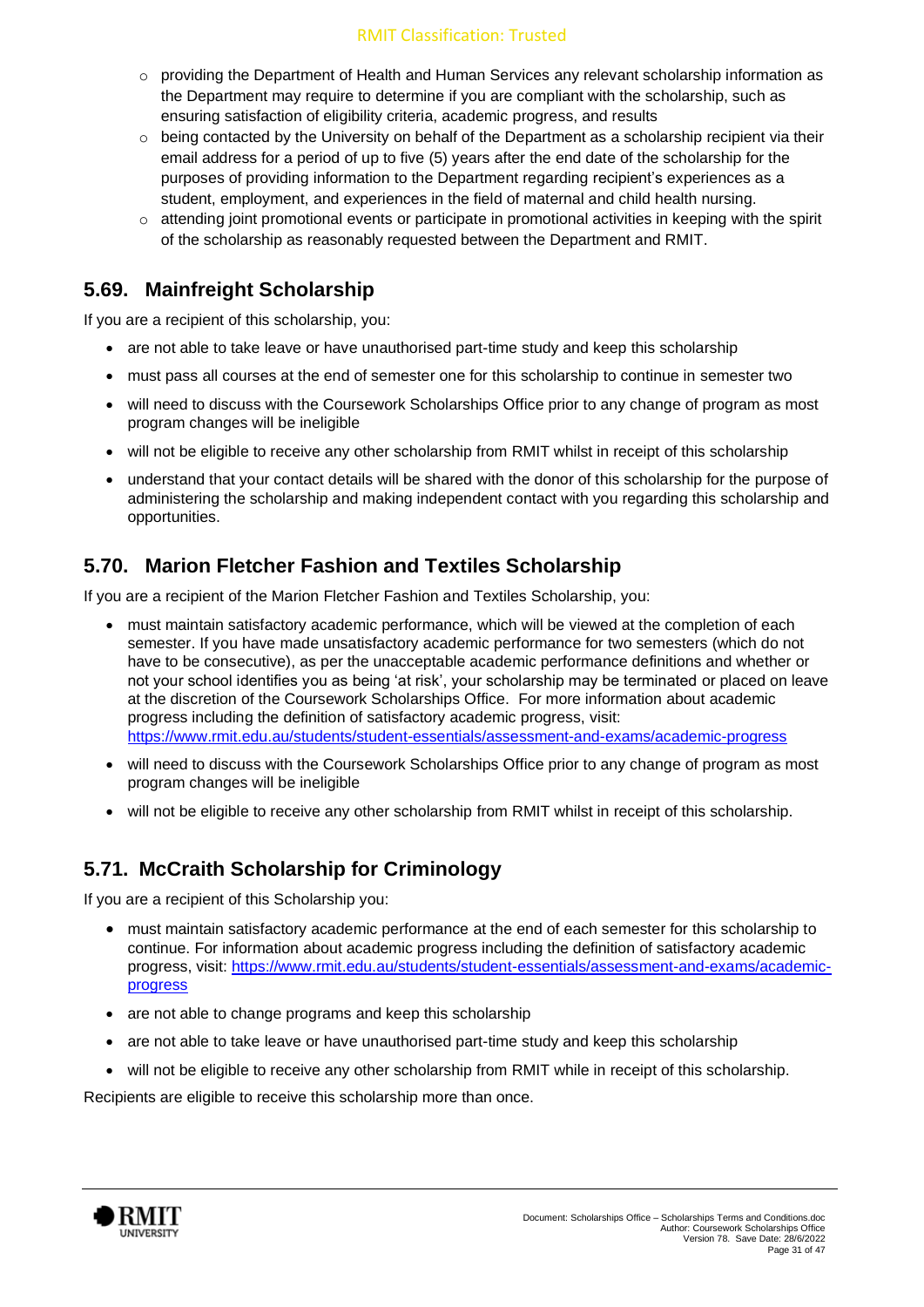# **5.72. McCraith Scholarship for Fine Arts**

If you are a recipient of the McCraith Scholarship for Fine Arts, you:

- must maintain satisfactory academic performance, which will be viewed at the completion of each semester. If you have made unsatisfactory academic performance for two semesters (which do not have to be consecutive), as per the unacceptable academic performance definitions and whether or not your school identifies you as being 'at risk', your scholarship may be terminated or placed on leave at the discretion of the Coursework Scholarships Office. For more information about academic progress including the definition of satisfactory academic progress, visit: <https://www.rmit.edu.au/students/student-essentials/assessment-and-exams/academic-progress>
- are not able to change program and keep this scholarship
- will not be eligible to receive any other scholarship from RMIT (except for any Indigenous Commonwealth Scholarships).

Recipients are ineligible to receive this scholarship more than once.

#### **5.73. McMullen Nolan Group Geospatial Science and Survey Scholarship**

If you are a recipient of this scholarship, you

- are required to have a grade point average (GPA) equal to or above 2 at the end of semester one for this scholarship to continue. For more information about GPAs, visit [https://www.rmit.edu.au/students/student-essentials/assessment-and-exams/results/gradepoint](https://www.rmit.edu.au/students/student-essentials/assessment-and-exams/results/gradepoint-average--gpa-)[average--gpa-](https://www.rmit.edu.au/students/student-essentials/assessment-and-exams/results/gradepoint-average--gpa-)
- are not able to take leave or have unauthorised part-time study and keep this scholarship
- will need to discuss with the Coursework Scholarships Office prior to any change of program as most program changes will be ineligible
- will not be eligible to receive any other scholarship from RMIT while in receipt of this scholarship
- understand that your contact details will be forwarded to McMullen Nolan Group (MNG) Survey
- maybe offered a paid casual work and /or vacation employment with MNG Survey
- maybe invited to participate in a mentoring program at MNG Survey
- must acknowledge the McMullen Nolan Group Geospatial Science and Surveying Scholarship in all consequential media and documentation
- must attend a ceremony, hosted by RMIT at a date to be advised either by your school or the Coursework Scholarships Office, to meet your donor
- understand that your contact details will be shared with the donor of this scholarship for the purpose of administering the scholarship and making independent contact with you regarding this scholarship and opportunities.

#### **5.74. Ngarara Willim Postgraduate Coursework Scholarship**

If you are a recipient of this scholarship, you:

- are not able to take leave or have unauthorised part-time study and keep this scholarship
- will not be eligible to receive any other scholarship from RMIT (except any accommodation support scholarships).

#### **5.75. Northcote Trust Scholarship**

If you are a recipient of the Northcote Trust Scholarship you:

- can only use the scholarship money for educational costs related to your program
- will not be eligible to receive any other scholarship from RMIT while in receipt of this scholarship

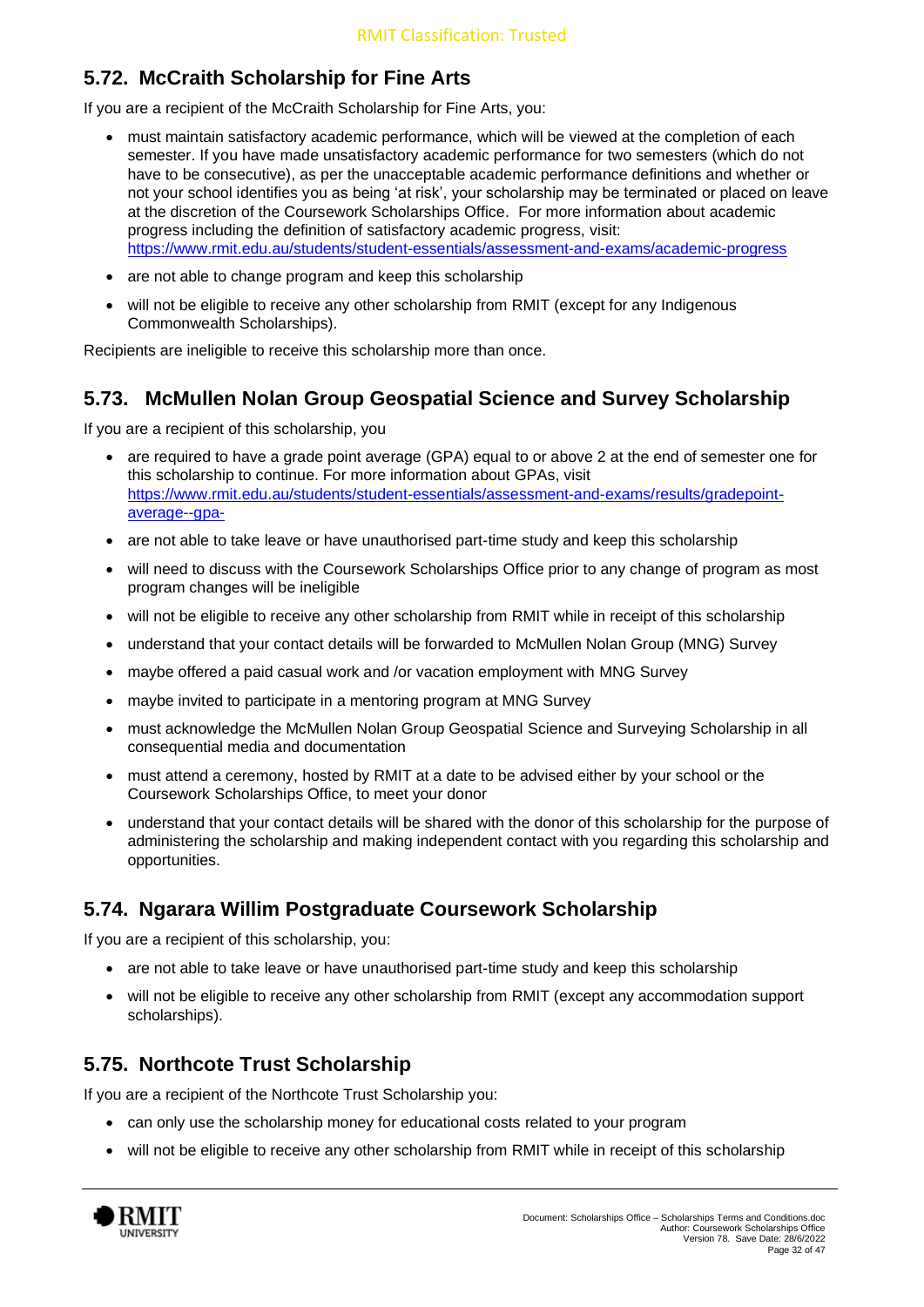- should discuss with the Coursework Scholarships Office prior to any change of program as the change of program must be in the same or complimentary field of study to your vocational education program of study.
- if the duration of your scholarship is greater than one year, you:
	- $\circ$  must maintain satisfactory academic performance, which will be reviewed at the completion of each semester. If you have made unsatisfactory academic performance for two semesters (which do not have to be consecutive), as per the unacceptable academic performance definitions and whether or not your school identifies you as being 'at risk,' your scholarship may be terminated or placed on leave at the discretion of the Coursework Scholarships Office. For more information about academic progress including the definition of satisfactory academic progress, visit: <https://www.rmit.edu.au/students/student-essentials/assessment-and-exams/academic-progress>
- if the duration of your scholarship is one year, you:
	- $\circ$  must maintain satisfactory academic performance at the end of semester one for this scholarship to continue. For information about academic progress including the definition of satisfactory academic progress, visit: [https://www.rmit.edu.au/students/student-essentials/assessment-and](https://www.rmit.edu.au/students/student-essentials/assessment-and-exams/academic-progress)[exams/academic-progress](https://www.rmit.edu.au/students/student-essentials/assessment-and-exams/academic-progress)
	- o are ineligible to take a leave of absence or study part-time

**In additional to the above, if you received the Northcote Trust Scholarship as a vocational education student with a scholarship duration of two or more years,** your scholarship is for the final year of your diploma/advanced diploma, followed by one or two years in a degree at RMIT (as per your offer communication). You scholarship will be terminated if:

- your degree program is not in the same or a complimentary field of study to your diploma/advanced diploma program
- you are not successful in gaining entry into a degree program place at RMIT in the semester immediately after your diploma/advanced diploma as per your offer communication. If you have to extend your diploma/advanced diploma into a further semester or do not gain entry into a degree program your scholarship will be terminated.

Example 1: (one semester of diploma/advanced diploma left) if you are completing your diploma/advanced diploma in semester 1, you must commence your degree in semester 2 of the same year.

Example 2: (one year of diploma/advanced diploma left) if you are studying your final year of diploma/advanced diploma in semester 1 and 2 of year 2016, you must commence your degree in semester 1 of 2017 (the first semester of the following year).

Recipients who have received this scholarship for one and a half years or more in duration are ineligible to receive this scholarship again.

#### **5.76. Orcadia Foundation Scholarship**

If you are a recipient of this Scholarship, you:

- must maintain satisfactory academic performance at the end of semester one for this scholarship to continue. For information about academic progress including the definition of satisfactory academic progress, visit: [https://www.rmit.edu.au/students/student-essentials/assessment-and-exams/academic](https://www.rmit.edu.au/students/student-essentials/assessment-and-exams/academic-progress)[progress](https://www.rmit.edu.au/students/student-essentials/assessment-and-exams/academic-progress)
- are not able to take leave or have unauthorised part-time study and keep this scholarship
- will not be eligible to receive any other scholarship from RMIT whilst in receipt of this scholarship.

## **5.77. Peter and Ann Foundation Scholarship**

If you are a recipient of this Scholarship, you agree to you:

• must maintain satisfactory academic performance at the end of each semester for this scholarship to continue. For information about academic progress including the definition of satisfactory academic

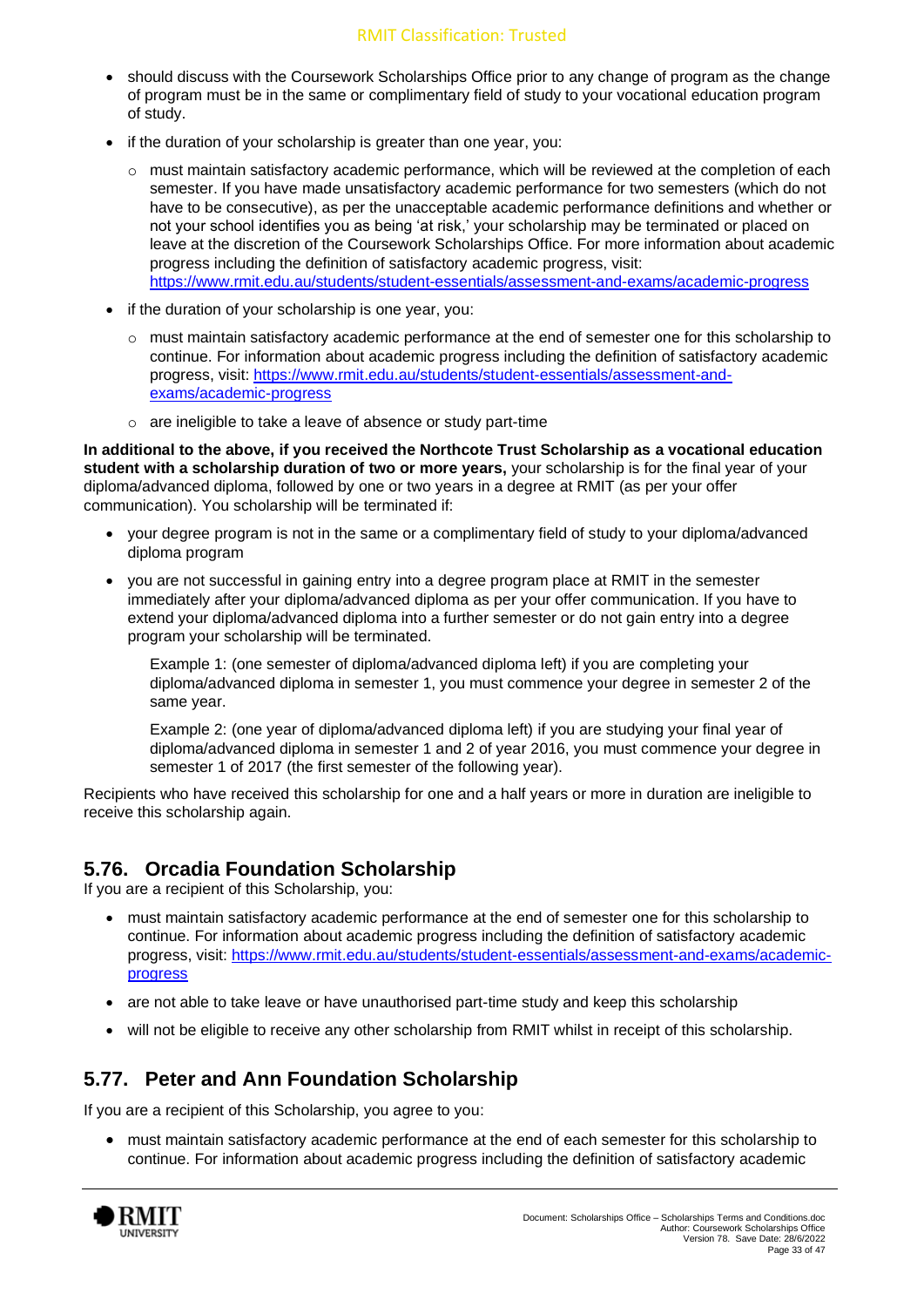progress, visit: [https://www.rmit.edu.au/students/student-essentials/assessment-and-exams/academic](https://www.rmit.edu.au/students/student-essentials/assessment-and-exams/academic-progress)[progress](https://www.rmit.edu.au/students/student-essentials/assessment-and-exams/academic-progress)

- are not able to take leave or have unauthorised part-time study and keep this scholarship
- will not be eligible to receive any other scholarship from RMIT while in receipt of this scholarship.

#### **5.78. Peter Coloe Scholarship**

If you are a recipient of this Scholarship, you:

- must maintain satisfactory academic performance at the end of semester one for this scholarship to continue. For information about academic progress including the definition of satisfactory academic progress, visit: [https://www.rmit.edu.au/students/student-essentials/assessment-and-exams/academic](https://www.rmit.edu.au/students/student-essentials/assessment-and-exams/academic-progress)[progress](https://www.rmit.edu.au/students/student-essentials/assessment-and-exams/academic-progress)
- in most instances, will not be able to change program and keep this scholarship
- are ineligible to take a leave of absence or study part-time
- will not be eligible to receive any other scholarship from RMIT while in receipt of this scholarship.

#### **5.79. Prof Anthony Bailey Memorial Scholarship**

If you are a recipient of this Scholarship, you:

- must maintain a grade point average (GPA) of 2.3 or greater each semester for this scholarship to continue. For more information about GPAs, visit [https://www.rmit.edu.au/students/student](https://www.rmit.edu.au/students/student-essentials/assessment-and-exams/results/grade-point-average--gpa-)[essentials/assessment-and-exams/results/grade-point-average--gpa-](https://www.rmit.edu.au/students/student-essentials/assessment-and-exams/results/grade-point-average--gpa-)
- in most instances, will not be able to change program and keep this scholarship
- will not be eligible to receive any other scholarship from RMIT while in receipt of this scholarship
- understand that your contact details will be shared with RMIT's Philanthropy team and the donor of this scholarship for the purpose of administering the scholarship and making independent contact with you regarding this scholarship and opportunities.
- will need to attend invites from the Royal Commonwealth Society events and you may be asked to address members.

## **5.80. Professor Robert and Josephine Shanks Undergraduate Scholarship**

If you are a recipient of this Scholarship, you:

- must pass all courses at the end of semester one for this scholarship to continue in semester two
- are ineligible to take a leave of absence or study part-time
- in most instances, will not be able to change program and keep this scholarship
- will not be eligible to receive any other scholarship from RMIT while in receipt of this scholarship.

## **5.81. RG Kayler-Thomson Memorial Scholarship**

If you are a recipient of this Scholarship, you understand that:

- your contact details will be forwarded to the Australian Institute of Refrigeration, Air-conditioning and Heating (AIRAH) who were a part of the selection committee, and they may independently be in contact with you
- are not able to take leave and keep this scholarship
- will not be eligible to receive any other scholarship from RMIT while in receipt of this scholarship.

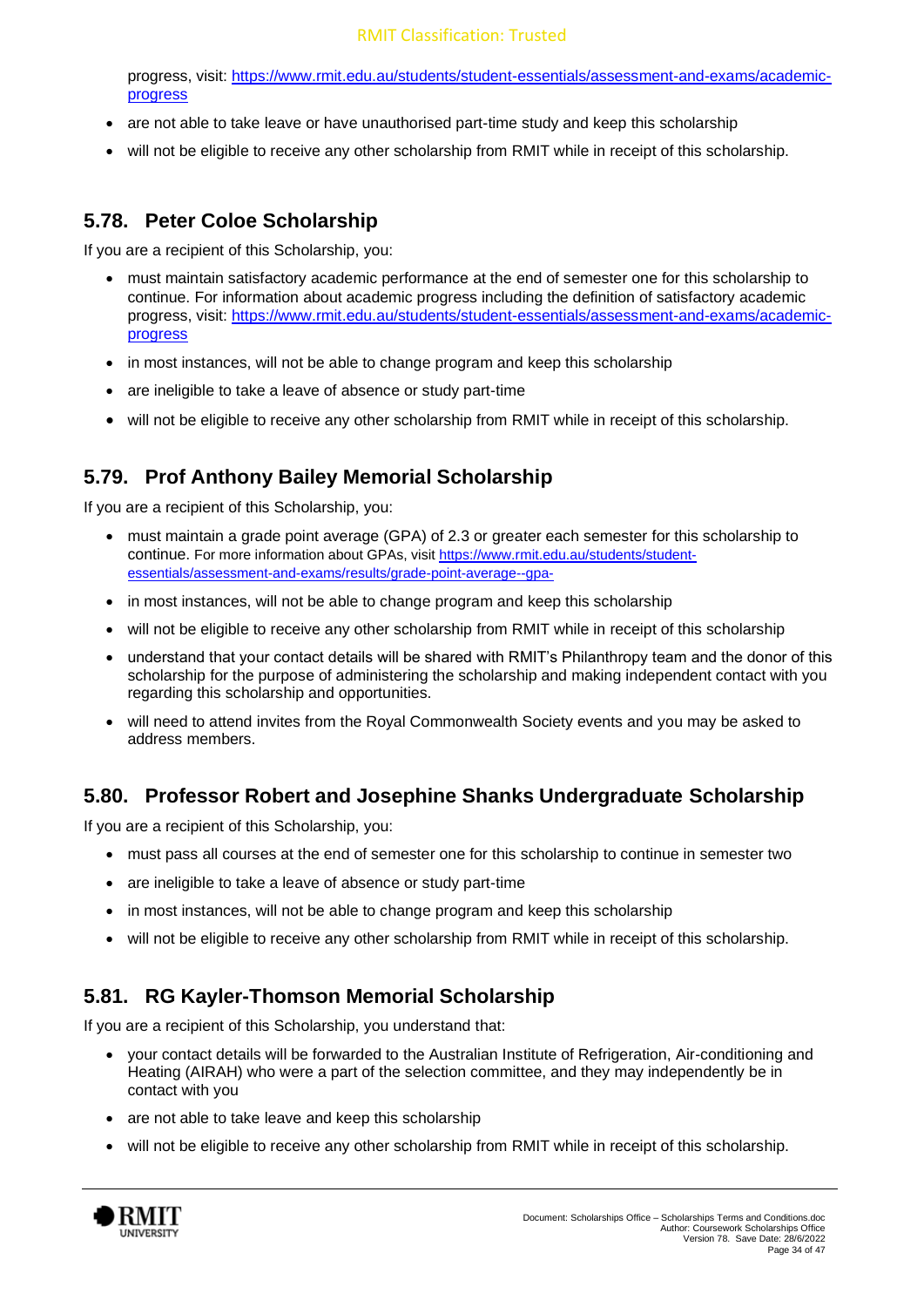#### **5.82. RMIT Accommodation Support Scholarship**

If you are the recipient of this Scholarship, you:

- will need to provide to the Coursework Scholarships Office evidence of your Melbourne address at the start of your first semester with RMIT University. Failure to do this will terminate your scholarship and require the return of monies paid. The Coursework Scholarships Office will email you details of the requirements and due date to your RMIT student email account.
- are ineligible to continue to receive this scholarship if you move outside of Melbourne during the academic semester/term (not including returning to your parents/other address during mid- year/endof-year break)
- are ineligible to take any leave of absence from this scholarship or have unauthorised part-time study, where the scholarship is of one year duration
- are ineligible if you receive a RMIT scholarship bed in a purpose-built student accommodation establishment.

## **5.83. RMIT Achievement Scholarship**

If you are a recipient of this Scholarship, you:

- must maintain a distinction grade average (a grade point average (GPA) of 3 or greater) each semester, to keep this scholarship For more information about GPAs, visit <https://www.rmit.edu.au/students/student-essentials/assessment-and-exams/results/grade-point-average--gpa->
- will not be eligible to receive any other scholarship from RMIT while in receipt of this scholarship.

## **5.84. RMIT Award for VET or HE scholarship**

For your scholarship to commence, you must be full-time enrolled in the next level of program within three years of graduating from the program (for which your RMIT Award was received) or the scholarship will automatically lapse (e.g. graduated 2018, full-time enrolled and studying by semester 2, 2021). Payment of your scholarship will only be made in your first semester only.

- RMIT Award for HE, you must full-time enrol in either a one-year honours degree (2 semesters) or a Masters by Coursework (up to four semesters)
- RMIT Award for VE, you must enrol full-time in a Bachelor's degree (up to eight semesters in length) (an Associate Degree is ineligible).

#### **5.85. RMIT Equity Notebook Grant**

If you are a recipient of this grant, you understand that:

- your notebook computer, and all warranty, software issues, servicing, etc. are your responsibilities. RMIT University cannot assist you with your notebook and has no responsibility towards your notebook
- you are not allowed to receive this grant more than once.

## **5.86. RMIT Equity Travel Grant**

If you are the recipient of the RMIT Equity Travel Grant, you must

- Have already received an approval for the indicated mobility activity as detailed in your scholarship application. The travel must be related to the information provided in your scholarship application, and you must be enrolled in a course/s relating to that travel at RMIT University
- note that the Grant cannot be transferred or held over to a following year

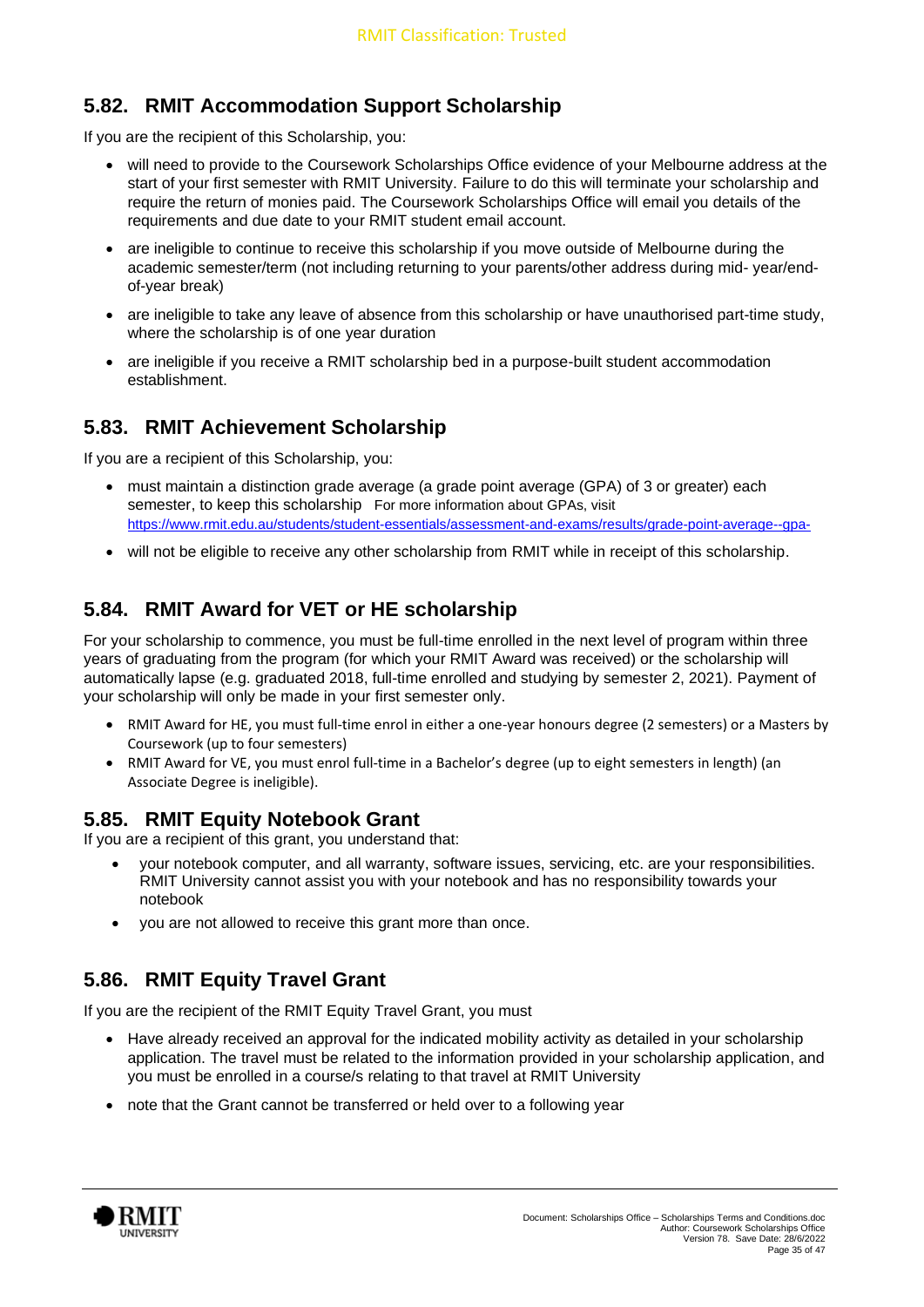- return all monies paid in full if you receive your Equity Travel Grant and your mobility activity is subsequently cancelled/ you cannot participate, please contact to the Coursework Scholarships Office to organise
- understand that the value of your Equity Travel Grant is based on your mobility activity type and location. If these aspects of your activity change, your grant value may be affected. You must inform the Coursework Scholarship Office of any changes to your mobility activity prior to commencement of your activity
- understand that you cannot be awarded more than one scholarship/grant (of any type) to fund your mobility activity.

#### **5.87. RMIT Elite Athlete Scholarship**

If you are a recipient of this scholarship you:

- must dedicate time of up to 200 hours as a player, coach, mentor, keynote speaker or other to an RMIT National Sports team, some of the payment will be dependent on this
- must demonstrate continued commitment and participation with RMIT Sport by attending a minimum of two student events per semester
- must meet monthly with RMIT Sport staff
- are not able to take leave and keep this scholarship
- you must maintain satisfactory academic performance, which will be viewed at the completion of each semester. For more information about academic progress including the definition of satisfactory academic progress, visit: [https://www.rmit.edu.au/students/student-essentials/assessment-and](https://www.rmit.edu.au/students/student-essentials/assessment-and-exams/academic-progress)[exams/academic-progress](https://www.rmit.edu.au/students/student-essentials/assessment-and-exams/academic-progress)
- will not be eligible to receive any other scholarship from RMIT while in receipt of this scholarship
- understand that your contact details will be shared with RMIT's Student Life team for the purpose of administering the scholarship and making independent contact with you regarding this scholarship and opportunities.

## **5.88. RMIT Humanitarian Visa Scholarship**

If you are a recipient of this scholarship you:

- you must maintain satisfactory academic performance each semester for the scholarship to continue. For more information about academic progress including the definition of satisfactory academic progress, visit: [https://www.rmit.edu.au/students/student-essentials/assessment-and-exams/academic](https://www.rmit.edu.au/students/student-essentials/assessment-and-exams/academic-progress)[progress](https://www.rmit.edu.au/students/student-essentials/assessment-and-exams/academic-progress)
- will not be eligible to receive any other scholarship from RMIT while in receipt of this scholarship (excluding RMIT Equity Notebook Grant and accommodation scholarships if applied and were successful).
- understand that in addition to the Coursework Scholarships Office communicating with you regarding your scholarship, you will also be receiving communications from RMIT's Equity and Diversity team regarding seeking feedback and information on your educational study and student experience.

If you have reached the maximum amount payable for this scholarship, you will not be eligible to receive any other scholarship from RMIT whilst studying an undergraduate program.

## **5.89. RMIT Indigenous Accommodation Scholarship**

If you are the recipient of this Scholarship, you:

• will need to provide to the Coursework Scholarships Office evidence of your Melbourne address at the start of your first semester with RMIT University. Failure to do this will terminate your scholarship and

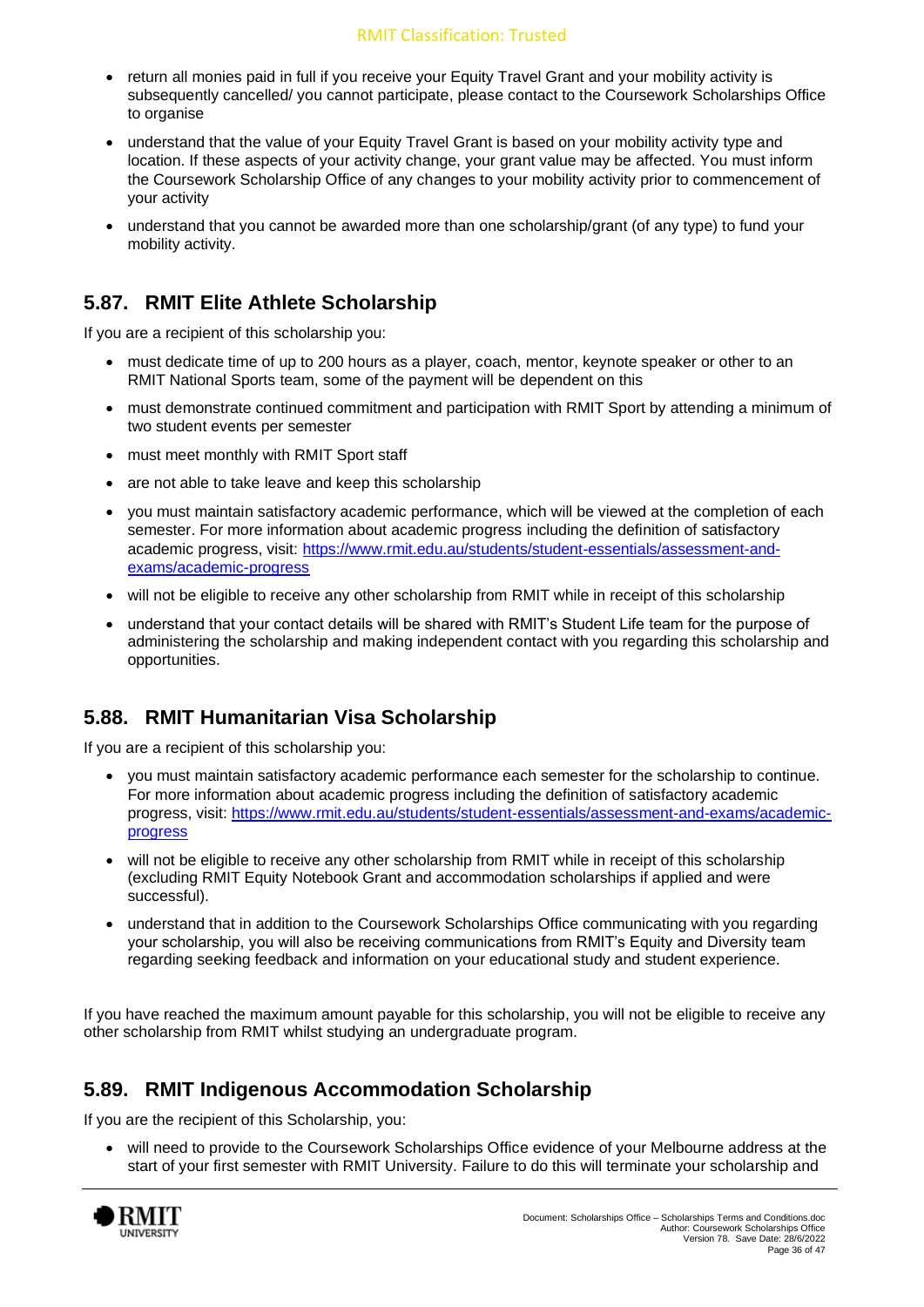require the return of monies paid. The Coursework Scholarships Office will email you details of the requirements and due date to your RMIT student email account

- will need to provide to the Ngarara Willim Centre proof of your Aboriginality prior to the start payments for this scholarship. Failure to do this will terminate your scholarship.
- are ineligible to continue to receive this scholarship if you move outside of Melbourne during the academic semester/term (not including returning to your parents/other address during mid- year/endof-year break)
- you are permitted to take a leave of absence for up to two semesters only after your first semester of study
- are ineligible if you receive another accommodation scholarship from RMIT at the same time.

## **5.90. RMIT Indigenous Study Support Scholarship**

If you are a recipient of the RMIT Indigenous Study Support Scholarship, you:

- can receive this scholarship for the standard full-time duration of your program/minimum credits points to graduate (including any granted credit exemptions)
- understand that if you change program (same level of program), your scholarship can continue but it will not extend in the duration of the scholarship
- you are permitted to take a leave of absence for up to two semesters only after your first semester of study
- you are ineligible to receive this scholarship more than once for the same type of program
- you cannot receive this scholarship more than once at any given time

If you are receiving a WIL Grant of greater value than your RMIT Study Support Scholarship and for a semester of study, your RMIT Study Support Scholarship will be terminated (for one year/semester recipients) or placed on hold (for duration of program recipients).

#### **5.91. RMIT Study Support Scholarship**

If you are a recipient of the RMIT Study Support Scholarship who has received this scholarship for the duration of program, you are ineligible to receive this scholarship more than once for the same type of program. See section 4.4 for more information on duration of scholarship.

**Example:** If you have not passed some courses or been enrolled in fewer than a 100% full-time load and you have been paid the equivalent amount to the standard full-time duration of your program (e.g. 1 year standard full-time program = 2 semesters of payment), your scholarship cannot be extended nor can you be allocated a new scholarship for the same program or type of program.

If you are a recipient of a one year duration RMIT Study Support Scholarship offer, you:

- cannot take a leave of absence and keep a one year duration RMIT Study Support Scholarship. Funding is only provided in the year of receipt of the scholarship and cannot be transferred into a following year. You may reapply for the scholarship (if eligible) prior to applications close for the semester of your return.
- may receive this scholarship more than once for the same program. You are ineligible to receive it again if you have been enrolled/have credit transfers for the minimum number of credit points to graduate or have studied for the standard full-time duration for that program.

A past recipient may be eligible to apply for another RMIT Study Support Scholarship if you are enrolling in a program which is increasing in level e.g. from a diploma to an advanced diploma, from an advanced diploma to a bachelor's degree, from a bachelor's degree to a single year honours degree, from a bachelor's degree to a postgraduate by coursework degree. A recipient who has already received their full allocation of a standard duration of program RMIT Study Support Scholarship and are applying for another one for the same program level are ineligible to apply.

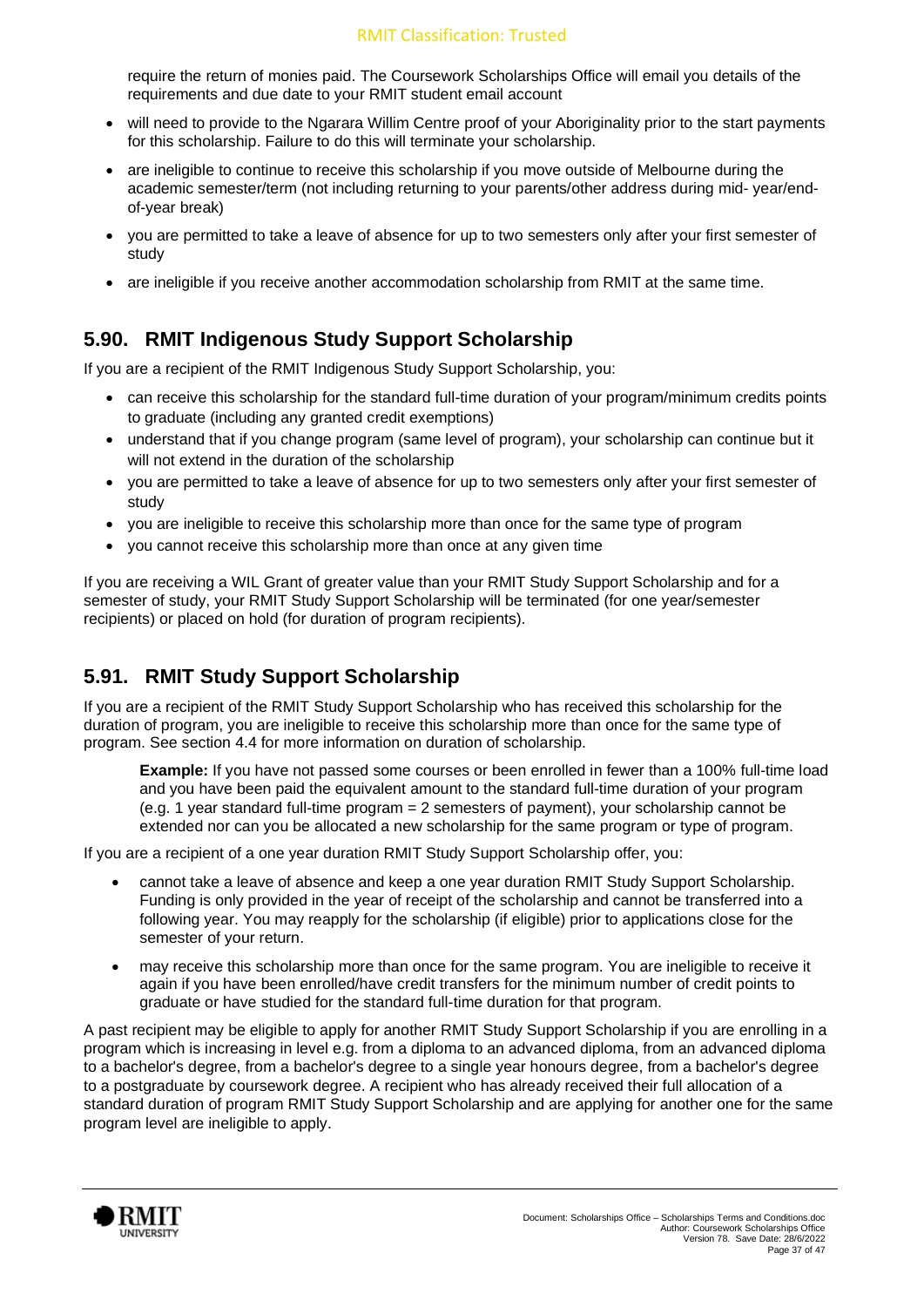#### RMIT Classification: Trusted

If you change program level, you must reapply for a new RMIT Study Support Scholarship. e.g. if you have completed an Advanced Diploma, and are commencing a Bachelor Degree, a new RMIT Study Support Scholarship application must be submitted prior to scholarship applications close for your new program.

You cannot receive this scholarship more than once at any given time.

If you are receiving a WIL Grant or other scholarship of greater value than your RMIT Study Support Scholarship, and for greater than a one-off payment, your RMIT Study Support Scholarship will be terminated (for one year/semester recipients) or placed on hold (for duration of program recipients).

#### **5.92. RMIT Tech Ignite Scholarship**

If you are a recipient of this scholarship you:

- must maintain a GPA of 2.0 each semester for the scholarship to continue. For more information about GPAs, visit [https://www.rmit.edu.au/students/student-essentials/assessment-and-exams/results/grade](https://www.rmit.edu.au/students/student-essentials/assessment-and-exams/results/grade-point-average--gpa-)[point-average--gpa-](https://www.rmit.edu.au/students/student-essentials/assessment-and-exams/results/grade-point-average--gpa-)
- will need to discuss with the Coursework Scholarships Office prior to any change of program as most program changes will be ineligible
- are not able to study part-time without exceptional circumstances or take leave and keep this scholarship
- will not be eligible to receive any other scholarship from RMIT while in receipt of this scholarship
- will be participate in a Work Integrated Learning (WIL) activity in your second and/or third year of study
- must acknowledge the RMIT Tech Ignite Scholarship in all consequential media and documentation
- understand that your contact details will be shared with the donors of this scholarship for the purpose of administering the scholarship and making independent contact with you regarding this scholarship and opportunities
- must attend a ceremony, hosted by RMIT at a date to be advised either by your school or the Coursework Scholarships Office, to meet your donor.

This scholarship is regarded as taxable income under taxation legislation. We recommend that you obtain taxation advice from an accountant or the Australian Tax Office regarding this scholarship. taxable.

#### **5.93. RMIT Technology Grant**

If you are a recipient of this grant, you

• must purchase the software / equipment as advised in your grant offer.

#### **5.94. RMIT Welcome Scholarship**

If you are a recipient of this scholarship (formerly known as the RMIT People Seeking Asylum Scholarship) you:

- understand that this scholarship does not cover payment of any material fees or fines
- must maintain satisfactory academic performance each semester for the scholarship to continue. For more information about academic progress including the definition of satisfactory academic progress, visit:<https://www.rmit.edu.au/students/student-essentials/assessment-and-exams/academic-progress> If your scholarship is terminated and your scholarship does include the payment of your tuition and Student Services and Amenities fees, you will be required to pay for any course enrolments after that termination date
- understand that if you change program your scholarship may not continue. We recommend prior to any change of program to seek approval from the Coursework Scholarships Office (receiving a new program offer does not guarantee the continuation of payment of your tuition and Student Services and Amenities fees. If your scholarship is not approved to be continued with the change of program, you

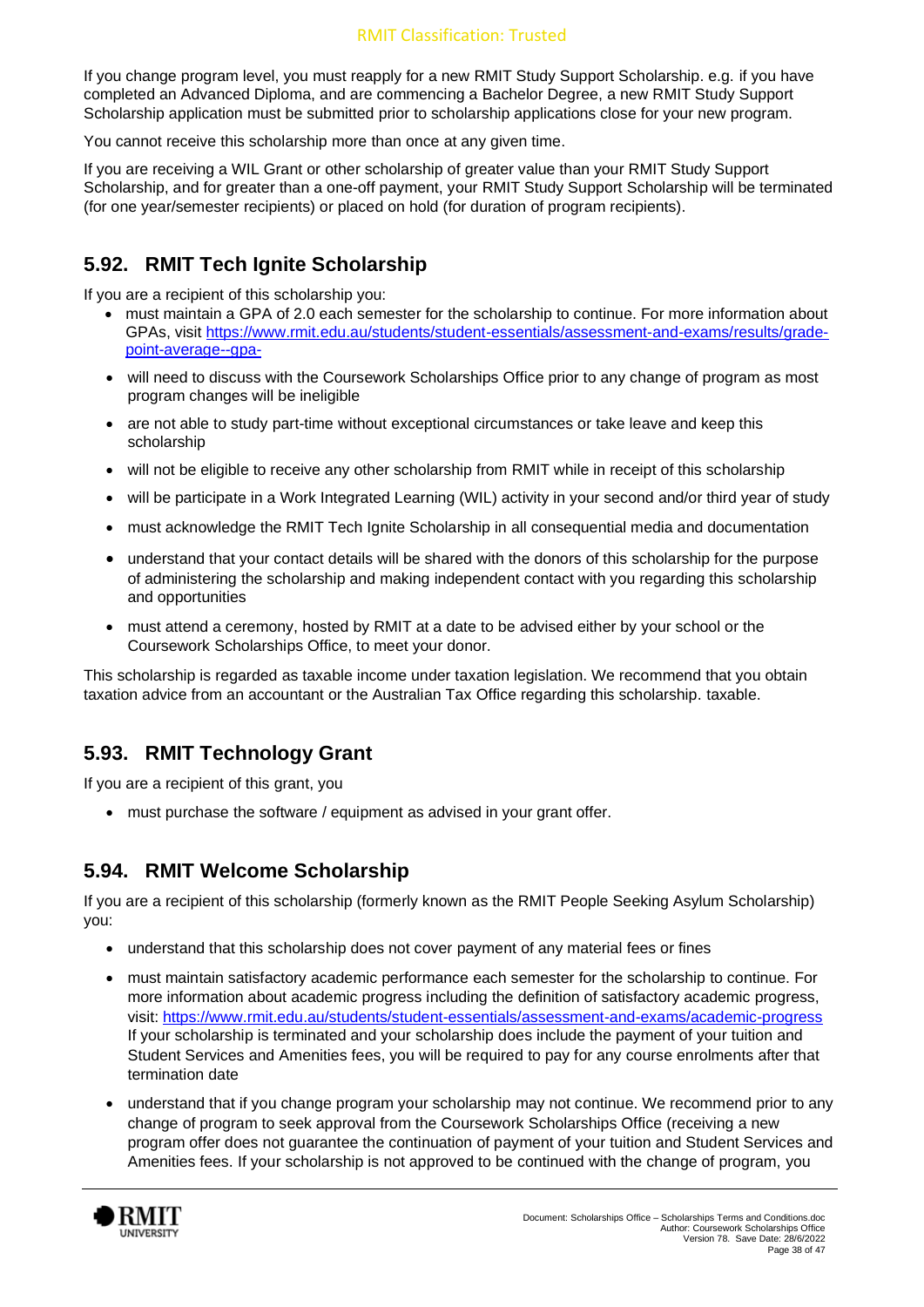will be required to pay the tuition and Student Services and Amenities fees of your new program.) If approval is given for a program change, your scholarship duration and end date will not be extended

- understand that if your enrolment in your program exceeds your scholarship duration, your tuition and/or living allowance will cease with the scholarship end date. You will be required to pay for any tuition and Student Services and Amenities fees after the scholarship end date
- must inform RMIT University (RMIT Connect) immediately when your visa changes
- understand if Government policy or your residency changes, and you become eligible for Government programs that assist students with deferring fees (eg. FEE-HELP, HECS-HELP, SA-HELP), then the appropriate tuition/SAFF paid portion of this scholarship will cease, but you may continue to receive the living allowance if you already receive it
- understand that in addition to the Coursework Scholarships Office communicating with you regarding your scholarship, you will also be receiving communications from RMIT's Equity and Diversity team such as requests for feedback and information on your educational study and student experience.

#### **5.95. Rural Grant**

If you are a recipient of the Rural Grant, you:

• are not able to take leave or have unauthorised part-time study and keep this scholarship.

#### **5.96. Sam and Nina Narodowski Undergraduate Scholarship**

If you are a recipient of this Scholarship, you:

- will need to discuss with the Coursework Scholarships Office prior to any change of program as most program changes will be ineligible
- are not able to take leave or have unauthorised part-time study and keep this scholarship
- must maintain satisfactory academic performance at the end of each semester for this scholarship to continue. For information about academic progress including the definition of satisfactory academic progress, visit: [https://www.rmit.edu.au/students/student-essentials/assessment-and-exams/academic](https://www.rmit.edu.au/students/student-essentials/assessment-and-exams/academic-progress)[progress](https://www.rmit.edu.au/students/student-essentials/assessment-and-exams/academic-progress)
- will not be eligible to receive any other scholarship from RMIT whilst in receipt of this scholarship

## **5.97. Sam Papasavas Scholarship**

If you are a recipient of this scholarship, you:

- are not able to take leave or have unauthorised part-time study and keep this scholarship
- must maintain satisfactory academic performance, which will be viewed at the completion of each semester for the scholarship to continue. For more information about academic progress including the definition of satisfactory academic progress, visit: [https://www.rmit.edu.au/students/student](https://www.rmit.edu.au/students/student-essentials/assessment-and-exams/academic-progress)[essentials/assessment-and-exams/academic-progress](https://www.rmit.edu.au/students/student-essentials/assessment-and-exams/academic-progress)
- will not be eligible to receive any other scholarship from RMIT while in receipt of this scholarship.

#### **5.98. Sarah's Dream Scholarship**

If you are a recipient of this Scholarship, you:

- are not able to change programs and keep this scholarship
- are not able to take leave or have unauthorised part-time study and keep this scholarship

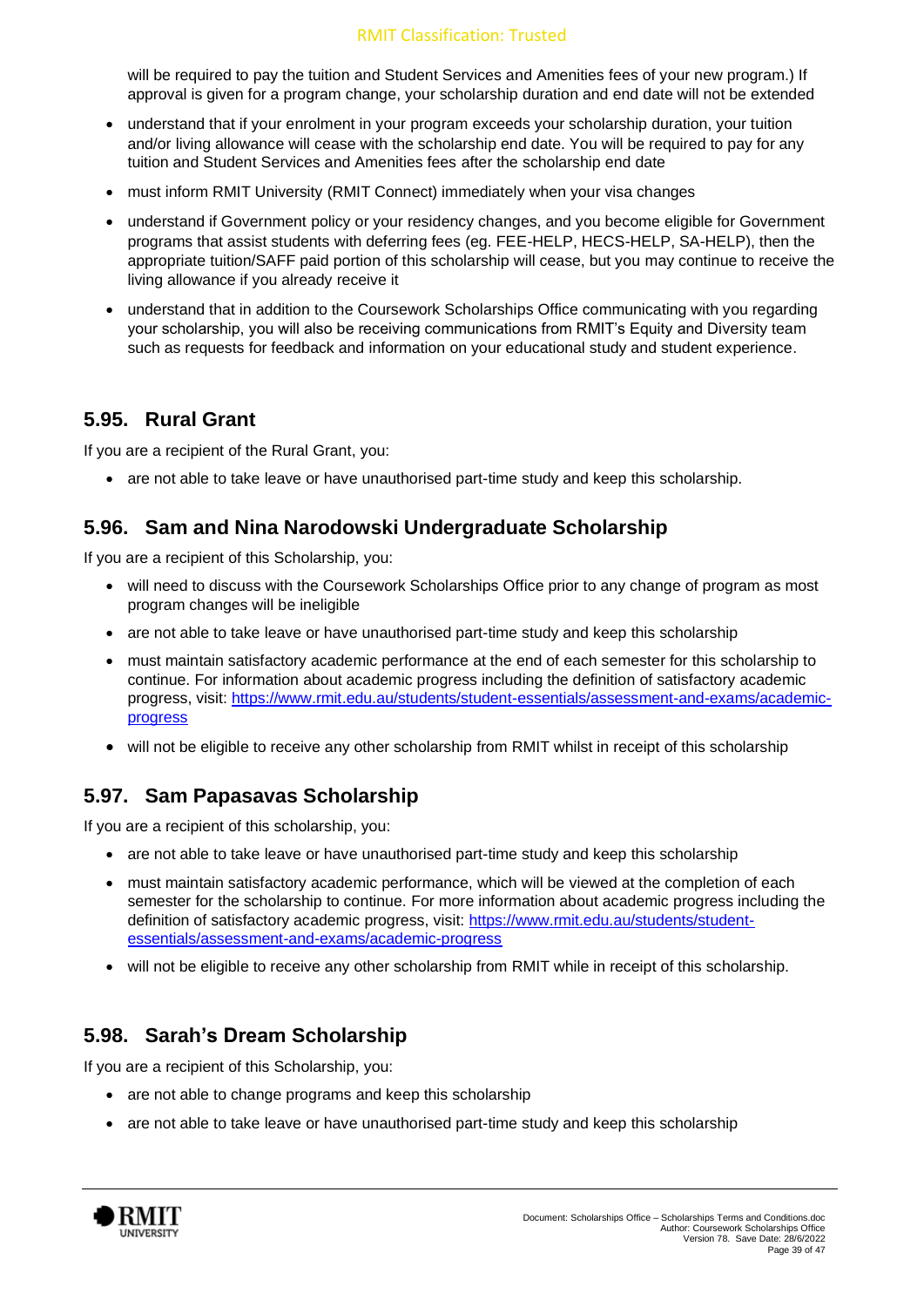#### RMIT Classification: Trusted

- must maintain satisfactory academic performance at the end of semester one for this scholarship to continue. For information about academic progress including the definition of satisfactory academic progress, visit: [https://www.rmit.edu.au/students/student-essentials/assessment-and-exams/academic](https://www.rmit.edu.au/students/student-essentials/assessment-and-exams/academic-progress)[progress](https://www.rmit.edu.au/students/student-essentials/assessment-and-exams/academic-progress)
- will not be eligible to receive any other scholarship from RMIT while in receipt of this scholarship.

#### **5.99. Sartori Memorial Scholarship**

If you are a recipient of this Scholarship, you:

- must maintain satisfactory academic performance at the end of each semester for this scholarship to continue. For information about academic progress including the definition of satisfactory academic progress, visit: [https://www.rmit.edu.au/students/student-essentials/assessment-and-exams/academic](https://www.rmit.edu.au/students/student-essentials/assessment-and-exams/academic-progress)[progress](https://www.rmit.edu.au/students/student-essentials/assessment-and-exams/academic-progress)
- will need to discuss with the Coursework Scholarships Office prior to any change of program as most program changes will be ineligible
- are not able to take leave or have unauthorised part-time study and keep this scholarship
- will not be eligible to receive any other scholarship from RMIT while in receipt of this scholarship.

Recipients are ineligible to receive this scholarship more than once.

If you have reached the maximum amount payable for this scholarship, you will not be eligible to receive any other scholarship from RMIT whilst studying an undergraduate program.

#### **5.100. Scape Accommodation Support Scholarship**

If you are a recipient of this scholarship, you:

- will be required to sign a residential tenancy agreement with Scape (the Scape Group)
- agree to pay:
	- $\circ$  a bond at the commencement of your tenancy with Scape for your accommodation at either Scape Latrobe or Scape Swanston
	- o a departure cleaning fee
- must maintain satisfactory academic performance at the end of semester one for this scholarship to continue. For information about academic progress including the definition of satisfactory academic progress, visit: [https://www.rmit.edu.au/students/student-essentials/assessment-and-exams/academic](https://www.rmit.edu.au/students/student-essentials/assessment-and-exams/academic-progress)[progress](https://www.rmit.edu.au/students/student-essentials/assessment-and-exams/academic-progress)
- are not able to take a leave of absence or study part-time and keep this scholarship
- cannot keep this scholarship if you are unable to continue your program due to serious illness or incapacity for medical/mental health reasons
- acknowledge that RMIT and Scape will respect your privacy, however disclosure of information will sometimes be required to enable the operation of this scholarship. Such exchange or disclosure of personal and sensitive information is to enable the scholarship and any welfare or critical incidents affecting you and your scholarship to be responsibly managed
- will not be eligible to receive any other accommodation scholarships while in receipt of this scholarship
- must adhere to the terms of your residential tenancy agreement including, should you wish to break lease, you are required to continue paying rent until a new resident can be found or until the lease agreement ends, whichever comes first
- cannot keep this scholarship if you have been suspended or excluded for misconduct from RMIT **University**
- will need to cover additional costs in the same manner as other residents e.g. laundry, food etc.

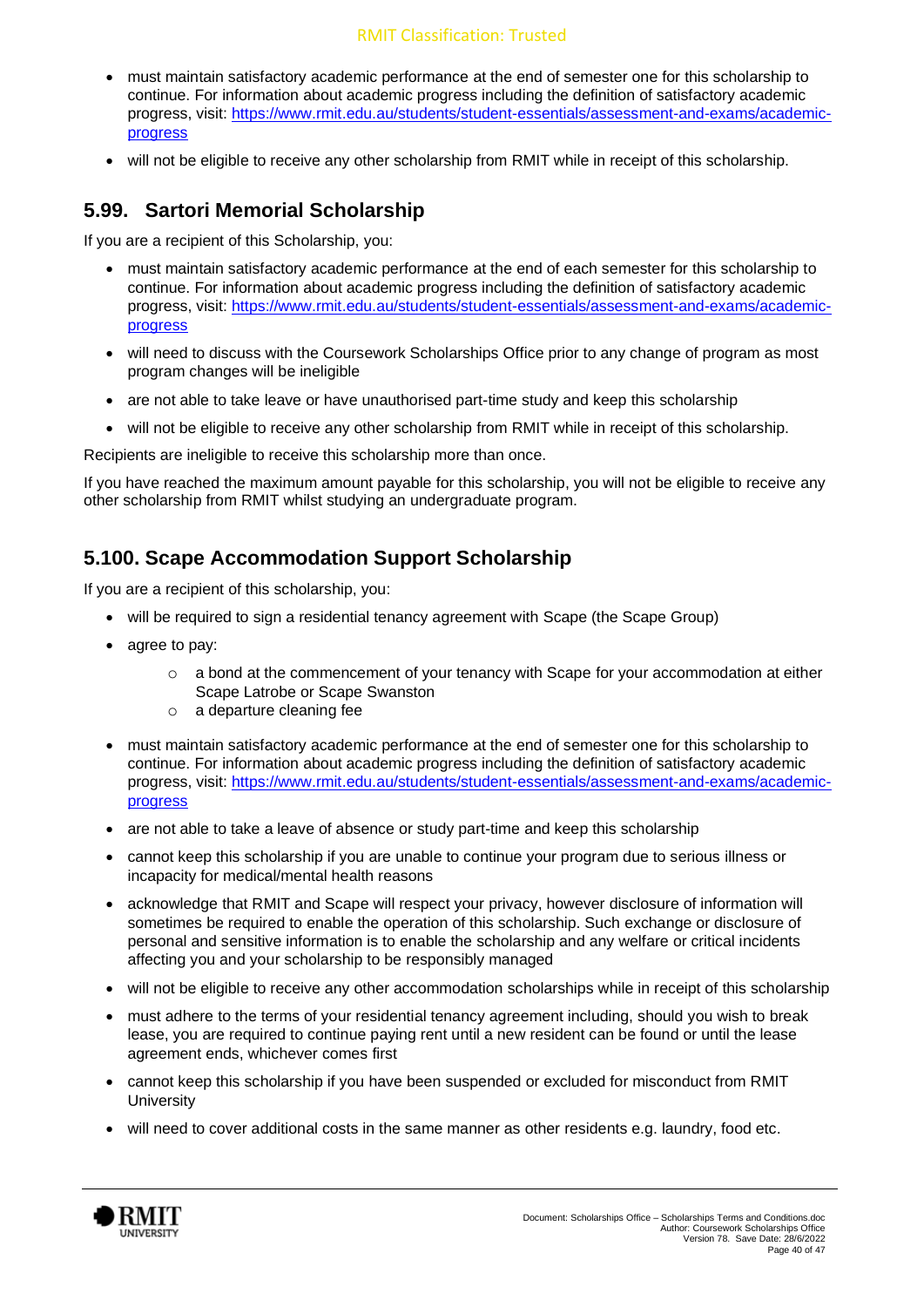- agree to attend up to four (4) Scape events over the scholarship program and work with Scape to positively promote the scholarship program
- agree to sign a 'Release Form' to consent to the Scape Group using visual and/or audio material of you.

When you leave the Scape accommodation complex you agree to:

- accept full responsibility for any damage by you to the apartment in which you have been residing
- pay the cost of any damages and additional cleaning required in the apartment once you have vacated the premises.

#### **5.101. STEM Women in Engineering Scholarship**

If you are a recipient of this scholarship (formerly known as SEH Women in Engineering Scholarship), you

- must maintain a minimum 2.5 grade point average (GPA) in your program results each semester for your scholarship to continue. For more information about GPAs, visit [https://www.rmit.edu.au/students/student-essentials/assessment-and-exams/results/grade-point](https://www.rmit.edu.au/students/student-essentials/assessment-and-exams/results/grade-point-average--gpa-)[average--gpa-](https://www.rmit.edu.au/students/student-essentials/assessment-and-exams/results/grade-point-average--gpa-)
- will need to discuss with the Coursework Scholarships Office prior to any change of program as most program changes will be ineligible
- will not be eligible to receive any other scholarship from RMIT while in receipt of this scholarship (some engineering scholarships that includes a work integrated learning placement that contributes to your program maybe excepted, please discuss with the Coursework Scholarships Office).

## **5.102. Sir William Tyree Engineering Scholarship**

If you are a recipient of this scholarship, you

- will need to discuss with the Coursework Scholarships Office prior to any change of program as most program changes will be ineligible
- understand that your contact details will be provided to our Philanthropy Office and the donor (trustees) of your scholarship and they will most likely make direct contact with you
- must maintain a minimum 2.5 grade point average (GPA) in your program results each semester for your scholarship to continue. For more information about GPAs, visit [https://www.rmit.edu.au/students/student-essentials/assessment-and-exams/results/grade-point](https://www.rmit.edu.au/students/student-essentials/assessment-and-exams/results/grade-point-average--gpa-)[average--gpa-](https://www.rmit.edu.au/students/student-essentials/assessment-and-exams/results/grade-point-average--gpa-)
- will not be eligible to receive any other scholarship from RMIT whilst in receipt of this scholarship.

#### **5.103. Spatial Vision Women in Geospatial Scholarship**

If you are a recipient of this Scholarship, you:

- must pass all courses at the end of each semester for this scholarship to continue
- will need to discuss with the Coursework Scholarships Office prior to any change of program as most program changes will be ineligible
- are ineligible to take a leave of absence and or study part-time and keep this scholarship
- will not be eligible to receive any other scholarship from RMIT while in receipt of this scholarship
- agree to acknowledge the Spatial Vision Women in Geospatial Scholarship in all consequential media and communication
- understand that your contact details will be given to Spatial Vision
- will be offered an opportunity to participate in a mentoring program at Spatial Vision

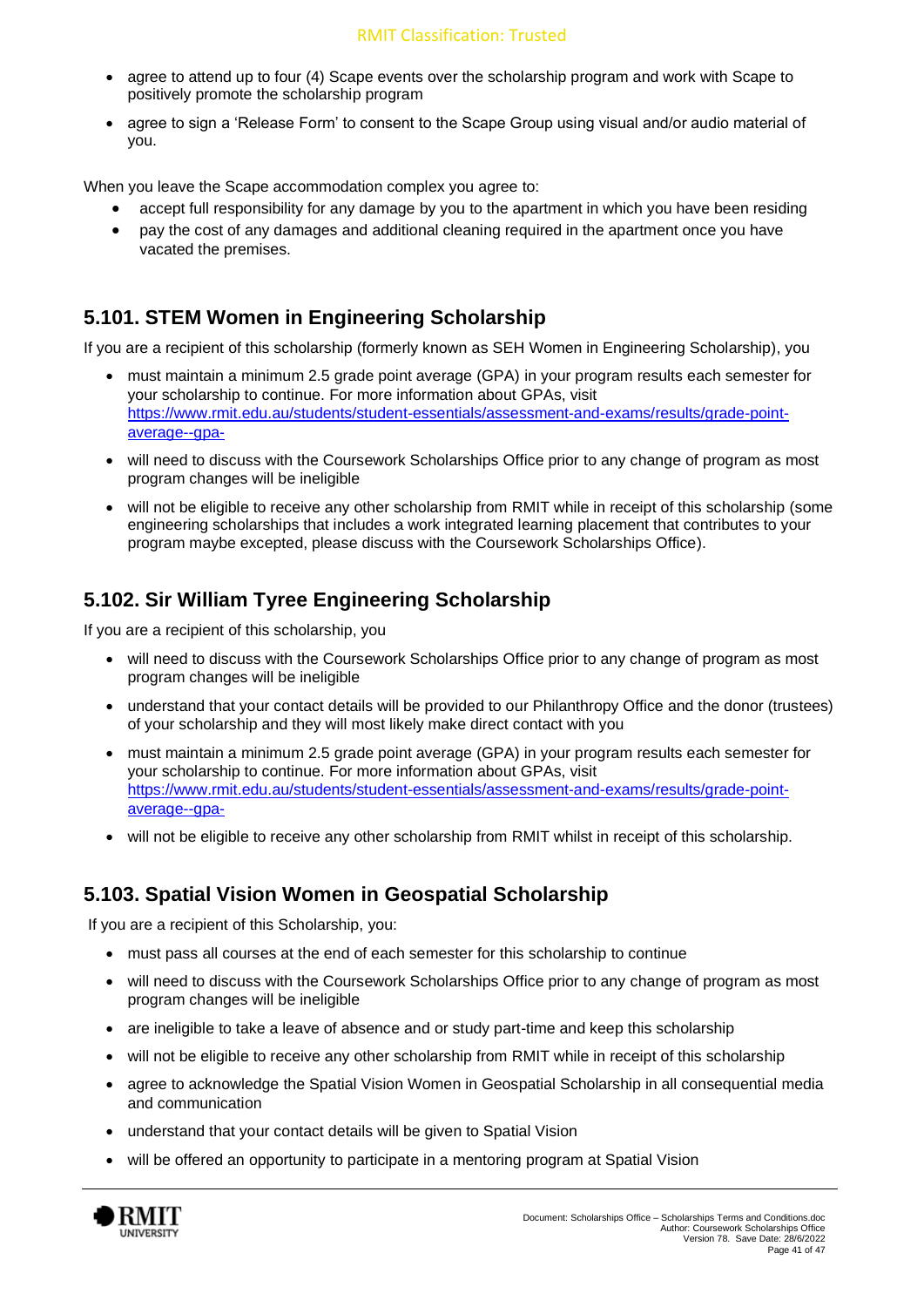- may be offered an opportunity to participate in a paid work experience placement or vacation employment with Spatial Vision at the end of the completed scholarship year
- understand that your contact details will be shared with RMIT's Philanthropy team and the donor of this scholarship for the purpose of administering the scholarship and making independent contact with you regarding this scholarship and opportunities.

#### **5.104. St Vincent de Paul Grant for Assistive Technology**

If you are a recipient of this grant, you

• must purchase the software / equipment as advised in your grant offer.

#### **5.105. Steve Ashton Scholarship**

If you are a recipient of this scholarship, you

- must pass all courses at the end of each semester for this scholarship to continue
- will need to discuss with the Coursework Scholarships Office prior to any change of program as most program changes will be ineligible
- are not able to take leave or have unauthorised part-time study and keep this scholarship
- will not be eligible to receive any other scholarship from RMIT whilst in receipt of this scholarship.

#### **5.106. Sue Carr Scholarship**

If you are a recipient of this scholarship, you

- will need to discuss with the Coursework Scholarships Office prior to any change of program as most program changes will be ineligible
- are not able to take leave or have unauthorised part-time study and keep this scholarship
- must maintain a minimum 2.5 grade point average (GPA) in your program results in semester one of receiving this scholarship for it to continue. For more information about GPAs, visit [https://www.rmit.edu.au/students/student-essentials/assessment-and-exams/results/grade-point](https://www.rmit.edu.au/students/student-essentials/assessment-and-exams/results/grade-point-average--gpa-)[average--gpa-](https://www.rmit.edu.au/students/student-essentials/assessment-and-exams/results/grade-point-average--gpa-)
- will not be eligible to receive any other scholarship from RMIT whilst in receipt of this scholarship.

#### **5.107. Ted Dimmick Textiles Scholarship**

If you are a recipient of this scholarship, you

- must maintain satisfactory academic performance at the end of semester one for this scholarship to continue. For information about academic progress including the definition of satisfactory academic progress, visit: [https://www.rmit.edu.au/students/student-essentials/assessment-and-exams/academic](https://www.rmit.edu.au/students/student-essentials/assessment-and-exams/academic-progress)[progress](https://www.rmit.edu.au/students/student-essentials/assessment-and-exams/academic-progress)
- are not able to change programs, take leave or have unauthorised part-time study and keep this scholarship
- will not be eligible to receive any other scholarship from RMIT whilst in receipt of this scholarship.

## **5.108. UniLodge @ RMIT Bundoora Accommodation Scholarship**

If you are a recipient of this Scholarship, you:

- are not able to take leave or have unauthorised part-time study and keep this scholarship
- agree to pay:
	- o a security deposit at the commencement of your tenancy

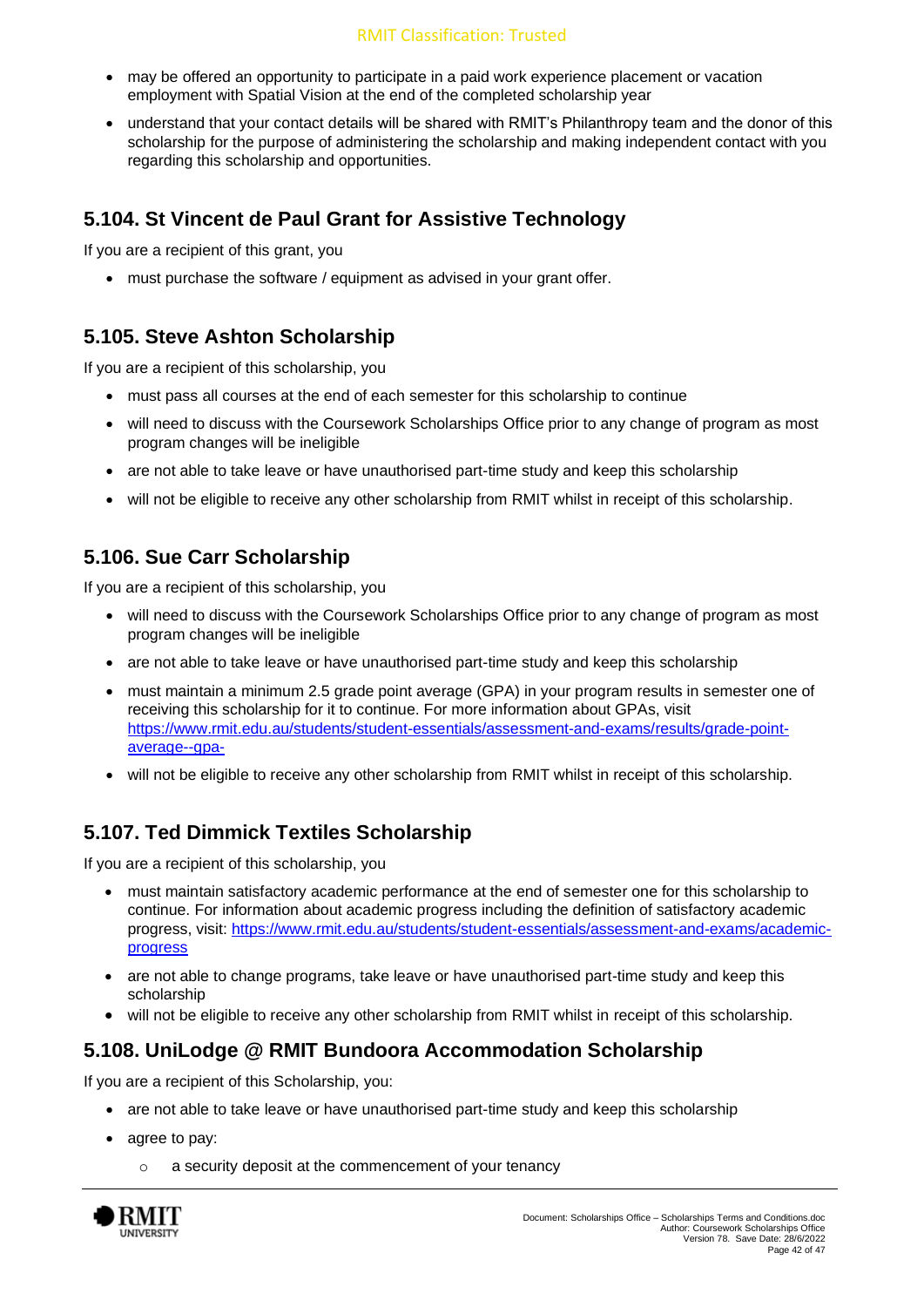- o a departure cleaning fee
- o rent as per your offer email

When you leave RMIT Bundoora accommodation complex you agree to:

- accept full responsibility for any damage by you to the apartment in which you have been residing
- pay the cost of any damages and additional cleaning required in the apartment once you have vacated the premises.

A signed residency agreement with Unilodge @ RMIT Bundoora is mandatory.

#### **5.109. Victor Greenhalgh Scholarship**

If you are a recipient of the Victor Greenhalgh Scholarship, you:

- must maintain satisfactory academic performance, which will be viewed at the completion of each semester for the scholarship to continue. For more information about academic progress including the definition of satisfactory academic progress, visit: [https://www.rmit.edu.au/students/student](https://www.rmit.edu.au/students/student-essentials/assessment-and-exams/academic-progress)[essentials/assessment-and-exams/academic-progress](https://www.rmit.edu.au/students/student-essentials/assessment-and-exams/academic-progress)
- are not able to take leave and keep this scholarship
- will need to discuss with the Coursework Scholarships Office prior to any change of program as most program changes will be ineligible
- will not be eligible to receive any other scholarship from RMIT while in receipt of this scholarship.

#### **5.110. Westpac Young Technologists Scholarship**

If you are a recipient of the Westpac Young Technologists Scholarship, you:

- must maintain a Grade Point Average (GPA) of 2.5 (credit average) at the end of each year in order for the scholarship to continue. For more information about GPAs, visit [https://www.rmit.edu.au/students/student-essentials/assessment-and-exams/results/grade-point](https://www.rmit.edu.au/students/student-essentials/assessment-and-exams/results/grade-point-average--gpa-)[average--gpa-](https://www.rmit.edu.au/students/student-essentials/assessment-and-exams/results/grade-point-average--gpa-)
- must remain enrolled as a full-time student at RMIT in an undergraduate degree for the duration of this scholarship (part-time study will only be considered in a limited number of exceptional circumstances, note: working or having credit exemptions applied to your program are not exceptional)
- will need to discuss with the Coursework Scholarships Office prior to any change of program as most program changes will be ineligible, including changing your program to a double degree
- understand that you may be asked by the Westpac Scholars Trust (the donor) to engage in their activities such as promoting the scholarship, providing feedback on the scholarship program, and assisting in the further development of the scholarship program or provide the donor with any other reasonable request for information
- understand that your details (address, email, phone) will be passed onto the Westpac Scholars Trust (the donor) and that they may contact you directly
- must provide your LinkedIn Account name and other information reasonably requested by the Trust from time to time
- understand that if you take a leave of absence from your program, your scholarship may only be placed on hold during that period for approved exceptional circumstances only, and if approved, for a maximum of two semesters (exceptional circumstances do not include personal travel). To seek approval for your scholarship to be placed on hold due to exceptional circumstances, please email the Coursework Scholarships Office for the "Request to Retain Scholarship form" to complete
- will not be eligible to receive any other scholarship from RMIT while in receipt of this scholarship

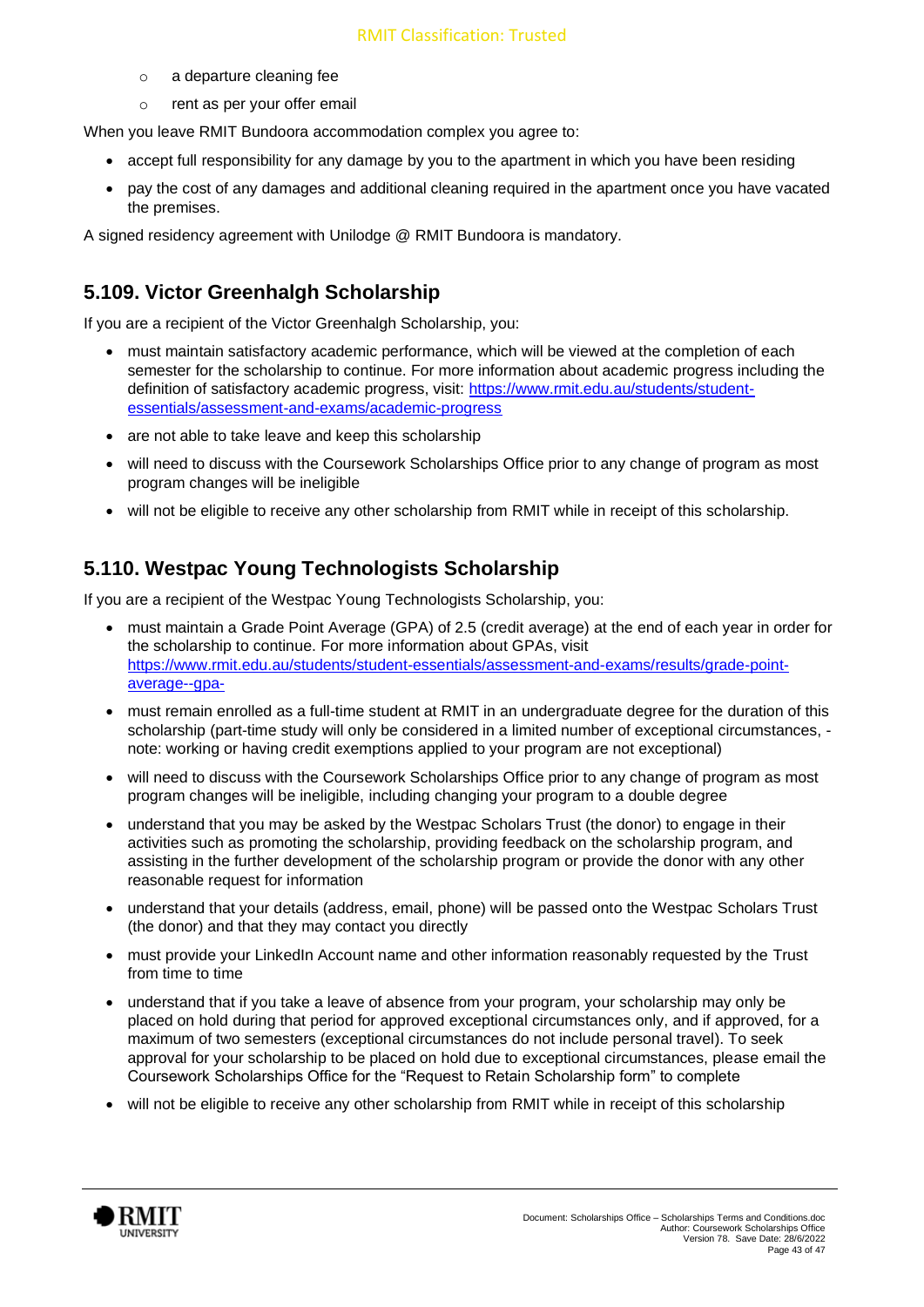- will be a good and exemplary "ambassador" of the University and the scholarship and actively engage as an alumni member of the scholarship program, including a series of commitments for at least the first 12 months after the conclusion of the scholarship
- must complete a report of your scholarship experience
- understand that the payments for your scholarship will via RMIT and not directly from the Westpac Scholars Trust
- agree that under no circumstances will the Trust, Westpac Banking Corporation or any of its Related Bodies Corporate be liable or responsible for any loss or damage incurred by the Westpac Scholar in relation to the Scholarship, including (without limitation) any loss or damage incurred by activities pursued in connection with utilising the scholarship.

#### **5.111. Women in Finance and Economics Scholarship**

If you are a recipient of this Scholarship, you:

- understand that your scholarship will assist payment of both semester 1 and semester 2 tuition fees equally e.g., a \$10,000 scholarship will pay \$5000 towards your semester 1 tuition fees and \$5,000 in semester 2. If your scholarship does not fully cover your tuition fees in semester 1 or 2, ensure any remaining balance is paid (or if applicable, have an approved HELP loan in place) by invoice or semester census date due date (which is dated first).
- must maintain satisfactory academic performance, which will be viewed at the completion of semester one for the scholarship to continue. For more information about academic progress including the definition of satisfactory academic progress, visit: [https://www.rmit.edu.au/students/student](https://www.rmit.edu.au/students/student-essentials/assessment-and-exams/academic-progress)[essentials/assessment-and-exams/academic-progress](https://www.rmit.edu.au/students/student-essentials/assessment-and-exams/academic-progress)
- are not able to study part-time or take leave and keep this scholarship
- will need to discuss with the Coursework Scholarships Office prior to any change of program as most program changes will be ineligible
- will not be eligible to receive any other scholarship from RMIT while in receipt of this scholarship.

## **5.112. Young Melbourne GAA Scholarship**

If you are a recipient of this scholarship, you:

- must maintain satisfactory academic performance, which will be viewed at the completion of each semester for the scholarship to continue. For more information about academic progress including the definition of satisfactory academic progress, visit: [https://www.rmit.edu.au/students/student](https://www.rmit.edu.au/students/student-essentials/assessment-and-exams/academic-progress)[essentials/assessment-and-exams/academic-progress](https://www.rmit.edu.au/students/student-essentials/assessment-and-exams/academic-progress)
- are not able to take leave, study part-time, nor change programs and keep this scholarship
- will not be eligible to receive any other scholarship from RMIT while in receipt of this scholarship
- will make yourself available and be willing to dedicate up to 100 hours throughout the calendar year to plan and delivery multiple Gaelic games training sessions to primary and/or secondary students
- understand your contact details will be shared with Young Melbourne GAA.

This scholarship is regarded as taxable income under taxation legislation. We recommend that you obtain taxation advice from an accountant or the Australian Tax Office regarding this scholarship. taxable.

## <span id="page-43-0"></span>**6. Scholarship value and payments**

#### **6.1 Value**

The value of your scholarship is outlined in your provisional scholarship offer communication.

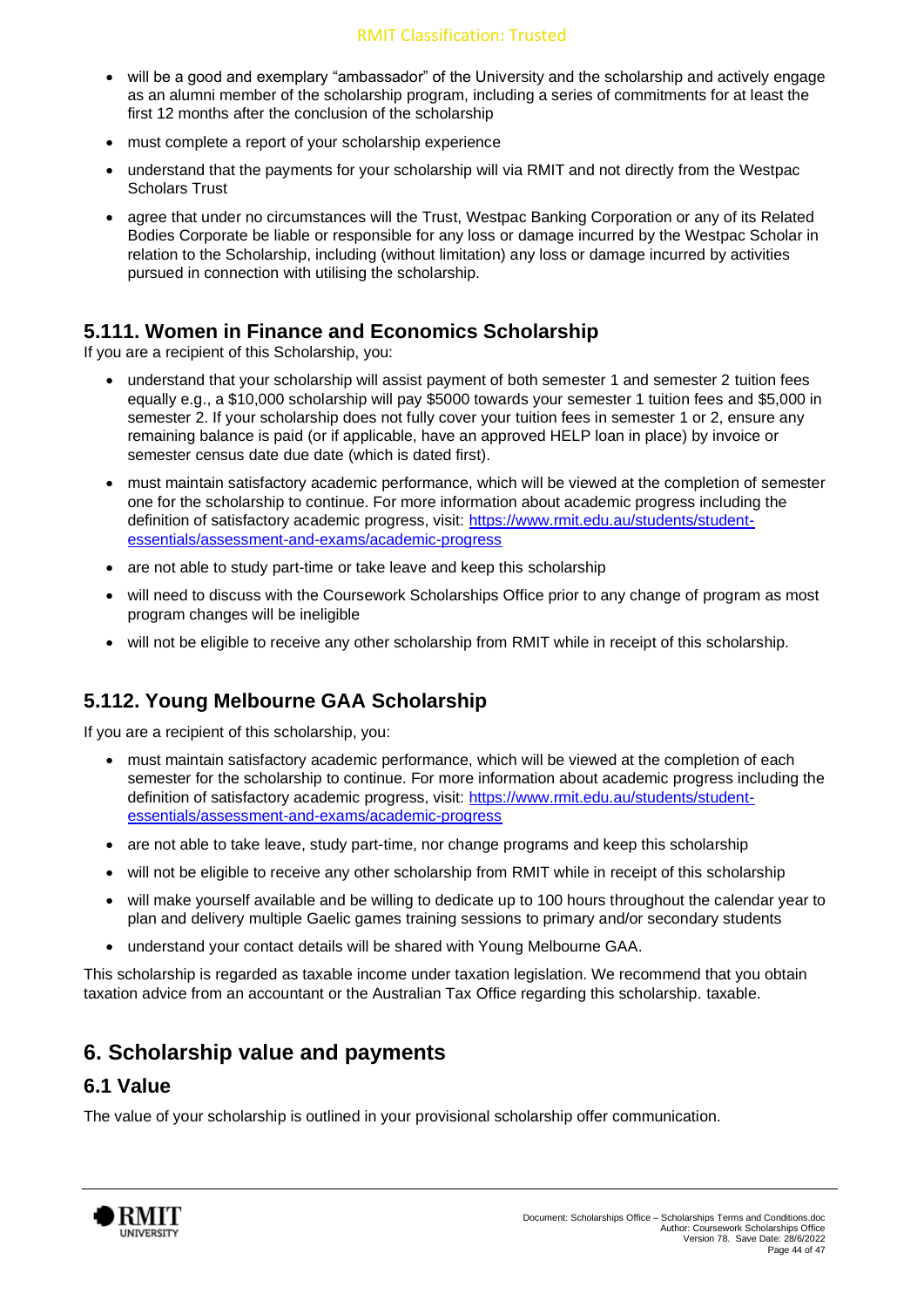# **6.2 Scholarship payments**

Your provisional scholarship offer communication will detail information about payment of your scholarship.

**To be eligible to receive payment** you must:

- have an Australian bank account
- accept your provisional scholarship offer
- maintain ongoing eligibility for your scholarship
- comply with any requests for information by the due dates as instructed in your provisional scholarship offer or other communication.

If you are asked to provide your bank details by a required date and you fail to do so the scholarship may be terminated or placed on leave for a semester, dependant on the scholarship.

It is your responsibility to add and update your own bank account details through Enrolment Online.

Payment schedules can be viewed through Enrolment Online and are subject to change without notice. You cannot request a change to the payment schedule.

- To access the Enrolment Online system, [log in to myRMIT](http://my.rmit.edu.au/) and select the link to **Enrolment Online**.
- select *My student record – View Scholarships.*
- select the **current year** and select the **name of the scholarship**.

**Ineligibility and repayment.** If RMIT has made an instalment payment towards your scholarship and you were ineligible to receive payment, you will be required to repay the instalment/s.

**Payment method.** Payments for most scholarships are made via direct deposit.

The following scholarships do not involve direct payment:

- **dwell Village, Cedar Pacfic, UniLodge@RMIT Bundoora, Scape Latrobe, Scape Swanston, Journal, Accommodation Scholarships**—recipients receive discounted rent
- Scholarships which pay tuition fees will be credited direct to the recipients account and not paid directly to the recipient. While RMIT will endeavour to make your tuition fee payments on time each semester, it is your responsibility to make sure that the funds to cover your tuition fees are paid into your student account prior to the due date for each charge, otherwise your fees will become overdue and the penalties, such as cancellation of enrolment, will apply (see the Overdue Fees and Penalties website: <https://www.rmit.edu.au/students/student-essentials/fees-and-payments/overdue-fees-and-penalties> ). Do not ignore your invoice, and ensure you follow up any unpaid tuition fee prior to invoice due date. Invoices are emailed to your RMIT Student email account and are available online through Enrolment Online [https://www.rmit.edu.au/students/student-essentials/fees-and-payments/tax-invoices.](https://www.rmit.edu.au/students/student-essentials/fees-and-payments/tax-invoices) Note: tuition fee payments do not cover payment of any the Student Services and Amenities Fee or any other fees and charges.

#### **6.3 Taxation and Centrelink**

Please seek your own independent advice from the relevant authorities on the effect, if any, that the scholarship may have on eligibility for Austudy, Abstudy, Youth Allowance or any taxation implications.

You are advised to report your scholarship payments to Centrelink if you are in receipt of ongoing Centrelink payments. Your provisional scholarship offer communication must be retained for this purpose.

RMIT does not withhold tax from scholarship payments. If your scholarship deemed taxable by the ATO, you will need to show your scholarship amount as assessable income in your tax return. The ATO provides a "Is [my scholarship taxable"](https://www.ato.gov.au/Calculators-and-tools/Is-my-scholarship-taxable/) website which you can work out if your scholarship is taxable.

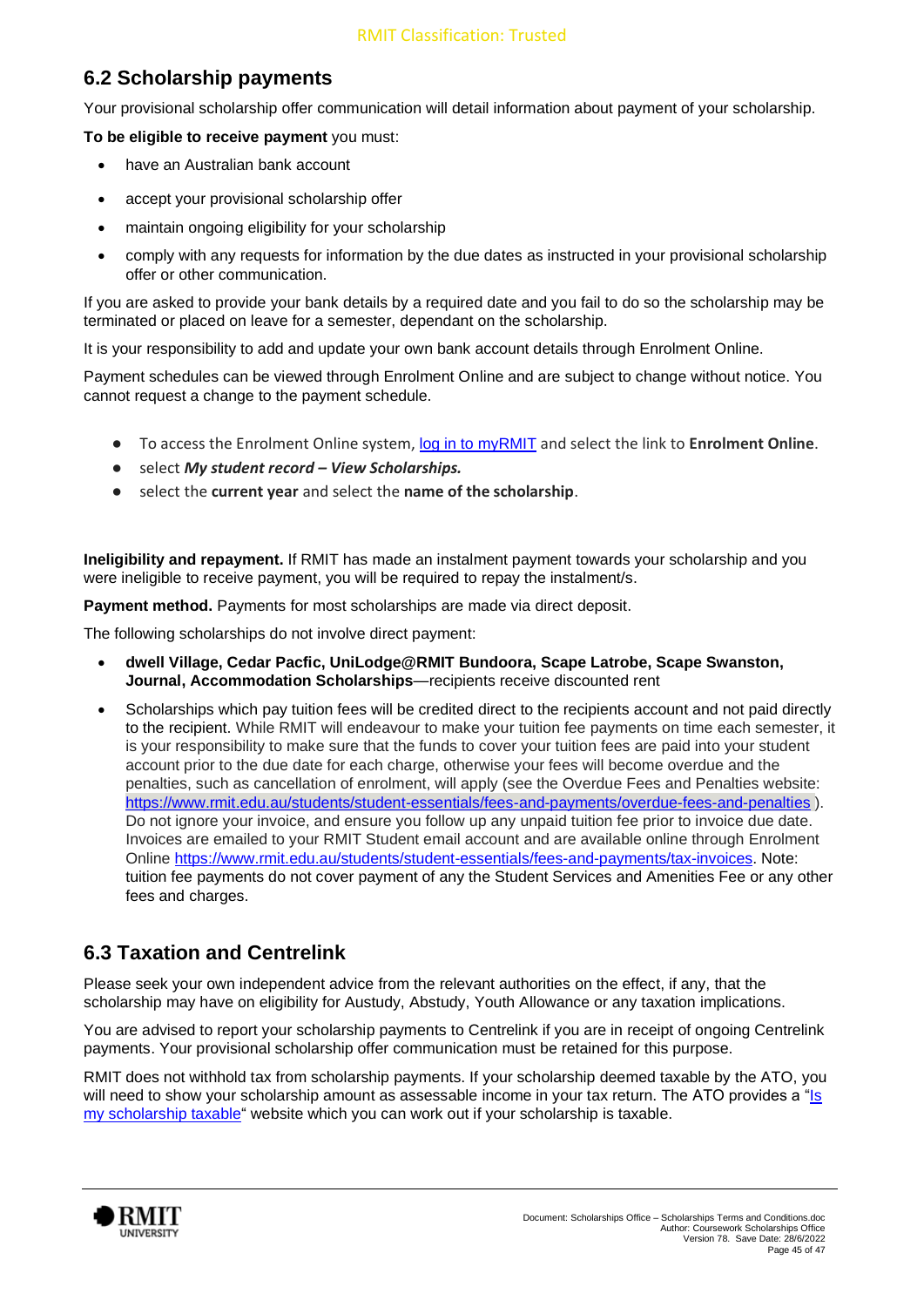# <span id="page-45-0"></span>**7. Retaining your scholarship**

To retain your scholarship, you must:

- advise the Coursework Scholarships Office of any change to your enrolment such as (but not limited to) decrease in enrolment load to part-time, leave of absence, cancellation of enrolment, change of citizenship, change of program
- provide confirmation of your circumstances during the term of the scholarship, as requested
- write annual reports during the term of the scholarship, as requested
- attend any scholarship event as requested
- maintain enrolment in a program at a RMIT campus in Australia
- adhere to the University's academic and administrative policies
- adhere to the terms and conditions within this document.

You must also meet any additional criteria as:

- outlined in your provisional scholarship offer communication
- listed under individual scholarship entries in section 5 above
- listed under individual scholarship entries on the scholarship's website [www.rmit.edu.au/scholarships](http://www.rmit.edu.au/scholarships)

#### **7.1 Academic performance**

As a recipient of a scholarship, you must diligently and to the best of your ability, apply yourself to the successful completion of your program of study.

Some scholarships require your academic performance to be reviewed at the end of each semester/year to ensure the continuation of your scholarship. See individual scholarships in section 5 for further details.

For more information about academic progress including the definition of satisfactory academic progress, visit: <https://www.rmit.edu.au/students/student-essentials/assessment-and-exams/academic-progress>

For more information about GPAs, visit [https://www.rmit.edu.au/students/student-essentials/assessment-and](https://www.rmit.edu.au/students/student-essentials/assessment-and-exams/results/grade-point-average--gpa-)[exams/results/grade-point-average--gpa-](https://www.rmit.edu.au/students/student-essentials/assessment-and-exams/results/grade-point-average--gpa-)

## **7.2 Termination of a scholarship**

#### **7.2.1 Grounds for termination**

Your scholarship will be terminated in any of the following circumstances:

- you have been paid the full amount of your scholarship
- you have been enrolled in the minimum number of credit points required to graduate (this minimum number includes any credit transfers you have been granted for your program)
- you have been enrolled in the equivalent of standard full-time duration of your program (e.g. a 3 year degree has 6 semesters of enrolment)
- you have completed the program that you were studying (except for vocational education students who have been awarded the Northcote Trust Scholarship and are transferring into a degree program at RMIT University).

The Coursework Scholarships Office may terminate your scholarship if you have:

- discontinued your program or are not enrolled in a program
- failed to meet the eligibility criteria and the terms and conditions of your scholarship and by any due dates required by the University and/or the Coursework Scholarships Office